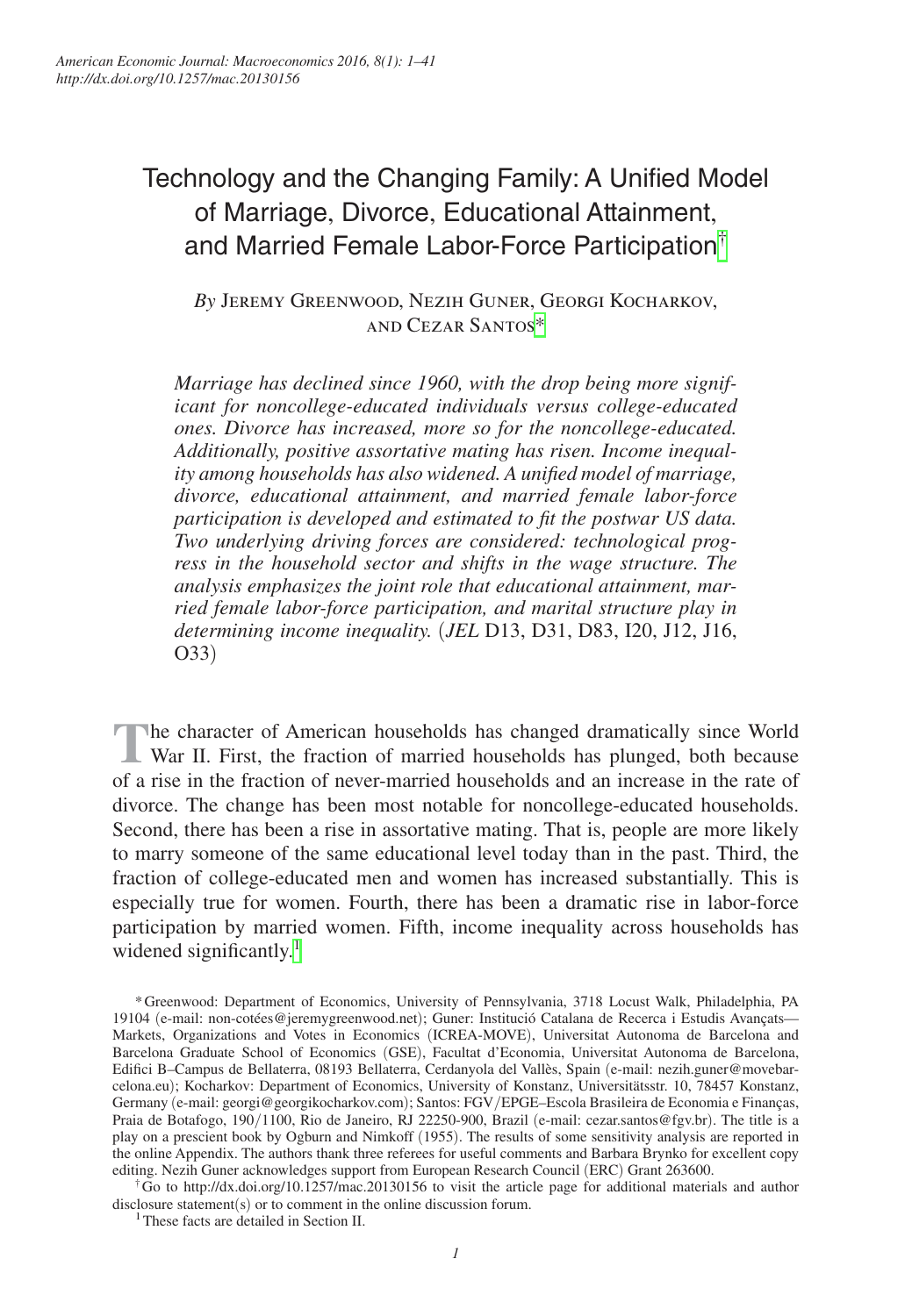The goal of this paper is to develop a unified theory capable of explaining this array of facts. The model has three key ingredients. First, marriage and divorce decisions are formalized within the context of a search-theoretic paradigm. People match randomly and only marry if both parties agree. A divorce occurs when one party in a marriage favors single life over married life. A divorcee is free to remarry if the opportunity arises. The attractiveness of a mate depends on his/her ability and educational level, as well as on the love arising from the relationship. Second, all individuals make a choice about whether to go to college. They do this based on their ability and their psychic cost of going to school. Third, married households must decide whether the woman should work. This depends on the wage women will earn in the market and loss in utility the household incurs when she works. Labor at home is used in household production.

There are two exogenous driving forces in the analysis: technological progress in the home and shifts in the wage structure. Technological progress in the home reduces the labor needed in household production. This makes it easier for married women to work in the market. Moreover, with better technology in the home, the economies of scale associated with married life matter less. Hence, this force promotes a decline in marriage and an increase in divorce. Two shifts in wage structure are entertained: an increase in the return to education and a decline in the gender wage gap. A rise in the return to education entices more men and women to go to college. Shrinkage in the gender wage gap encourages labor-force participation by married women and makes singlehood more affordable for women.

The framework developed connects the induced shifts in the structure of households to the rise in income inequality. Consider the following thought experiment: Suppose husbands and wives work full-time and there is no gender wage gap. Then, random matching would reduce household income inequality. For this effect to be operational, though, married women must work. Now, an increase in positive assortative mating works to amplify income inequality. This effect will be stronger if women at the upper end of the income distribution work more than those at the lower end.

The unified framework developed here is matched with US data from 1960 using a minimum distance estimation strategy. The procedure targets a collection of stylized facts concerning educational attainment, marriage and divorce, and married female labor-force participation. The framework fits the data for 1960 well. The structural parameter values obtained also look reasonable, and are tightly estimated. The model predictions for 2005 are then compared with the corresponding US data. A slight retuning of a very limited number of parameters is then undertaken before the framework is used to decompose the shift in family structure into its underlying driving forces.

Both driving forces are quantitatively important for explaining the changes in family structure outlined previously. The findings suggest that technological progress in the household sector accounts for the majority of the rise in married female labor-force participation. The narrowing of the gender wage gap in wages plays a secondary role here, too. Technological progress in the household sector also has a conspicuous effect in explaining the fall in marriage and the rise in divorce. Changes in the structure of wages are important for the increase in assortative mating and educational attainment.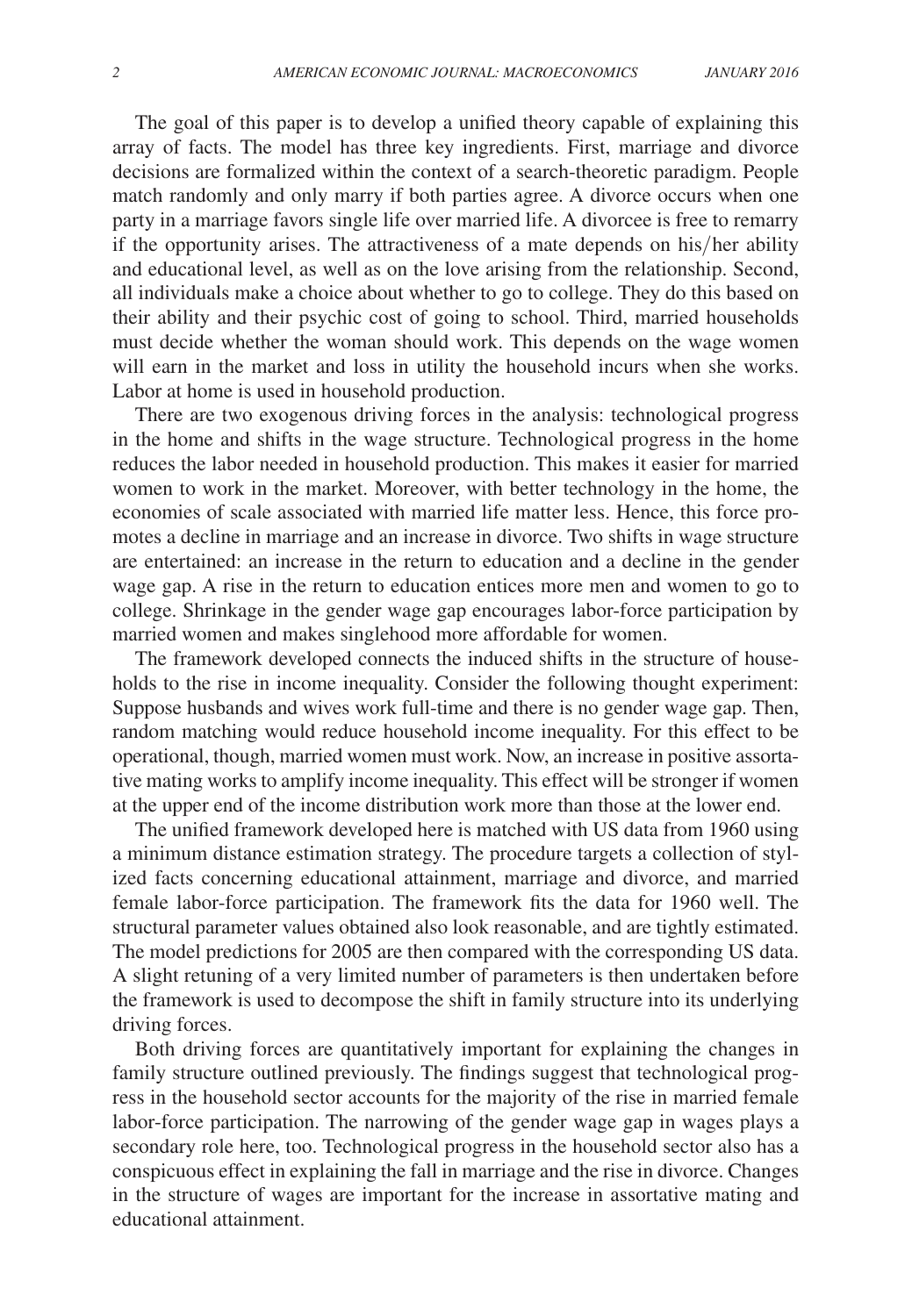While the rise in the skill (college) premium is the root cause for widening household income inequality, shifts in family structure provide a very important amplification mechanism. An increase in the return to education entices more people in the right-hand side of the ability distribution to go to college, which makes household incomes more disperse. Positive assortative mating implies that a high- (low-) earning woman is more likely to be matched in marriage with a high- (low-) earning man and this, too, heightens inequality. For this latter effect to be operational, however, married women must work in the labor force. Hence, the rise in married female laborforce participation also plays a role in generating household income inequality.

After a brief literature review in Section I, the remainder of the paper flows as follows: Section II describes the main facts in detail. The model is presented in Section III. Section IV discusses the calibration/estimation procedure for 1960, and then Section V considers the model results for 2005. Section VI decomposes the effects of each of the exogenous forces at play. Section VII discusses the implications of the developed framework for household income inequality. Some concluding remarks are offered in Section VIII.

## **I. Relation to the Literature**

The framework developed here resembles, in some aspects, Greenwood and Guner (2009) who study the fall in marriage and the rise in divorce. However, their model does not have heterogeneity with respect to education and ability. By adding this in the current framework, it is possible to study assortative mating and inequality. Another related paper is by Regalia and Ríos-Rull (2001), which was ahead of its time. While their model does feature heterogeneity in both men and women, the focus is on accounting for the rise in the number of single mothers, something left out of the current analysis. They stress market forces, such as a movement in the gender wage gap, as explaining this rise, but a mechanism for studying the rise in assortative mating appears to be absent.

Jacquemet and Robin (2012) estimate a search and matching model of the marriage market for the United States. Their analysis focuses on how female and male wages affect marriage probabilities and the share of the marital surplus received by partners. Given this goal, there is no need to include endogenous divorce or educational attainment in their model, which is central to the current paper. Eckstein and Lifshitz (2011) study the effect that different mechanisms (schooling, the gender wage gap, fertility, and marriage and divorce) had on the rise in female labor-force participation during the twentieth century. They find that up to 42 percent of the change is left unexplained. They attribute this residual component to improvements in household technology and changes in social norms. This is consistent with the story told in this paper.

Parts of the picture have been addressed before elsewhere. Greenwood, Seshadri, and Yorukoglu (2005) analyze the importance of technological progress in the home sector for making it more feasible for married women to enter into the labor market.<sup>2</sup>

<span id="page-2-0"></span><sup>2</sup> Independent empirical work by Cavalcanti and Tavares (2008) and Coen-Pirani, León, and Lugauer (2010) also suggests that labor-saving household products have increased married female labor supply. Adamopoulou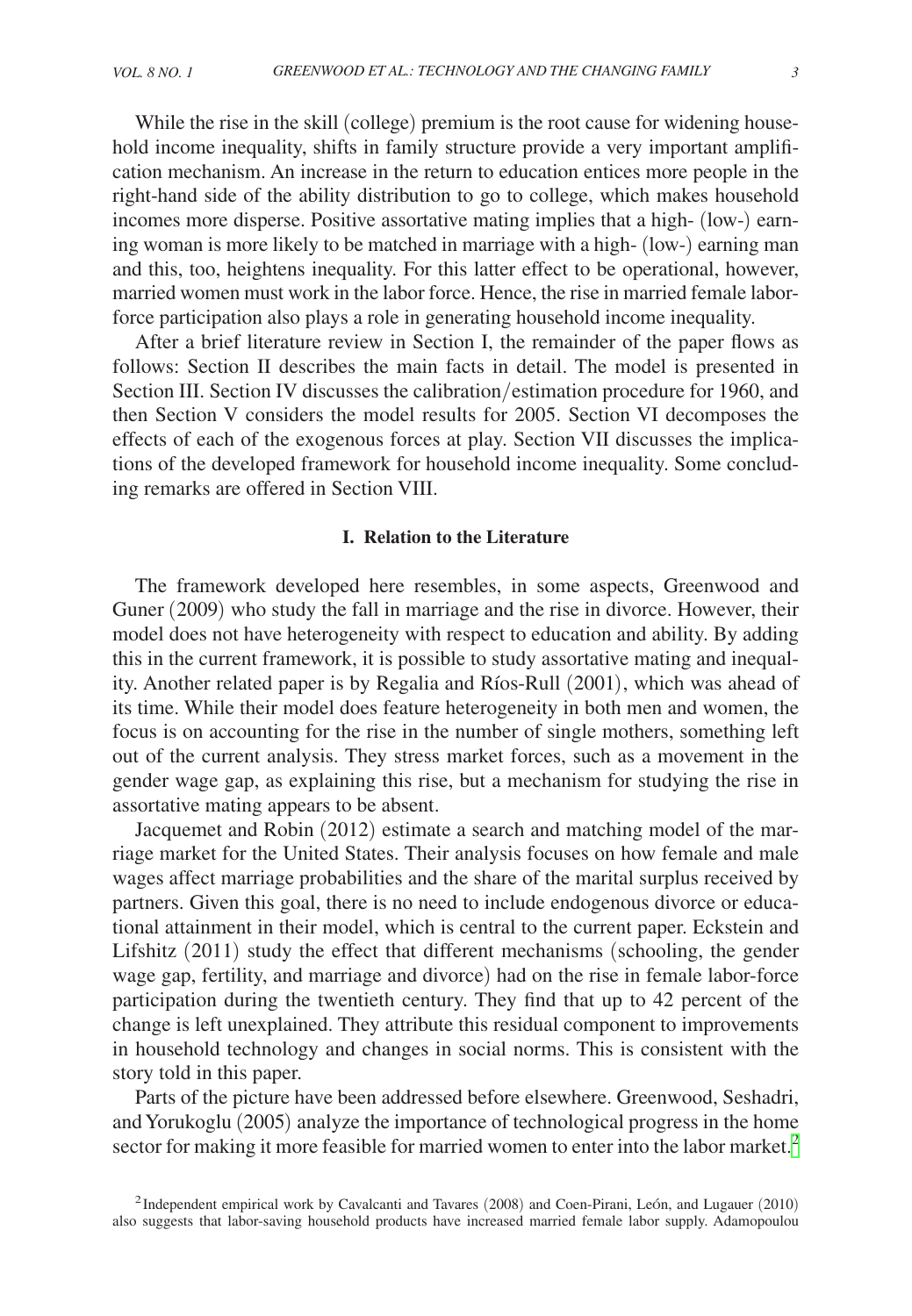However, they do not study the changes in household structure or inequality, as done here. The interaction between inequality and positive assortative mating has also been noted by Fernàndez and Rogerson (2001) and Fernàndez, Guner, and Knowles (2005). Chiappori, Iyigun, and Weiss (2009) discuss how positive assortative mating provides a marriage market return for female educational investment, in addition to the traditional labor market one. The same effect is at play in the model developed here and, together with the rise in married female labor-force participation, is important to explain the rise in household income inequality. The current work studies the relationship between assortative mating and household income inequality within the context of a structural model, which takes into account the endogenous response of household decisions to shifts in the economic environment. A deconstruction of the structural model's amplification mechanism is undertaken to show how induced changes in family structure can contribute to income inequality.

Some different ways in which marriage and female labor supply decisions interact in the current framework have been pointed out in the literature. Neeman, Newman, and Olivetti (2008), for example, argue that college-educated working women can afford to be more selective in marriage and this may lead to more stable marriages. Such an outside option effect is also operational in the current framework. Gihleb and Lifshitz (2013) document that a married woman who is more educated than her husband is more likely to work. They analyze how changes in assortative mating can account for shifts in married female labor supply. In the current analysis, both assortative mating and female labor market participation are endogenously determined. This is done within an equilibrium framework that can be used to study household income inequality.

#### **II. Facts**

The shape of the American household has changed dramatically during the last 50 years. Some salient features of this transformation are as follows:

• *The Decline in Marriage*: The fraction of the population that has ever been married has fallen dramatically since 1960. At that time, about 85 percent of college-educated individuals and 92 percent of those who were noncollege-educated between the ages of 25 and 54 were married (or had been married)—see [Figure](#page-4-0) 1. (Data sources for this and all other figures are provided in Appendix A.) Today, only 81 (79) percent are.[3](#page-3-0) Note that the fall in the fraction of the population that is married is greatest for noncollege-educated people. Part of the decline in marriage is due to a delay in the age of marriage. Part is due to a rise in divorce. In 1960, the fraction of the population that was divorced, as measured by the ratio of the currently divorced to the ever-married population, was 5 percent for the noncollege-educated populace and 3 percent

<sup>(2014)</sup> shows that these products also have contributed to the rise of cohabitation. Advances in maternal medicine and pediatric care played a similar role, as has been noted by Albanesi and Olivetti (forthcoming).

<span id="page-3-0"></span> $3$  Redoing Figure 1 with currently married and currently divorced individuals as fractions of the total population (instead of ever-married individuals as a fraction of the total population and the currently divorced as a fraction of the ever-married population) delivers very similar patterns.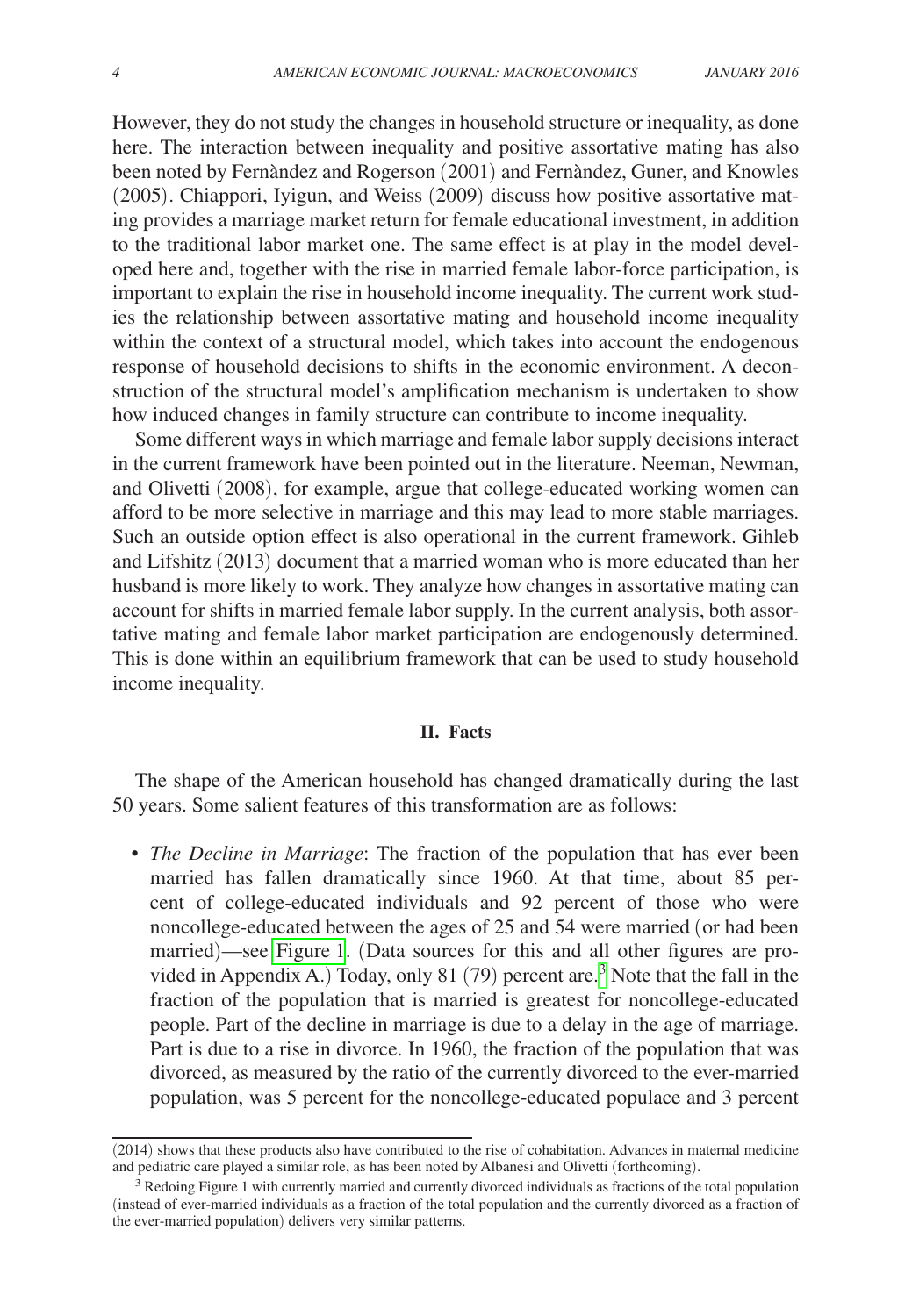<span id="page-4-0"></span>

Figure 1. Marriage and Divorce by Education

*Source:* See Appendix A for a description of the data used in all figures and tables.

for the college-educated segment. Today, it is around 20 percent for the former and 12 percent for the latter. Again, observe that divorce has risen more for the noncollege-educated vis-à-vis the college-educated population. The fact that the decline in marriage and the rise in divorce has affected college-educated and noncollege-educated people differentially has been noted both by sociologists Martin (2006) and economists Stevenson and Wolfers (2007).

• *The Rise in Assortative Mating*: When individuals marry today, as opposed to yesterday, they are more likely to pair with an individual from the same socioeconomic class. To see this, split the world into two socioeconomic classes, viz., noncollege-educated and college-educated, and compare the two contingency tables contained i[n Table 1](#page-5-0).[4](#page-4-1) The number in a cell in Table 1 shows the fraction of all matches that occur in the specified category. The figure in parentheses provides the fraction that would occur if matching occurred randomly. First, note that there is positive assortative mating. To see this, focus on the diagonal elements in the tables. These cells show the fraction of matches where husband and wife have the same educational levels. The difference between the actual and random matches in these cells is always positive, reflecting positive

<span id="page-4-1"></span><sup>4</sup>Greenwood et al. (2014) use five educational classes. The results there parallel the findings here for two classes.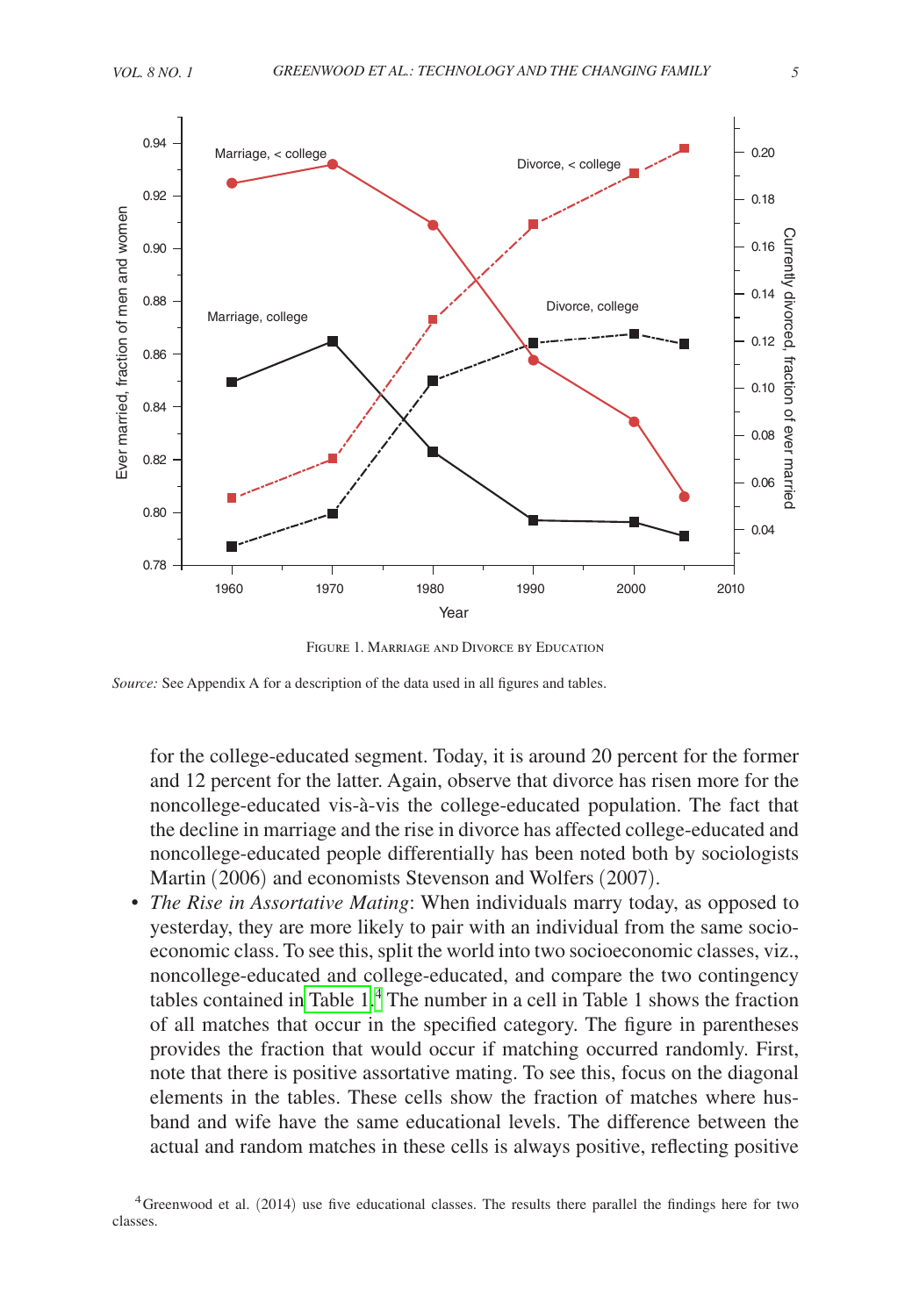<span id="page-5-0"></span>

| 1960                                           |                                                   |                                         | 2005                         |                                                   |                                         |  |  |  |  |
|------------------------------------------------|---------------------------------------------------|-----------------------------------------|------------------------------|---------------------------------------------------|-----------------------------------------|--|--|--|--|
| Husband                                        |                                                   | Wife                                    | Husband                      |                                                   | Wife                                    |  |  |  |  |
| $\langle$ College<br>College                   | $\langle$ College<br>0.855(0.821)<br>0.082(0.115) | College<br>0.023(0.056)<br>0.041(0.008) | $\langle$ College<br>College | $\langle$ College<br>0.545(0.427)<br>0.109(0.227) | College<br>0.108(0.226)<br>0.237(0.120) |  |  |  |  |
| <b>Statistics Measuring Assortative Mating</b> |                                                   |                                         |                              |                                                   |                                         |  |  |  |  |
| $\chi^2 = 33,451$                              | $obs. = 195,034$                                  |                                         | $\chi^2 = 77,739$            | $obs. = 288,423$                                  |                                         |  |  |  |  |
| $\rho = 0.41$                                  | $\delta = 1.08$                                   |                                         | $\rho = 0.52$                | $\delta = 1.43$                                   |                                         |  |  |  |  |

Table 1—Assortative Mating, Ages 25–54

*Source:* See Appendix A for a description of the data used in all figures and tables.

assortative mating. The hypothesis of random matching is rejected by the  $\chi^2$ statistics.<sup>[5](#page-5-1)</sup> The Pearson correlation coefficient,  $\rho$ , which measures the degree of association between the female and male educational categories, also is always positive. Second, the extent of positive assortative mating has become stronger over time. This can be seen in a number of ways. Note that between 1960 and 2005, the differences between the cells along the diagonals for the actual and random matrices increased. For each year, take the ratio of the traces of the matrices for actual and random marriages. Denote this ratio by  $\delta$ , which divides the actual concordant matches by the random concordant ones. The higher this number is, the higher the degree of positive assortative mating. This ratio rises from 1.08 in 1960 to 1.43 in 2005. Additionally, the Pearson correlation coefficient,  $\rho$ , moves up from 0.41 to 0.52. To illustrate further the rise in assortative mating, consider running a regression for married couples of the form

(1) 
$$
EDUCATION_t^w = \alpha + \beta \times EDUCATION_t^h
$$

+ 
$$
\sum_{y \in \mathcal{Y}} \gamma_t \times \text{EDUCATION}_t^h \times \text{DUMMY}_{y,t}
$$
  
+  $\sum_{y \in \mathcal{Y}} \theta_t \times \text{DUMMY}_{y,t} + \varepsilon_t, \text{ with } \varepsilon_t \sim N(0, \sigma^2),$ 

where: *EDUCATION*<sup>*w*</sup>  $\in \{0, 1\}$  is the observed level of the wife's education in period *t* and takes a value of one if the woman completed college and a value of zero otherwise; *EDUCATION*<sup>*h*</sup><sub> $t \in \{0, 1\}$  is the husband's education; *DUMMY*<sub>*y*, *t*</sub> is a</sub> dummy variable for time such that  $\textit{DUMMY}_{y,t} = 1$ , if  $y = t$ , and  $\textit{DUMMY}_{y,t} = 0$ , if  $y \neq t$ ;  $t = 1960, 1970, 1980, 1990, 2000,$  and 2005 represents the years in the sample and  $\mathcal Y$  is the subset of these years that omits 1960. The coefficient  $\gamma_t$  measures the additional impact relative to 1960 that a husband's education will have on that of his wife. Note that the impact of a secular rise in female educational attainment is controlled for by the presence of the time dummy

<span id="page-5-1"></span><sup>5</sup>The  $\chi^2$  statistic is calculated as  $\sum_{i=1}^{c} \sum_{j=1}^{r} \frac{(O_{i,j} - E_{i,j})^2}{E_{i,j}}$ , where  $O_{i,j}$  and  $E_{i,j}$  are the observed and expected frequencies in cell  $(i, j)$ . The degrees of freedom for the test are  $(c - 1)(r - 1)$ .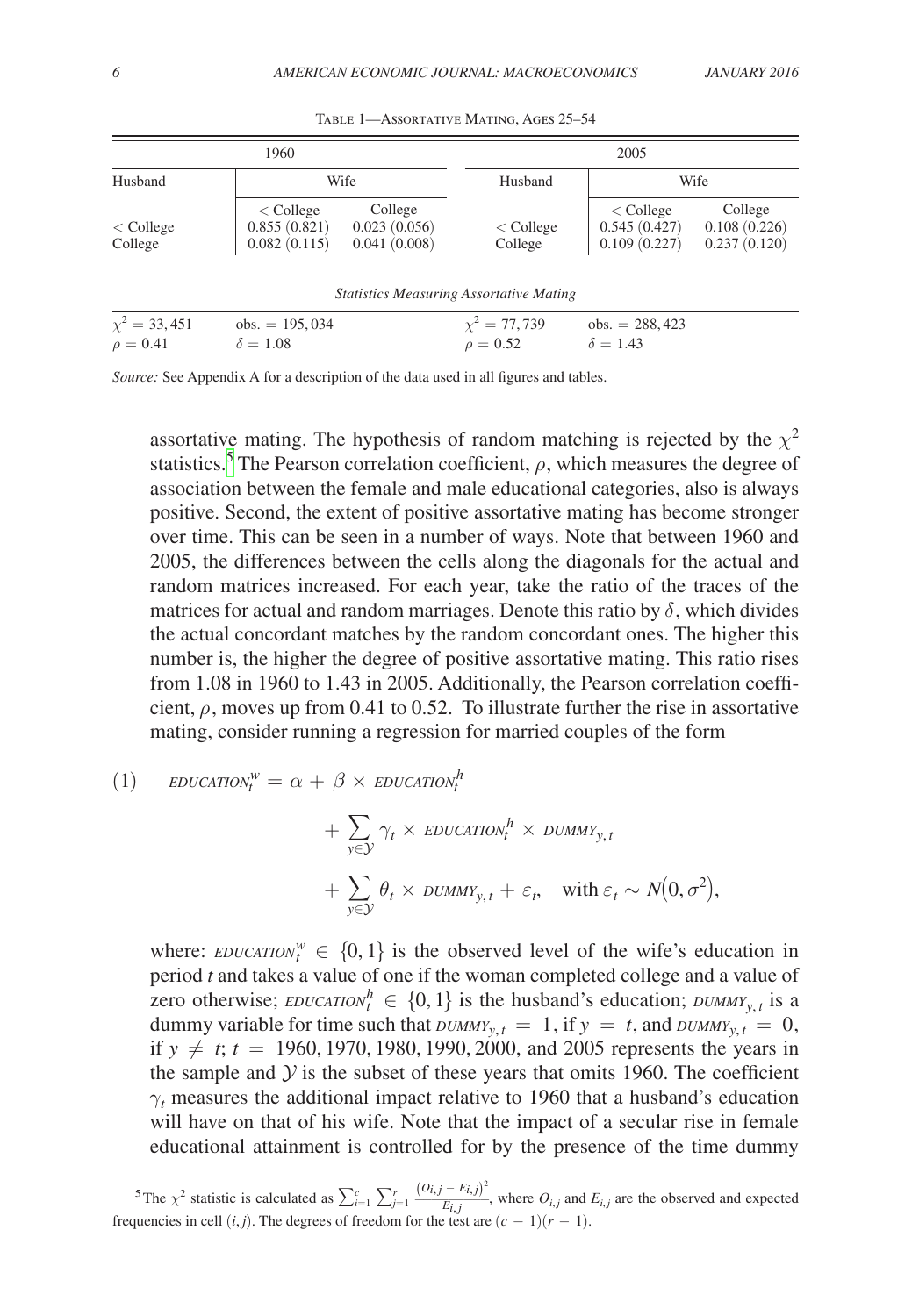

Figure 2. The Rise in Assortative Mating

*Notes:* The solid line plots the regression coefficient,  $\gamma_t$ . The dashed lines show the 95 percent confidence intervals.

variable. So, how does  $\gamma_t$  change over time? Figure 2 plots the rise in the  $\gamma_t$ s.<sup>6</sup> The  $\gamma_t$  coefficients are significantly different from one another at the 95 percent confidence level. The same finding obtains if logits or probits are run instead. The rise in assortative mating has been noted before by sociologists Schwartz and Mare (2005). [7](#page-6-1)

• *The Increase in Education and Labor-Force Participation by Married Women*: Labor-force participation by married women has increased dramatically over the last 50 years.<sup>[8](#page-6-2)</sup> This is true for both college-educated and noncollege-educated women. In 1960, a minority of both classes of women worked. Now, the majority do—see [Figure 3.](#page-7-0) At the same time, the number of women choosing to educate themselves has risen sharply. This may have been stimulated by a rise in the college premium, shown in [Figure 4](#page-8-0). College-educated women have always worked more than those without a college education. As female labor-force participation rose so did a married woman's contribution to family income again, see Figure 3. Figure 4 also shows how the gender wage gap (the ratio of women's to men's wages) has narrowed.

<span id="page-6-0"></span><sup>6</sup>Appendix B connects the cells in the contingency tables in Table 1 with the coefficients on a regression of the

<span id="page-6-1"></span>form of (1). There is more on this in Section V.<br>  $\frac{7}{8}$  Blossfeld and Timm (2003) document that the rise is not just a US phenomenon, but it is also observed in other developed countries.

<span id="page-6-2"></span><sup>&</sup>lt;sup>8</sup>Here, as discussed in Appendix A, labor-force participation is taken as the fraction of women who work (employment rate). Taking into account the unemployed women in the labor-force only changes these statistics slightly.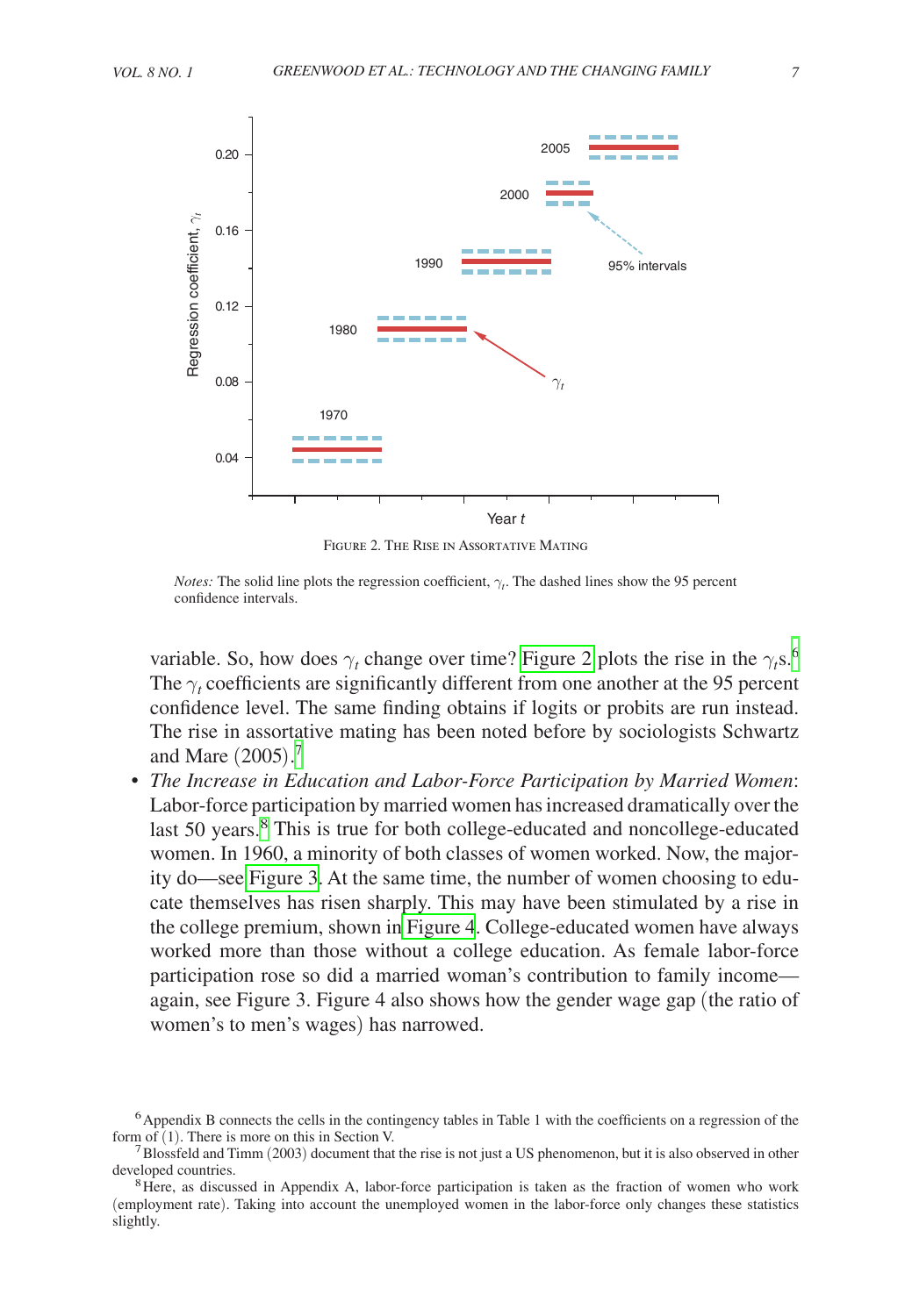<span id="page-7-0"></span>

Figure 3. The Increase in Married Female Labor-Force Participation

*Note:* The inset panel shows the contribution of married women to family income.

• *The Increase in Household Income Inequality*: The distribution of income among households became more unequal between 1960 and 2005. The left panel of [Figure 5](#page-8-0) shows the Lorenz curves for 1960 and 2005. Lorenz curves plot the cumulative share of income at each income percentile against the cumulative percentile of households. If income was equally distributed among households, these curves would coincide with the 45° line. The Lorenz curves show that inequality increased. The Gini coefficient, which is twice the area between the Lorenz curves and the 45° line, increased from 0.31 to 0.43 between 1960 and 2005. Another way to see this is by plotting the household income relative to the mean household income in each percentile; this is done in the right panel of Figure 5. The relative income for all households below the eightieth percentile declined, while there was a significant increase for households that are at the top of the income distribution.

## **III. Model**

What are the economic forces behind this dramatic shift in household characteristics? The idea can be described in a nutshell. People marry for both economic and noneconomic reasons: material well-being and love. On the material side of things, a woman's labor is important for both home production and market production. Over time the value of a woman's labor in home production has declined, due to technological progress in the household sector. Specifically, inputs into home production, such as dishwashers, frozen foods, microwave ovens, washing machines, and most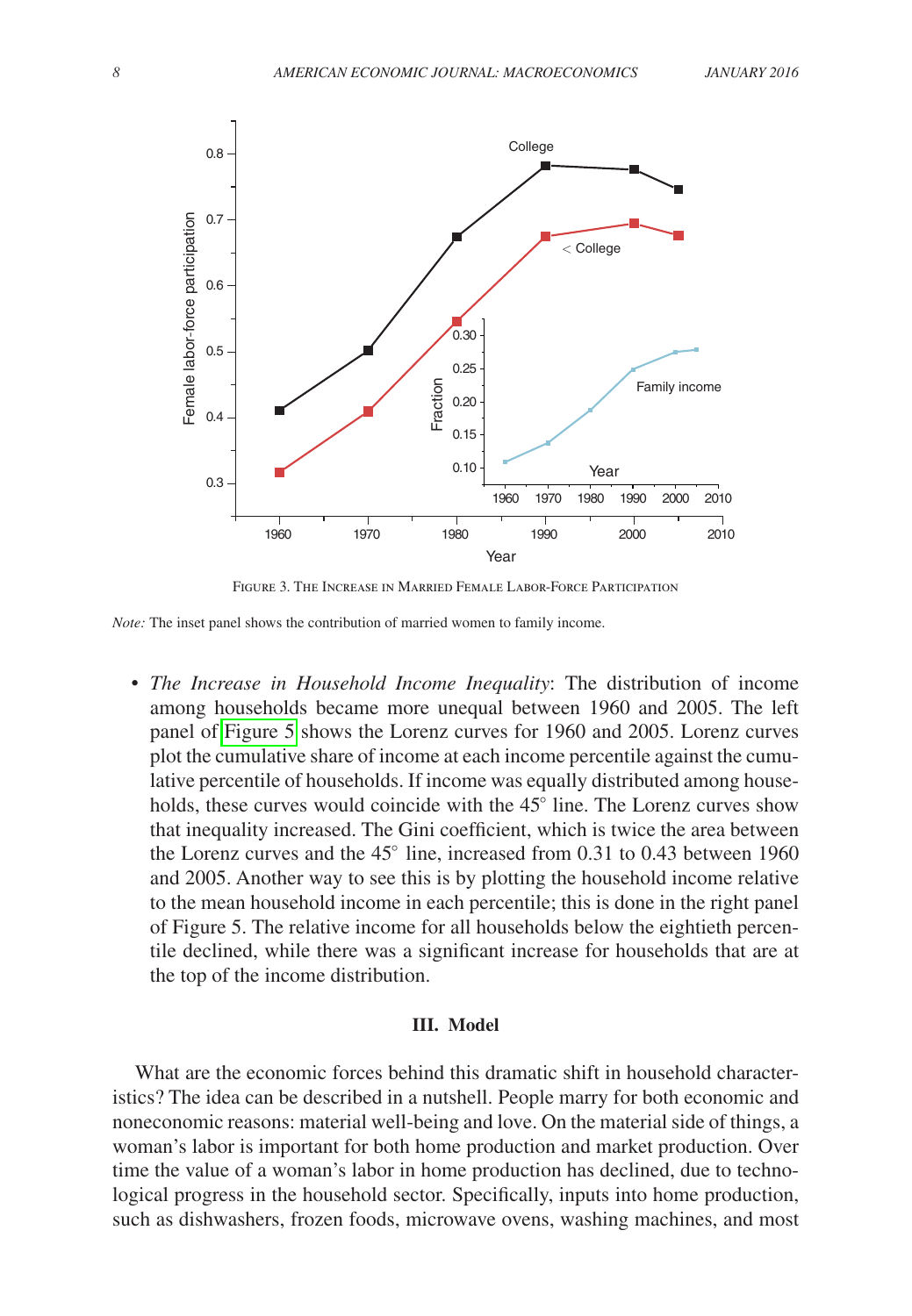<span id="page-8-0"></span>

Figure 4. The Rise in Female Educational Attainment, the College Premium, and the Narrowing of the Gender Wage Gap



Figure 5. The Increase in Household Income Inequality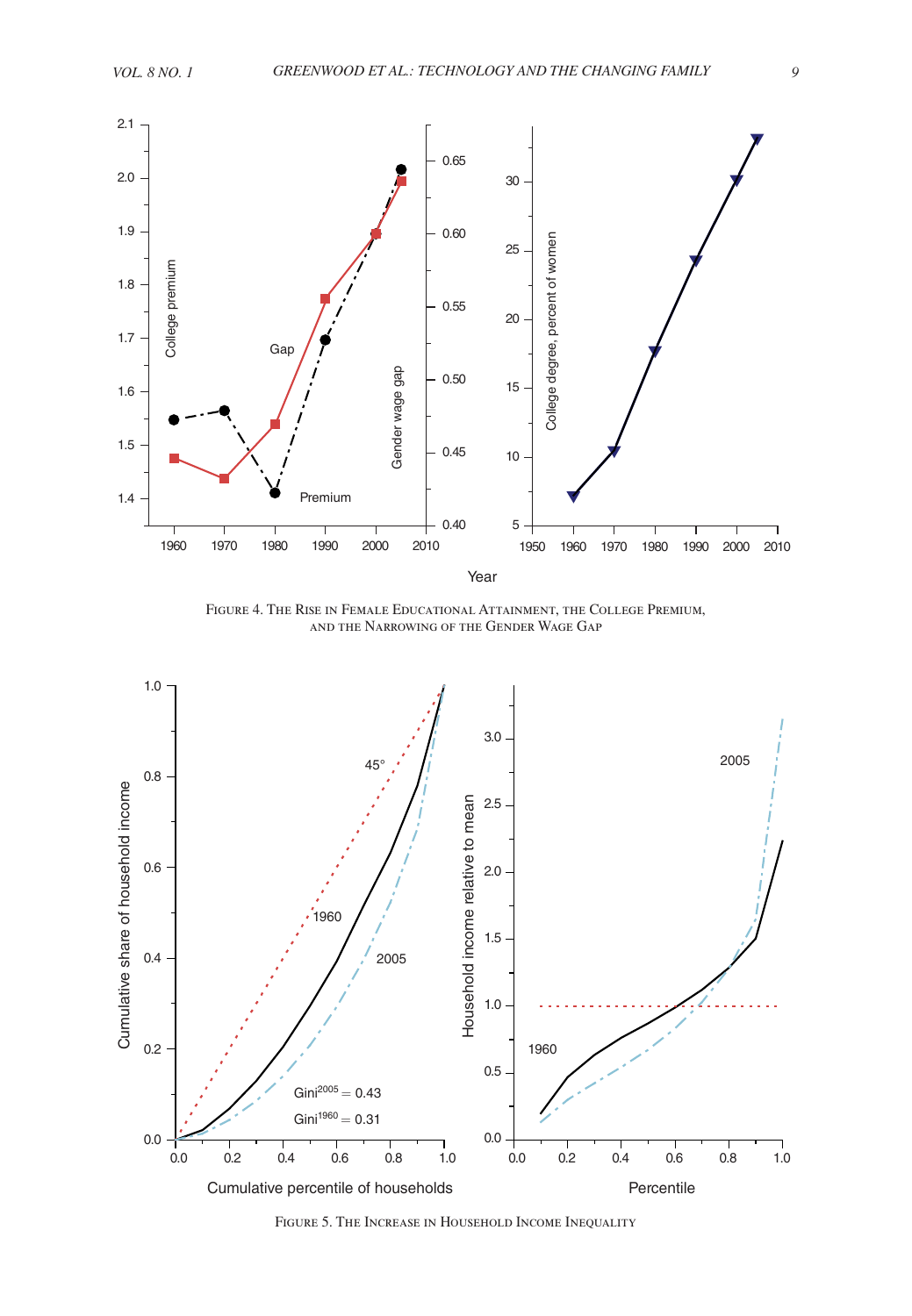recently the internet, have reduced the need for household labor.<sup>9</sup> At the same time, the value of a woman's time in the market and her incentives to obtain additional education increased as a result of a narrower gender wage gap and a higher skill premium. Therefore, love and the value of a woman's labor on the market have come to play more important roles, relative to the value of a woman's labor in home production, in the decision about whether or not to get married and whom to marry.

A rise in the skill premium heightens income inequality. If more high-ability people go to college (relative to low-ability ones), then the earnings differential between high-ability and low-ability individuals will widen. A higher skill premium creates a greater incentive to match assortatively. So, changes in marriage patterns can intensify inequality. But, for this mechanism to have force, married women must work in the market. Otherwise, if women never worked, household income inequality would closely follow the inequality among men.

To formalize the discussion above, four things are required. First, a model of marriage and divorce is needed. Second, the framework must include a decision about whether or not married women should work. Third, the structure should incorporate an education decision. Fourth, people must be heterogenous in ability. This motivates the following setup.

## A. *Setup*

Imagine an economy that is populated by equal numbers of men, *m*, and women, *f*. Some men and women are college-educated, while others are noncollege-educated. Some individuals of each gender will be married, the rest either divorced or never married. A person faces a constant probability of dying,  $\delta$ , each period. Upon death an individual is replaced by a young doppelganger who is about to begin his or her adult life. A person enters adult life with an ability level  $a \in A$ . Initial ability is distributed across the population in line with the distribution function  $A(a)$ . It will be assumed that *a* is log normally distributed so that  $\ln a \sim N(0, \sigma_a^2)$ , where  $\sigma_a^2$  denotes the variance of this zero-mean distribution.

The first decision that a young adult makes is whether to acquire an education. An uneducated man will earn the amount  $w_0a$  for each unit of labor supplied on the market, while an educated one earns  $w_1a$ , where  $w_1 > w_0$ . A woman earns the fraction  $\phi \in [0, 1]$  of what a comparable man does. This reflects the gender wage gap in labor income. Acquiring an education has an up-front utility cost  $\kappa$ . For a person of gender  $g \in \{f, m\}$  with ability  $a, \kappa$  is a random variable drawn from the distribution  $C_a^g(\kappa)$ . Assume that  $C_a^g(\kappa)$  is a normal distribution with mean  $\eta_g/a$  and variance  $\sigma_{\kappa}^2$ . The idea here is that the cost of learning is inversely related to a person's ability, so on average higher ability individuals have lower costs of education. There is, however, mixing, since even among individuals with high ability there will be some who draw a high cost of education. Let  $e \in \mathcal{E} = \{0, 1\}$  represent whether  $(e = 1)$  or

<span id="page-9-0"></span><sup>&</sup>lt;sup>9</sup>While the focus here is on marriages, these forces reduce the need to live in large households in general. Bethencourt and Ríos-Rull (2009) and Salcedo, Schoellman, and Tertilt (2012) model the rise in single families, but in contexts not involving marriage. In a similar vein, Greenwood and Guner (2009) model the decisions of young people to leave their parent's home.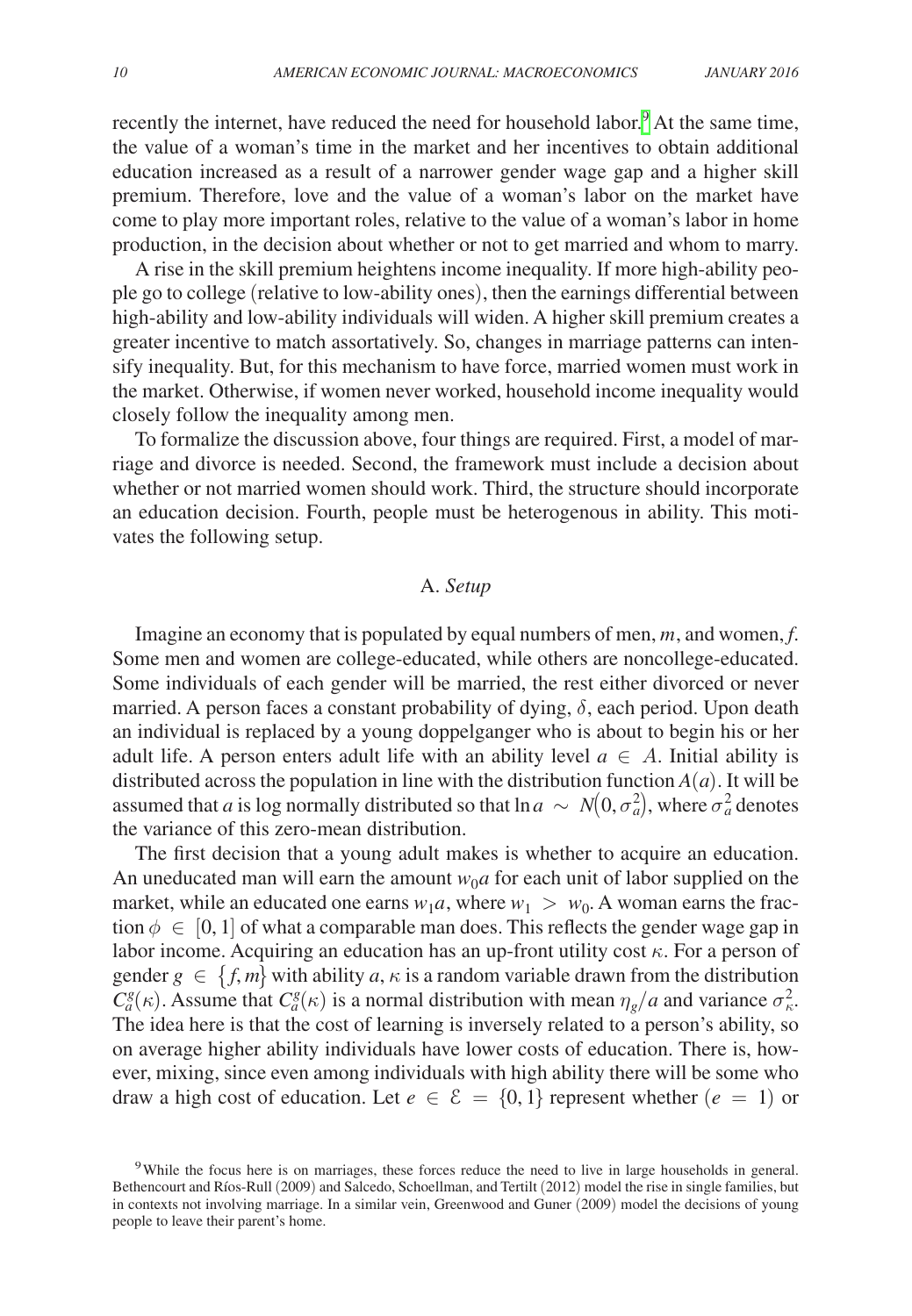not  $(e = 0)$  a person has acquired an education. After the education decision, each individual will be characterized by an ability level,  $a$ , and an education level,  $e^{10}$  $e^{10}$  $e^{10}$ Denote a person's type by  $(a, e) \in \mathcal{T} \equiv \mathcal{A} \times \mathcal{E}$ .

Skill-biased technological progress results in skilled labor becoming more valuable relative to unskilled labor. Therefore,  $w_1$  will grow over time relative to  $w_0$  and the college premium moves up. As a consequence, more men will complete college. More women should finish college too. Take a single woman first. The income earned when single will now have risen for a college-educated woman, relative to a noncollege-educated one. Thus, a college-educated single female can now live better than before (again, relative to an noncollege-educated one). The extra income that a college education now provides means that a college-educated single woman can afford to be choosier when selecting a husband. The same reasoning applies to being single because of a divorce. Now, consider a married female. If she works, the return to a college education will have risen because her family will have more income (assuming that married women work). This provides an incentive to become more educated. This fact will also make a college-educated woman more attractive on the marriage market. The return from finding a better partner on the marriage market, in and of itself, may provide an extra incentive for women (and men) to invest in college. A decline in the gender wage gap (a rise in  $\phi$ ) will reinforce women's incentives to acquire a college education.

These forces should cause people to become pickier about their mate, causing a decline in marriage and a rise in divorce. Educated individuals are also less willing to marry uneducated agents, because with a higher skill premium the cost of marrying an uneducated person is higher. Hence, one would expect a rise in assortative mating. This mechanism intensifies the effect of a step up in the skill premium on income inequality.

At the beginning of each period, people must decide whether or not to work in the market during the period. Each person has one unit of time per period, which can be used for market or home production. Let  $h_f$  and  $h_m$  denote the hours worked by a woman and a man in the market, respectively. The workweek in the market is fixed. This is reflected in the two possible values that *h* can take,  $h \in \mathcal{H} \equiv \{0, \overline{h}\}.$ Suppose single agents always work full-time, allocating  $\overline{h}$  to market and  $1 - \overline{h}$  to household work. It is assumed that in marriage *h* is chosen only for the wife; the husband always works full-time.<sup>[11](#page-10-1)</sup> Once a woman decides whether or not to get educated at the start of her life, her wage rate does not change. In particular, women who choose to stay home do not experience any future wage penalty. The importance of labor market experience for the labor supply decisions of married women is emphasized, among others, by Eckstein and Wolpin (1989) and Eckstein and Lifshitz (2011). Olivetti (2006) documents an increase in the returns to experience for women and links it to the rise in their market participation. If experience matters

<span id="page-10-0"></span> $10$ It is optimal for an individual to get an education in the first period. There is only a one-time utility cost, so by going to college early its benefits can be enjoyed for the longest possible horizon.

<span id="page-10-1"></span> $^{11}$  The effect of changes in home technologies and wages on the time allocation decisions of husbands and wives has been analyzed by Bar and Leukhina (2011) and Knowles (2013).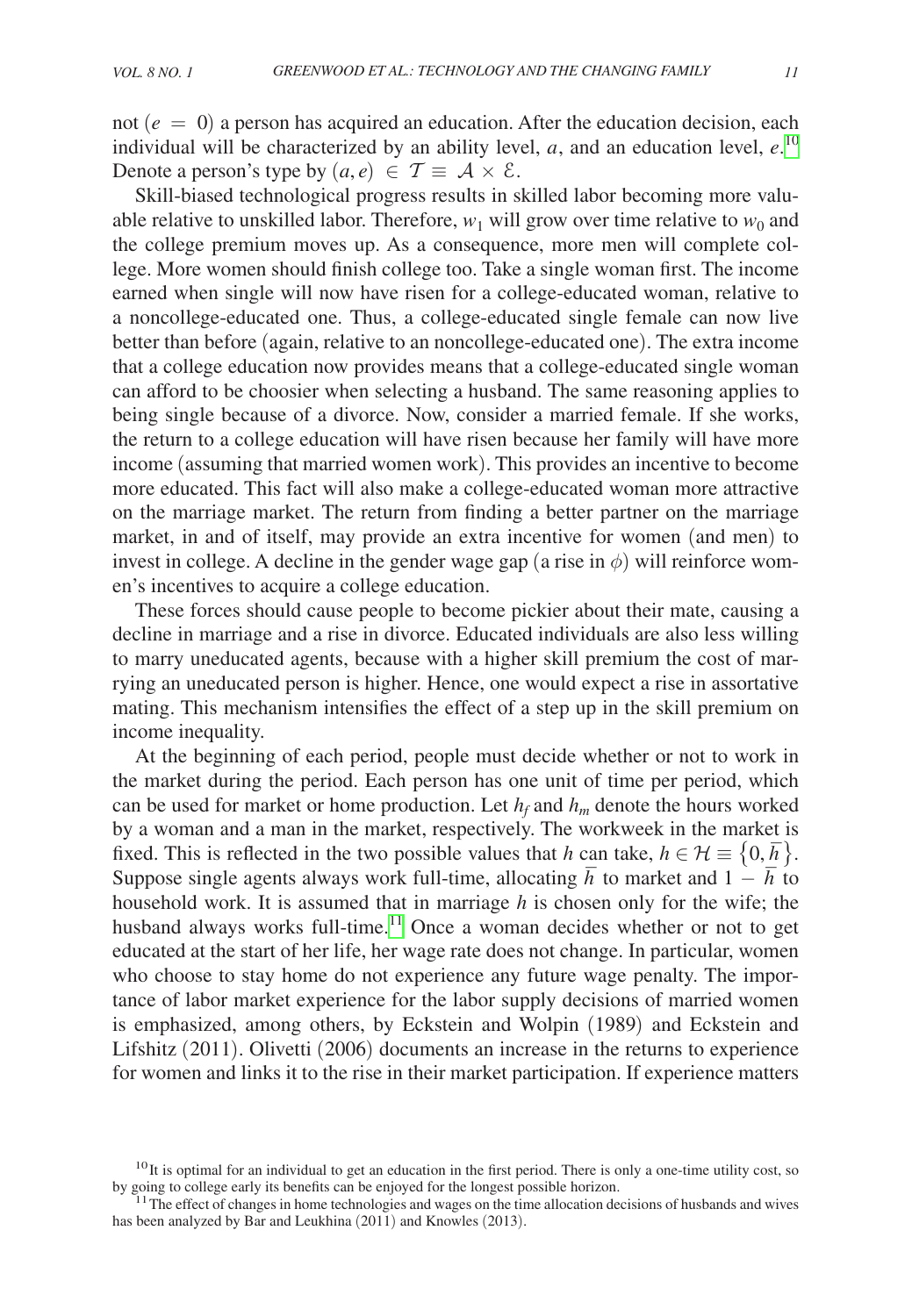for female wages, a higher risk of divorce can encourage wives to work, as discussed by Fernàndez and Wong (2014).

Home goods are produced according to

(2) 
$$
n = \left[\theta d^{\lambda} + (1 - \theta)(z - h_T)^{\lambda}\right]^{1/\lambda}, 0 < \lambda < 1,
$$

where *d* is the amount of household durables,  $h_T$  is the total amount of time spent on market work, and  $z \in \{1, 2\}$  is the household's size. The restriction that  $0 < \lambda < 1$ implies that household durables, *d*, and time,  $z - h<sub>T</sub>$ , are substitutes in household production. Household durables, *d*, can be purchased at the price *p* in terms of market goods. The substitutability between labor and durable goods in household production implies that labor will be released from married households if the price of durables drops because of technological advance in the home sector. This promotes a rise in married female labor-force participation.

At the end of each period, a single person will meet someone else of the opposite sex, with ability level  $a^*$  and education  $e^*$ . The couple will then draw two shocks. The first is a match-specific bliss shock  $b \in \mathcal{B}$ , taken from the distribution  $F(b)$ . In particular, *b* will be normally distributed so that  $b \sim N(\overline{b}_s, \sigma_{b,s}^2)$ , where  $\overline{b}_s$  and  $\sigma_{b,s}^2$  denote the mean and variance of the bliss distribution that an unmarried couple draws from. In a marriage, the bliss shock evolves according to the distribution  $G(b'|b)$ . Specifically, the bliss shock is assumed to follow the autoregressive process  $b' = (1 - \rho_{b,m})\overline{b}_m + \rho_{b,m}b + \sigma_{b,m}\sqrt{1 - \rho_{b,m}^2}\epsilon$ , with  $\varepsilon \sim N(0, 1)$ . Here  $\overline{b}_m$  and  $\sigma_{b,m}^2$  represent the long-run mean and variance of this process, while  $\rho_{b,m}$  is the coefficient of autocorrelation. A married person will decide whether to remain with his/her current partner partly on the value of this bliss shock.

The second shock,  $q \in \mathcal{Q}^e \equiv \{q_l^e, q_h^e\}$ , measures the cost for a married woman of going to work.<sup>12</sup> The two-point set,  $\overline{Q}^e$ , that the shock, *q*, is drawn from depends on the education level of the husband; i.e., there is one distribution for couples with college-educated husbands and another one for couples with noncollege-educated husbands. This assumption is elaborated on further when the estimation strategy is discussed later. Without loss of generality, assume that  $q_l^e < q_h^e$  and that a matched couple draws, before their marriage decision,  $q_l^e$  and  $q_h^e$  with equal probabilities. This shock is assumed to be permanent and hence does not change over time.<sup>13</sup> Some prospective families may place a greater value on the woman staying at home; perhaps they are more likely to have children, a factor abstracted away from here. After drawing the shock, the couple then decides whether to marry. This decision will be based upon both economic and noneconomic considerations, as will soon become clear. The discrete distribution for *q* is represented by  $Q^{e}(q)$ .

One barrier for married women going to work is the presence of young children. Modeling fertility endogenously is a substantial complication. The unitary model of the household must now be abandoned because the presence of children affects men and women differently upon a divorce. Some form of a bargaining model must

<span id="page-11-1"></span><span id="page-11-0"></span><sup>&</sup>lt;sup>12</sup> Guner, Kaygusuz, and Ventura (2012) employ a similar strategy to model female labor-force participation.<br><sup>13</sup> It is assumed that this cost has no bite once a marriage is dissolved. As a result, and absent an explicit

decision or a cost of divorce, divorced and never-married individuals are indistinguishable in the model economy.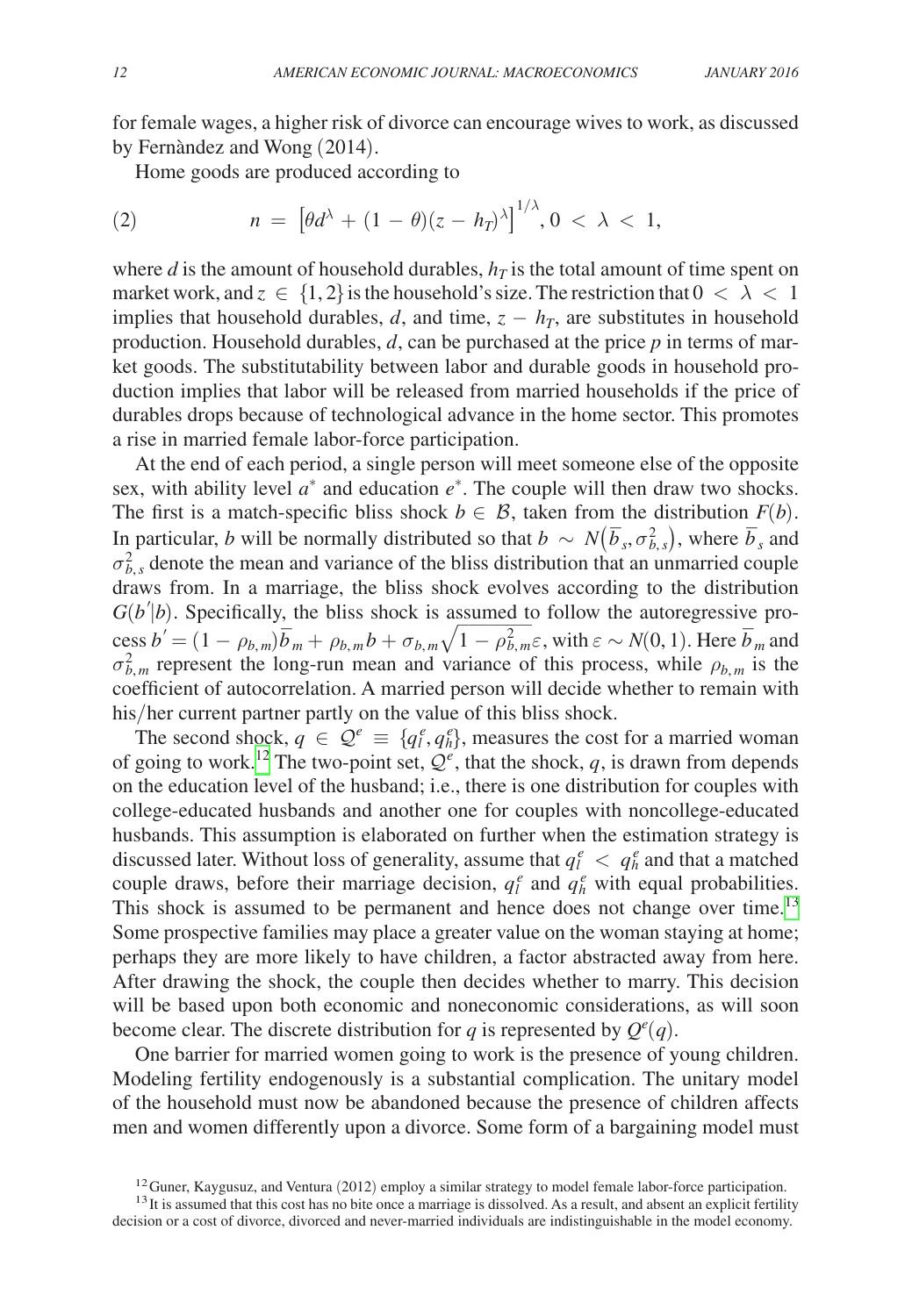now be used—see Greenwood, Guner, and Knowles (2003). As a practical matter, an accounting decomposition exercise along the lines of Greenwood et al. (2014) shows that changing fertility has little impact on income inequality[.14](#page-12-0) Part of the cost of a married woman going to work might be child care costs, so *q* could partially reflect these. The effect of these latter costs on married female labor supply is examined by Attanasio, Low, and Sánchez-Marcos (2008).

The noneconomic factors underlying a marriage consist of the value of *b*, the value of  $q$ , and a measure of the compatibility for a couple. For a couple with education levels *e* and  $e^*$ , this compatibility is represented by the function  $M(e, e^*)$ , where

$$
M(e,e^*) \ = \ \mu_0(1\, - \, e)(1\, - \, e^*) \, + \, \mu_1(ee^*).
$$

If neither person went to college, then this function returns a value of  $\mu_0$ , since  $e = e^* = 0$ , while if both are college-educated then it gives a value of  $\mu_1$ . It yields 0 for all other cases[.15](#page-12-1) If these parameters do not change over time, then any changes in assortative mating over time will be generated endogenously by the model only in response to technological progress in the household sector and to changes in the wage structure. Changes in  $\mu_0$  and  $\mu_1$ , on the other hand, can capture changes in assortative mating because of other factors, such as changing social norms in the marriage market.<sup>16</sup> The economic factors underpinning a marriage are based upon each person's ability and educational attainment; that is, the  $(a, e, a^*, e^*)$ combination.

Now, suppose married women stay at home when the skill premium rises. It is still possible for more women to go to college. The increased return to skill will entice more men to acquire a college education. The fact that there are more college-educated men around implies that there may be a bigger incentive for women to invest in a college education in order to become more desirable on the marriage market (because of compatibility considerations).

Last, let all people discount the future at the rate  $\beta = \beta(1 - \delta)$ , where  $\beta$  is the subjective discount factor. Suppose that for singles, tastes over the consumption of market goods, *c*, and nonmarket ones, *n*, are represented by

$$
T_s(c,n) = \frac{1}{1-\zeta}(c-c)^{1-\zeta} + \frac{\alpha}{1-\xi} n^{1-\xi},
$$

where  $\mathfrak c$  is a fixed cost in terms of market goods. Assume that in marriage the utility derived from consumption and love is a public good. Momentary utility for a married household is

$$
T_m(c,n) = \frac{1}{1-\zeta} \left( \frac{c-c}{1+\chi} \right)^{1-\zeta} + \frac{\alpha}{1-\xi} \left( \frac{n}{1+\chi} \right)^{1-\xi},
$$

<span id="page-12-0"></span><sup>14</sup>To be more precise, in such an accounting exercise, imposing the 1960 fertility patterns on the 2005 economy only increases the Gini coefficient from 0.430 to 0.434.

<span id="page-12-1"></span><sup>&</sup>lt;sup>15</sup> It could alternatively be assumed that a fraction of agents match within their own education group while the remaining agents match randomly. Here assortative mating would be exogenous.<br><sup>16</sup>Modeling changes in societal norms, a factor out of the purview of the current analysis, is the subject of

<span id="page-12-2"></span>Fernandez, Fogli, and Olivetti (2004).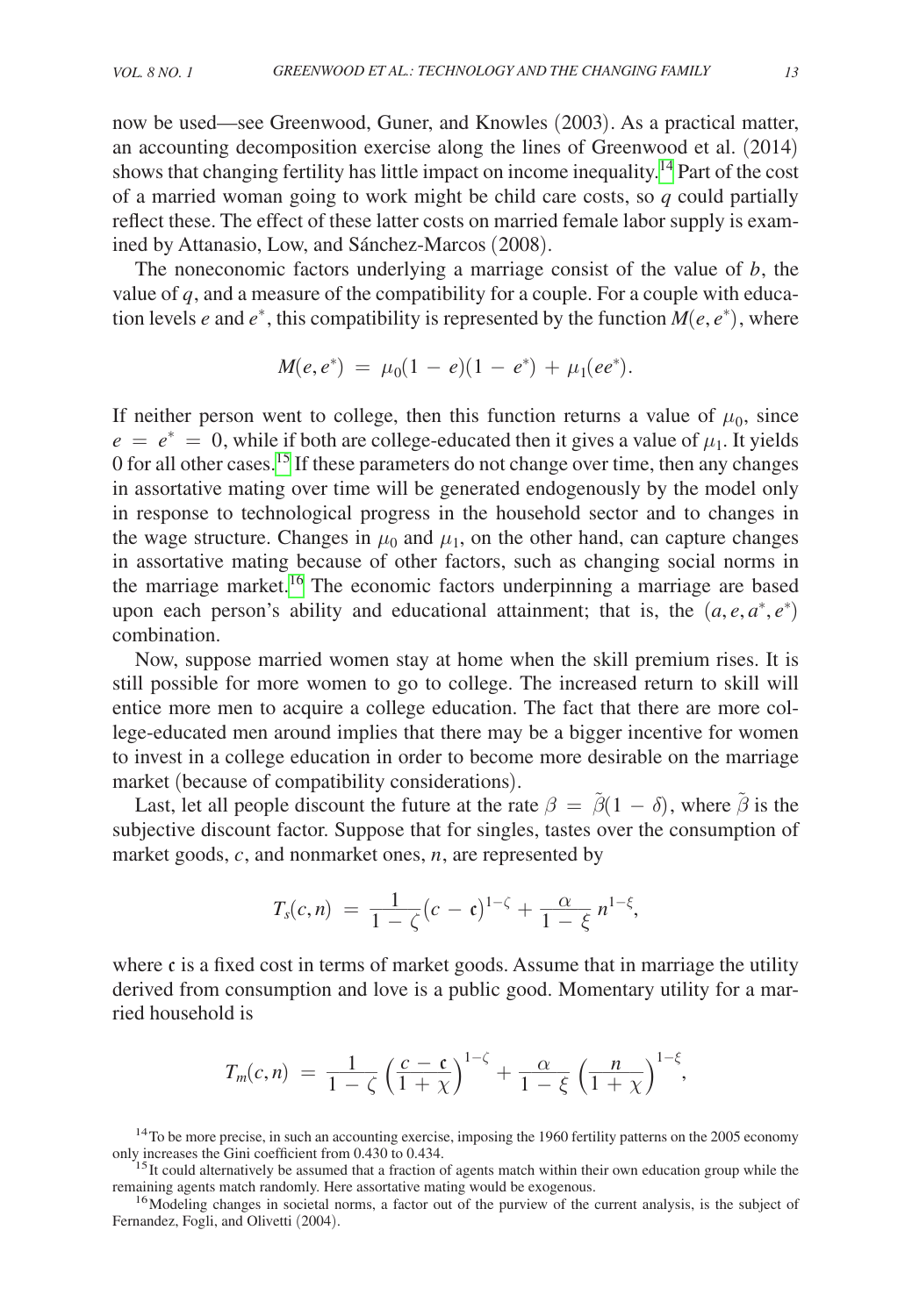

Figure 6. Timing of Decisions

where  $\chi$  < 1 is the household equivalence scale. The equivalence scale reflects the fact that there are economies of scale in household consumption so that a two-person household requires less than twice the consumption of a one-person household to realize the same level of utility as the latter. The variables c and  $\chi$ provide an economic motive for marriage. A two-person household will be better off than a single-person one. As incomes grow over time, the fixed cost,  $c$ , will be easier to cover. Therefore, a trend toward smaller households will emerge. This will be reflected in a lower marriage rate and a higher divorce rate.

Now, suppose that  $\xi > \zeta$ , which implies higher diminishing marginal utility for household goods vis-à-vis market ones. In this case, single households will benefit the most from technological advance in the home sector. This is because *at the margin* they will be the most intensive users of home production, as paradoxical as this may seem. That is, while the economically better off married couple (due to economies of scale) will consume more of all goods, relative to a single person, they will not consume twice as much home goods, because they will prefer to direct, at the margin, their larger consumption bundle toward market ones. Technological progress in the home allows for more home goods to be produced. It will improve single life the most because the marginal value for a home-produced good is highest for singles. This operates to reduce household size over time.

To complete the description of the setting, the timing of events within a period is illustrated in Figure 6. At any point, the model economy will be populated by married, single-male, and single-female households. Some of these married households will have husbands and wives who are college-educated, while others will have two noncollege-educated members, and yet others will have a college-educated husband and a noncollege-educated wife or vice versa. Similarly, single households will also differ by their educational attainments. Furthermore, not all educated agents will have the same earnings since they have different ability levels. Finally, some married women will participate in the labor market while others won't. These differences will generate inequality among households, and the model economy provides a natural framework to study how changes in household structure affect inequality.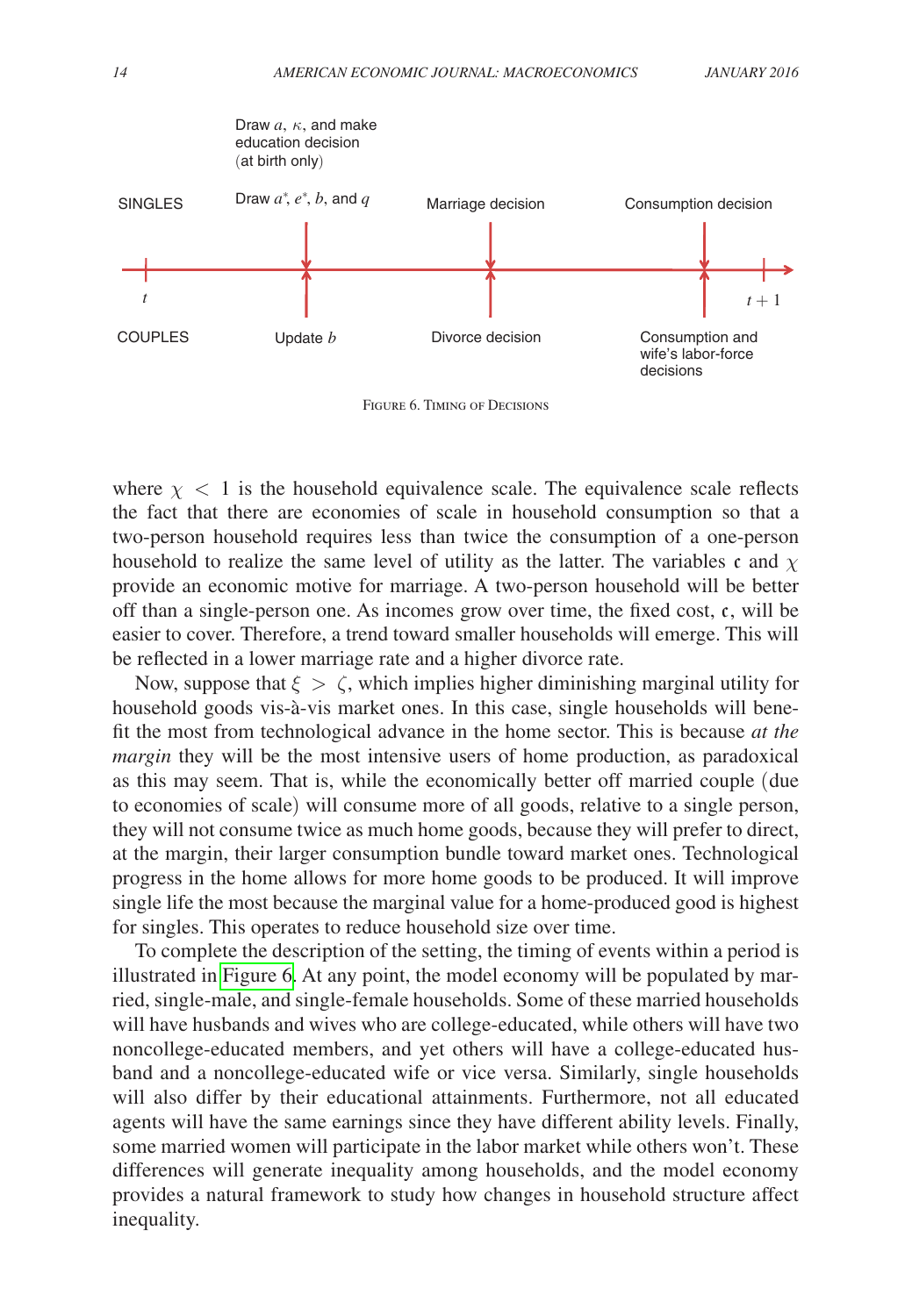#### B. *Singles*

Consider the consumption decision facing a single. This is a purely static problem. For a single person of gender  $g \in \{f, m\}$  with ability *a* and educational attainment  $e \in \{0, 1\}$ , the problem is given by

(3) 
$$
U_s^g(a,e) \equiv \max_{c,n,d} T_s(c,n),
$$

subject to

$$
c = \begin{cases} w_e \phi a \overline{h} - pd, \text{ if } g = f, \\ w_e a \overline{h} - pd, \text{ if } g = m, \end{cases}
$$

and

$$
n = \left[\theta d^{\lambda} + (1 - \theta)(1 - \overline{h})^{\lambda}\right]^{1/\lambda}.
$$

Next, turn to the marriage decision. Consider a single person of gender  $g \in \{f, m\}$ with ability *a* and educational attainment *e*. Suppose that this individual meets someone of the opposite gender,  $g^*$ , who has ability  $a^*$  and educational attainment *e*∗ and the potential couple draws shocks *b* and *q*. Will they get married? To answer this question, let  $V_s^g(a, e)$  and  $V_s^{g^*}(a^*, e^*)$  represent the expected lifetime utilities that both parties will realize if they remain single in the current period. Likewise, denote the expected lifetime utility that is associated with a marriage in the current period by  $V_m^g(a, e, a^*, e^*, b, q)$ . A marriage will occur if and only if

$$
(4) \quad V_m^g(a,e,a^*,e^*,b,q) \ \geq \ V_s^g(a,e) \quad \text{and} \quad V_m^{g^*}(a^*,e^*,a,e,b,q) \ \geq \ V_s^{g^*}(a^*,e^*).
$$

Observe that, for a marriage to happen, it must be the first choice for *both* parties. Let the indicator function  $\mathbf{1}^g(a, e, a^*, e^*, b, q)$  take a value of 1, if both people in the match want to marry, and value of zero otherwise. Thus,

(5) 
$$
1^{g}(a, e, a^{*}, e^{*}, b, q) = \begin{cases} 1, & \text{if (4) holds,} \\ 0, & \text{otherwise.} \end{cases}
$$

[Observe that  $\mathbf{1}^g(a, e, a^*, e^*, b, q) = \mathbf{1}^{g^*}(a^*, e^*, a, e, b, q)$ .]

The value of being single in the current period will depend on the distribution of potential future mates on the marriage market. Each mate is indexed by their (*a*<sup>∗</sup>, *e*<sup>∗</sup>) combination. Let the distribution of potential mates from the opposite gender be represented by  $\hat{S}^{g^*}(a^*, e^*)$ . This will be elaborated on later. Define the variable  $x(g)$  by

(6) 
$$
x(g) = \begin{cases} e, & \text{if } g = m, \\ e^*, & \text{if } g = f. \end{cases}
$$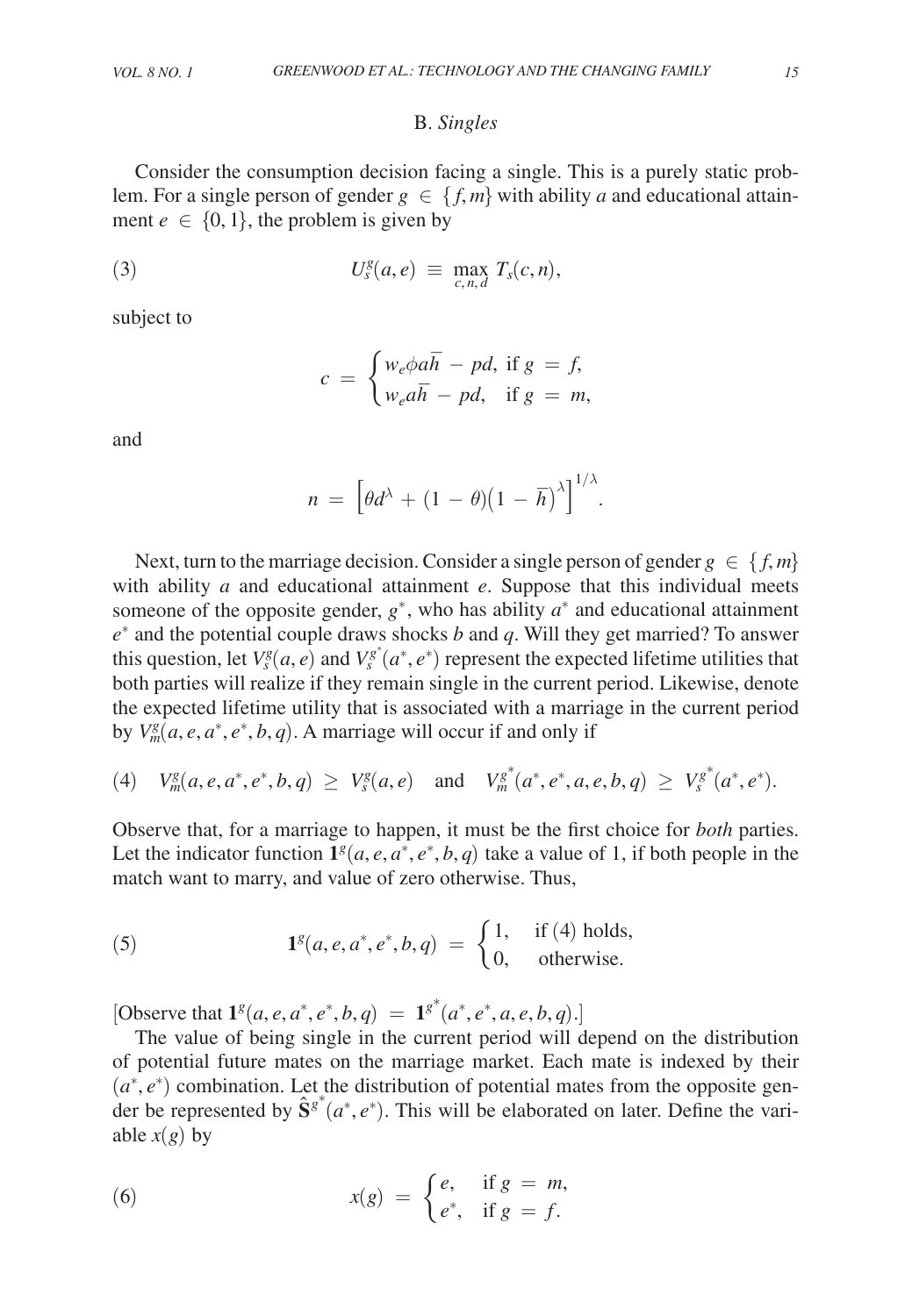The value function for a single person of gender *g* with ability *a* and educational attainment *e* can now be expressed as

(7) 
$$
V_s^g(a,e) = U_s^g(a,e)
$$
  
\n
$$
+ \beta \int_B \int_{\mathcal{T}} \int_{\mathcal{Q}^{X(g)}} \left\{ \mathbf{1}^g(a,e,a^*,e^*,b,q) V_m^g(a,e,a^*,e^*,b,q) \right. \\ \left. + \left[1 - \mathbf{1}^g(a,e,a^*,e^*,b,q) \right] V_s^g(a,e) \right\} dQ^{X(g)}(q) d\hat{S}^{g^*}(a^*,e^*) dF(b),
$$
\nfor  $g = f,m$ .

Embedded in the above dynamic programming problem is the assumption that one will draw a mate next period with an ability level less than  $a^*$  and education level  $e^*$  with probability  $\hat{S}^{g^*}(a^*, e^*)$ .<sup>17</sup> Note there is a slight asymmetry in the form of the value functions for single men and women due to presence of the function  $x(g)$ , which captures the cost of a married woman going to work as a function of her husband's education level.

# C. *Couples*

The static consumption problem for a married couple is

(8) 
$$
U_m^g(a, e, a^*, e^*, q) \equiv \max_{c, n, d, h' \in \{0, 1\}} T_m(c, n) - h'q,
$$

subject to

subject to  
\n
$$
c = \begin{cases} w_{e^*} a^* \overline{h} + w_e \phi a \overline{h} h^f - p d, & \text{if } g = f, \\ w_e a \overline{h} + w_{e^*} \phi a^* \overline{h} h^f - p d, & \text{if } g = m, \end{cases}
$$

and

$$
n = \left[\theta d^{\lambda} + (1 - \theta)(2 - \overline{h} - \overline{h}h^{\prime})^{\lambda}\right]^{1/\lambda}.
$$

Recall that all utility flows are public goods within a marriage. So, the couple picks *c*, *n*, *d*, and *h*<sup>*f*</sup> together. Working in the market takes away the fraction  $\overline{h}$  of a person's time endowment. Recall that husbands are assumed to work full-time. The variable  $h^f \in \{0, 1\}$  represents the wife's labor-force participation. It takes a value of 1 when the woman works and a value of 0 if she doesn't. Once again, the variable *q* gives the cost of going to work for a married woman. This cost is netted out of household utility when the woman works. Let  $H^f(a, e, a^*, e^*, q) \in \{0, 1\}$  denote the female labor-force participation decision for a couple of type  $(a, e, a^*, e^*, q)$ .

A divorce will occur if and only if

$$
(9) \quad V_s^g(a,e) > V_m^g(a,e,a^*,e^*,b,q) \quad \text{or} \quad V_s^{g^*}(a^*,e^*) > V_m^{g^*}(a^*,e^*,a,e,b,q).
$$

<span id="page-15-0"></span><sup>&</sup>lt;sup>17</sup> Other matching processes could be envisaged, such as the Gale and Shapley algorithm employed by Del Boca and Flinn (2014).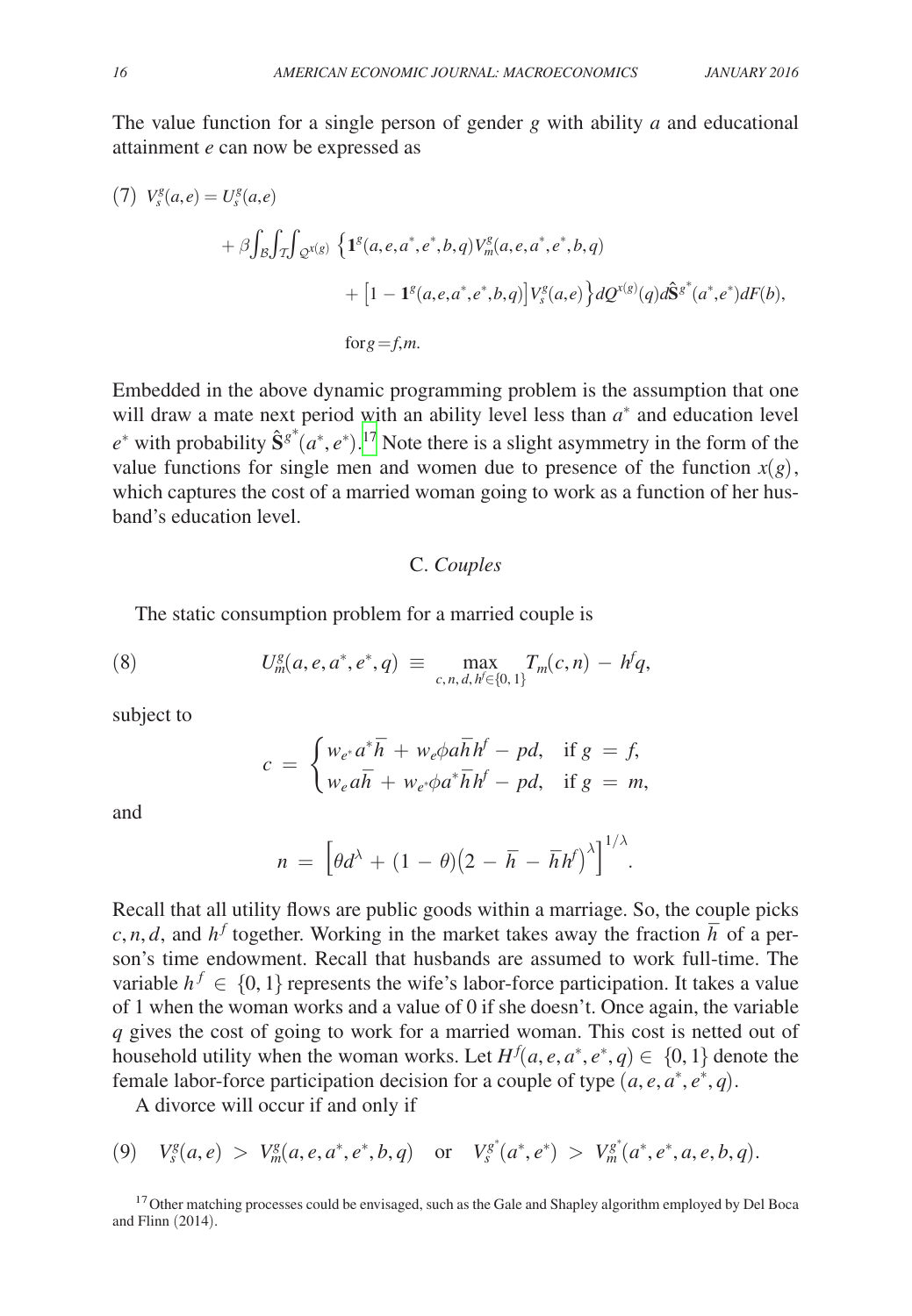Therefore, the indicator function  $\mathbf{1}^g(a, e, a^*, e^*, b, q)$ , specified by equation (5), will return a value of one, if both the husband and wife want to remain married, and will give a value of zero, if one of them desires a divorce. Given this, the value function for a married person reads

(10) 
$$
V_m^g(a, e, a^*, e^*, b, q) = U_m^g(a, e, a^*, e^*, q) + b + M(e, e^*)
$$
  
+  $\beta \Big\{ \int_{B} [1^g(a, e, a^*, e^*, b', q) V_m^g(a, e, a^*, e^*, b', q) + [1 - 1^g(a, e, a^*, e^*, b', q)] V_s^g(a, e)] dG(b'|b) \Big\},$ 

for  $g = f, m$ .

This value function is used in equations  $(4)$ ,  $(5)$ ,  $(7)$ , and  $(9)$ ; likewise,  $(7)$  is employed in equations  $(4)$ ,  $(5)$ ,  $(9)$ , and  $(10)$ .

# D. *Educational Choice*

People choose their education level at the beginning of adult life after they observe  $\kappa$ , the utility cost of education. The problem they face is

(11) 
$$
\max_{e \in \{0,1\}} \{V_s^g(a,e) - e\kappa\},\
$$

where  $V_s^g$  is defined by equation (7). The decision rule stemming from this problem

will be represented by a simple threshold rule, since 
$$
V_s^g(a, 1) > V_s^g(a, 0)
$$
,  
\n(12) 
$$
E_a^g(\kappa) = \begin{cases} 1, & \text{if } \kappa \leq \tilde{\kappa}_a^g \equiv V_s^g(a, 1) - V_s^g(a, 0), \\ 0, & \text{if } \kappa > \tilde{\kappa}_a^g. \end{cases}
$$

The total number of agents of gender *g* with ability *a* who choose to get a college degree is then given by

$$
\int_{-\infty}^{\infty} E_a^g(\kappa) dC_a^g(\kappa),
$$

and the total number of gender *g* agents with a college education is

$$
\int_0^\infty \int_{-\infty}^\infty E_a^g(\kappa) dC_a^g(\kappa) dA(a).
$$

## E. *Steady-State Equilibrium*

The dynamic programming problem for a single person, or equation (7), depends upon knowing the solution to the problem for a married person, as given by (10), and vice versa. Furthermore, to solve the single's problem requires knowing the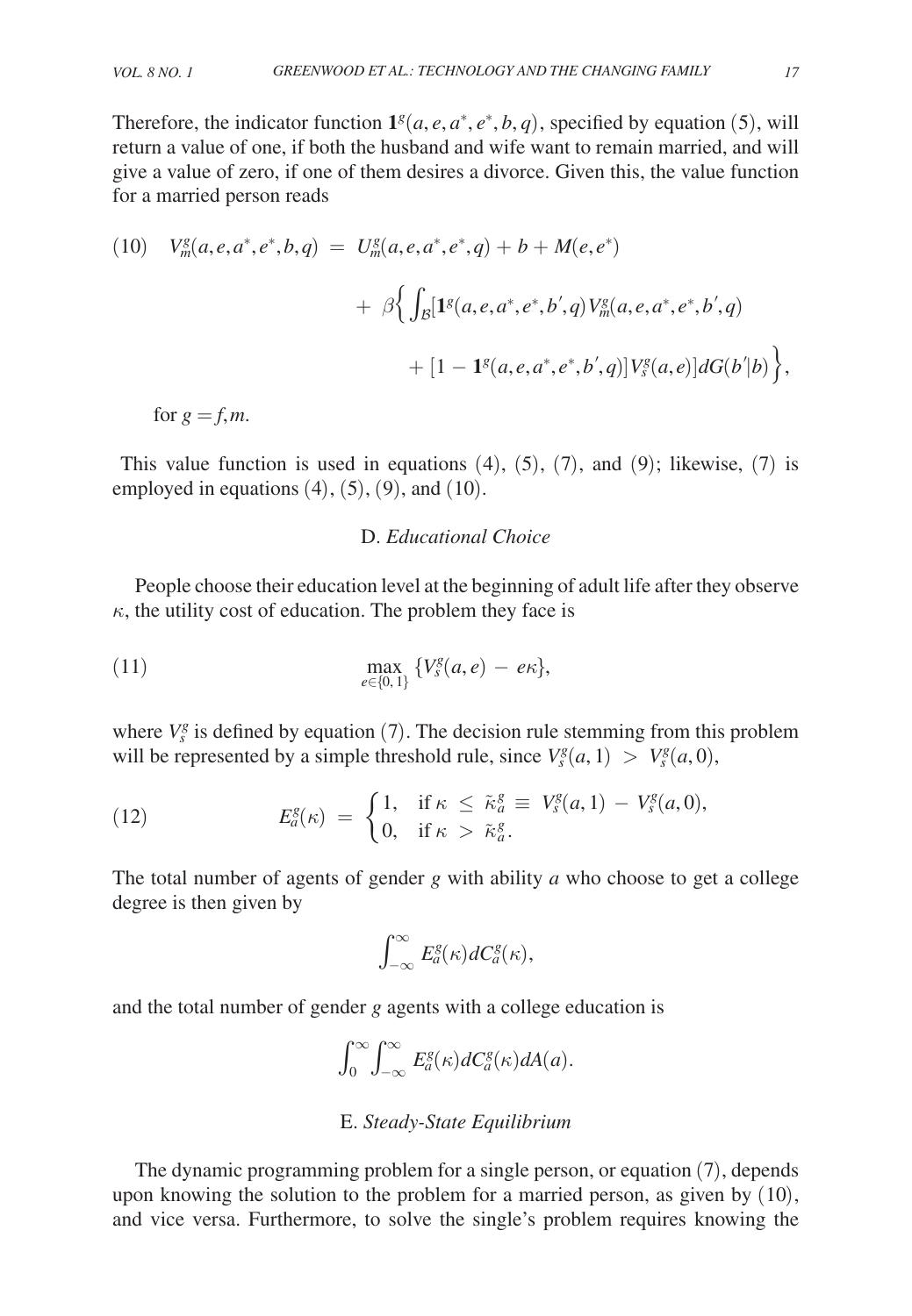steady-state distribution of potential mates in the marriage market,  $S^g(a)$ . The non-normalized steady-state distribution for singles is

$$
(13) \mathbf{S}^{g}(a',e')
$$
  
=  $(1 - \delta) \int_{\mathcal{B}} \int_{\mathcal{T}} \int_{\mathcal{T}}^{a',e'} \int_{\mathcal{Q}^{X}(g)} [1 - \mathbf{1}^{g}(a,e,a^*,e^*,b,q)] d\mathcal{Q}^{X(g)}(q) d\mathbf{S}^{g}(a,e) d\mathbf{\hat{S}}^{g^*}(a^*,e^*) dF(b)$   
+  $(1 - \delta) \int_{\mathcal{B}} \int_{\mathcal{B}} \int_{\mathcal{T}} \int_{\mathcal{T}}^{a,e'} \int_{\mathcal{Q}^{X}(g)} [1 - \mathbf{1}^{g}(a,e,a^*,e^*,b,q)] d\mathbf{M}^{g}(a,e,a^*,e^*,b_{-1},q) dG(b|b_{-1})$   
+  $\delta e' \int_{0}^{a'} \int_{-\infty}^{\infty} E_{a}^{g}(\kappa) dC_{a}^{g}(\kappa) dA(a) + \delta (1 - e') \int_{0}^{a'} \int_{-\infty}^{\infty} [1 - E_{a}^{g}(\kappa)] dC_{a}^{g}(\kappa) dA(a), \text{ for } g = f, m,$ 

where again  $x(g)$  is defined by (6). In the above recursion,  $\mathbf{M}^g(a, e, a^*, e^*, b_{-1}, q)$ represents the steady-state distribution over married people, and  $\hat{S}^{g^*}(a^*, e^*)$  denotes the normalized distribution for singles of the opposite gender and is defined by

(14) 
$$
\hat{\mathbf{S}}^{g^*}(a^*, e^*) \equiv \frac{\mathbf{S}^{g^*}(a^*, e^*)}{\int_{\mathcal{T}} d\mathbf{S}^{g^*}(a^*, e^*)}.
$$

The first term in equation (13) counts those singles who failed to match in the current period. The second term enumerates the flow into the pool of singles from failed marriages. The last two terms represent the arrival of new adults (the doppelgangers).

In similar fashion, the distribution of married men and women is defined by

(15) 
$$
\mathbf{M}^{g}(a', e', a^{*}, e^{*}, b', q')
$$
  
\n
$$
= (1 - \delta) \int_{\mathcal{B}}^{b'} \int_{\mathcal{T}}^{a', e'} \int_{\mathcal{T}}^{a^{*}, e^{*}} \int_{\mathcal{Q}^{x(g)}}^{q'} \mathbf{1}^{g}(a, e, a^{*}, e^{*}, b, q) d\mathcal{Q}^{x(g)}(q) d\hat{S}^{g^{*}}(a^{*}, e^{*}) dS^{g}(a, e) dF(b)
$$
  
\n
$$
+ (1 - \delta) \int_{\mathcal{B}}^{b'} \int_{\mathcal{B}} \int_{\mathcal{T}}^{a', e'} \int_{\mathcal{T}}^{a'', e^{*}} \int_{\mathcal{Q}^{x(g)}}^{q'} \mathbf{1}^{g}(a, e, a^{*}, e^{*}, b, q) d\mathbf{M}^{g}(a, e, a^{*}, e^{*}, b_{-1}, q) dG(b|b_{-1}),
$$
  
\nfor  $g = f, m$ .

The first term on the right-hand side measures the flow into marriage from single life. Only  $1 - \delta$  of these matches will last into the next period. The second term counts the number of marriages that will survive from the current period into the next one. Computing a steady-state solution for the model amounts to solving a fixed-point problem, as the following definition of equilibrium should make clear. Note that  $\mathbf{M}^{g}(a, e, a^*, e^*, b_{-1}, q) = \mathbf{M}^{g^*}(a^*, e^*, a, e, b_{-1}, q)$ .

DEFINITION 1: A stationary matching equilibrium is a set of value functions for singles and marrieds,  $V_s^g(a, e)$  and  $V_m^g(a, e, a^*, e^*, b, q)$ ; an education decision rule for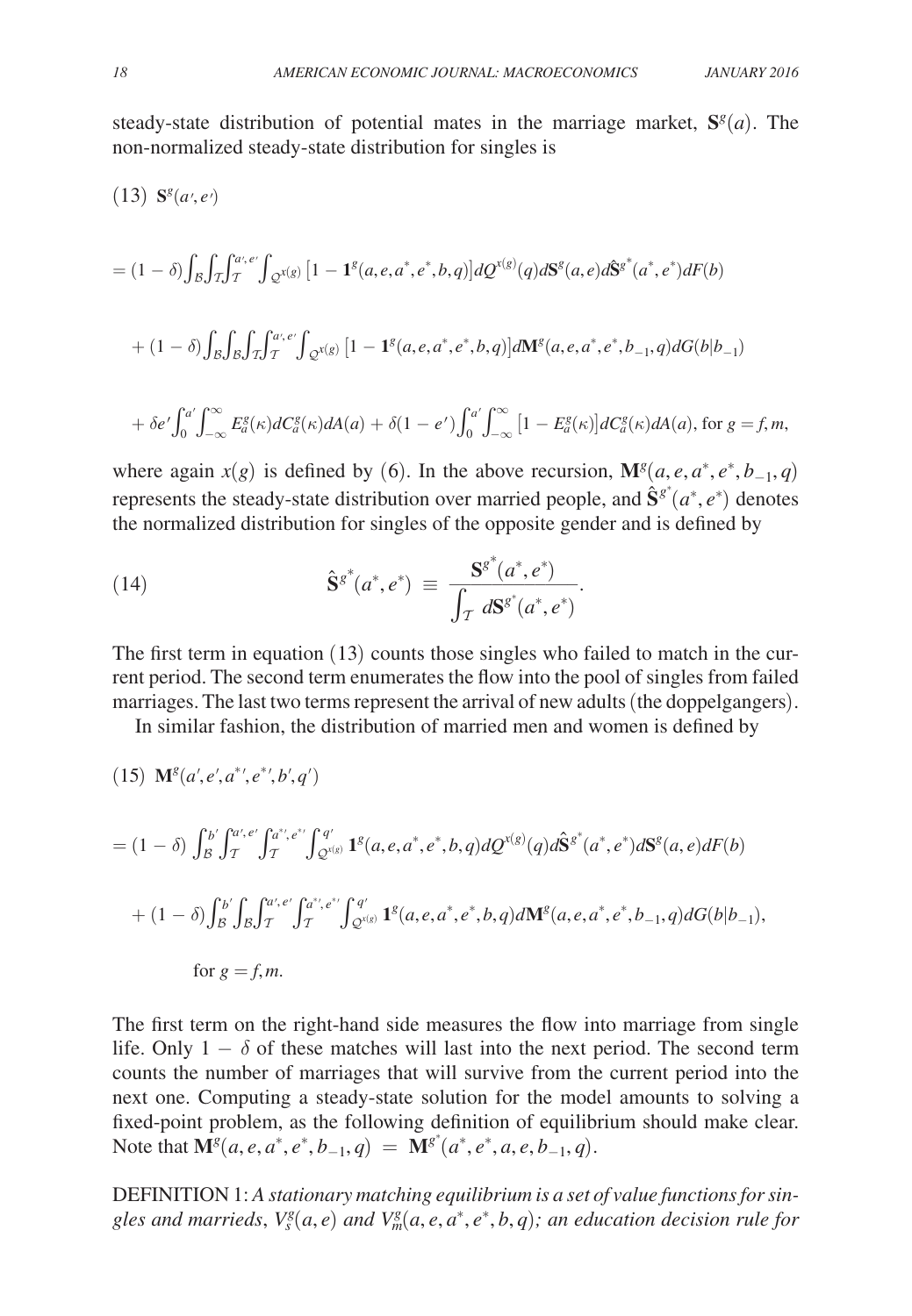$\sigma$  *singles*,  $E^g_a(\kappa)$ ; a matching rule for singles and married couples,  $\mathbf{1}^g(a,e,a^*,e^*,b,q)$ ; *and stationary distributions for singles and married couples*, **S***<sup>g</sup>* (*a*, *e*) *and*  ${\bf M}^{g}(a, e, a^*, e^*, b_{-1}, q)$ , *all for*  $g = f, m$ , *such that:* 

- (*i*) The value function  $V_s^g(a, e)$  solves the single's recursion (7), taking as given *her*/*his indirect utility function,*  $U_s^g(a, e)$ *, from problem* (3), the value func*tion for a married person,*  $V_m^g(a, e, a^*, e^*, b, q)$ , the matching rule for singles,  $\mathbf{1}^g(a, e, a^*, e^*, b, q)$ , and the normalized distribution for singles,  $\hat{\mathbf{S}}^g(a, e)$ , *defined by equation* (14).
- (*ii*) *The value function*  $V_m^g(a, e, a^*, e^*, b, q)$  solves a married person's recursion (10), taking as given her/his indirect utility function,  $U_m^g(a, e, a^*, e^*, q)$ , from *problem*  $(8)$ , *the matching rule for a married couple,*  $\mathbf{1}^g(a,e,a^*,e^*,b',q)$ , and *the value function for a single,*  $V_s^g(a, e)$ .
- (*iii*) *The decision rule*  $E^g_a(\kappa)$  *solves a single's education problem* (11), *taking as* given  $V_s^g(a, e)$  from equation (7).
- (*iv*) The matching rule  $\mathbf{1}^g(a, e, a^*, e^*, b, q)$  is determined in line with equation (5), *taking as given the value functions*  $V_s^g(a,e)$  *and*  $V_m^g(a,e,a^*,e^*,b,q)$ .
- (*v*) *The stationary distributions*  $S^g(a, e)$  and  $M^g(a, e, a^*, e^*, b_{-1}, q)$  *solve equations* (13) *an*d (15), *taking as given the decision rule for an education,*  $E^g_a(\kappa)$ , *and the matching rule*  $\mathbf{1}^g(a, e, a^*, e^*, b, q)$ .

#### **IV. Fitting the Model to the United States in 1960**

The model developed will now be fit to the US data for 1960. There are many parameters. A few of them are easy to choose and can be assigned on the basis of a priori information. Most of the parameters, however, will be fitted using a minimum distance estimation procedure. The estimation procedure will focus on the 1960 US economy. In Section V the model will be simulated using 2005 wages and durable goods prices and the resulting fit will be examined. It will be assumed that the model is in a steady state for each of these years.

## A. *A Priori Information*

The easy ones are done first. The length of a period is one year. Let  $\beta$  (the subjective discount factor) be 0.96, a standard value in macroeconomic studies, such as in Prescott (1986). All the targets for the estimation are calculated for individuals between ages 25 and 54, which corresponds to an operational lifespan of 30 years. Set  $\delta = 1/30 = 0.033$ , so that individuals in the model also live 30 years on average. This would dictate a value for the discount factor of  $\beta = 0.960 \times (1 - 0.033)$ . Assigning a value for the workweek,  $\overline{h}$ , is straightforward. Assume a 40-hour workweek. Since there are 112 nonsleeping hours in a week,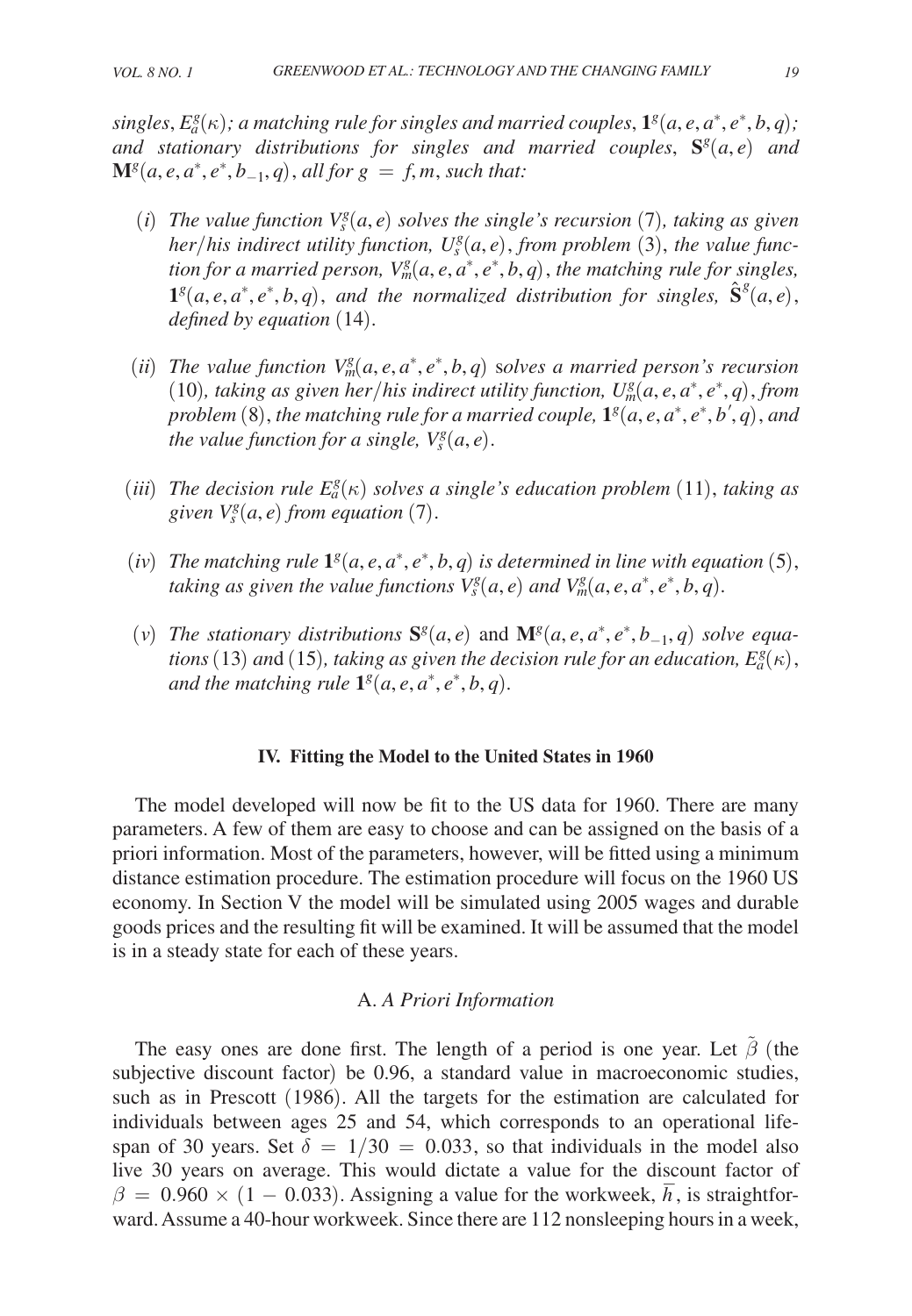let  $\bar{h} = 40/112 = 0.36$ <sup>[18](#page-19-0)</sup> Last, the household production parameters,  $\theta$  and  $\lambda$ , have been estimated by McGrattan, Rogerson, and Wright (1997). Their numbers,  $\theta = 0.21$  and  $\lambda = 0.19$ , are used here.<sup>19</sup> Finally, in line with the Organization for Economic Co-operation and Development (OECD) equivalence scale, set  $\chi = 0.70$ . To summarize, the parameter values picked on the basis of a priori information are displayed in [Table 2.](#page-20-0)

#### B. *Minimum Distance Estimation*

This leaves 23 parameters to be assigned. There are six preference parameters,  $\{\zeta, \mathbf{c}, \alpha, \xi, \mu_0, \mu_1\};$  five parameters for the marital bliss shocks,  ${\{\overline{b}_s, \sigma_{b,s}, \overline{b}_m, \sigma_{b,m}, \rho_{b,m}\}}$ ; three wage parameters  $\{w_{0,1960}, w_{1,1960}, \phi_{1960}\}$ ; one parameter for durable goods prices,  $p_{1960}$ ; three parameters for the cost of education,  $\{\eta_f, \eta_m, \sigma_\kappa\}$ ; and one parameter for the ability distribution,  $\sigma_a$ . It is assumed that  $q_h$  and  $q_l$  differ by the education level of the husband. Let  $q_h^1$  and  $q_l^1$  denote the cost of joint work for couples with a college-educated husband, and  $q_h^0$  and  $q_l^0$  be the corresponding values for households with a noncollege-educated husband. This adds four more parameters. For both types of husbands, it is assumed that there is an equal chance of drawing a high or a low cost. Normalize the wage rate for a noncollege-educated man in 1960 to be one, so that  $w_{0.1960} = 1$ . The remaining 22 parameters are estimated so that the model matches, as closely as is possible, a set of 24 data moments for  $1960.<sup>20</sup>$ 

The data targets are as follows:

- *Educational Attainment*: The fraction of men and women who went to college.
- *Vital Statistics*: The fraction of the population that has ever-been married by educational level, and that is currently divorced (out of the ever-married populace) by education level. $^{21}$  $^{21}$  $^{21}$

<span id="page-19-2"></span> $^{20}$ In the data used, observations come from a mixture of different cohorts. In the model there is essentially a single infinite horizon cohort, with some of its members dying each period and being replaced with young doppelgangers. One way to get the data to be close to the steady-state approximation is to use averages of a subperiod rather than just a single year. The decennial census that is used to compute the moments contains data for 1960 only. Computing the same data targets using the Current Population Survey (CPS) for several years in the 1960s

<span id="page-19-3"></span><sup>21</sup> In the model economy, individuals form households both because of love and to enjoy economies of scale in household production and consumption. Hence, it is a model of couples living together rather than being legally married. While it is possible to combine the married and cohabiting population to arrive at a stock of people who live together, it is more problematic to calculate a separation rate for cohabiting people. In the US census, the divorced category only covers those who had been married in the past. See Gemici and Laufer (2014) for a study of cohabitation and marriage. These authors calculate dissolution rates for married and cohabiting couples from the Panel Study of Income Dynamics. The calculation of such rates, however, is only possible after 1978.

<span id="page-19-0"></span><sup>&</sup>lt;sup>18</sup> An alternative would be to set  $\overline{h}$  to actual hours worked per week. The value of  $\overline{h}$  would then be 0.37, 0.35, and 0.39 in 1960 for single men, single women, and married men, respectively, and 0.38, 0.36, and 0.40 in 2005. Simulating the model economy for 1960 and 2005 with these values, instead of  $\bar{h} = 0.36$ , produces almost iden-<br>Simulating the model economy for 1960 and 2005 with these values, instead of  $\bar{h} = 0.36$ , produces almost tical results.<br><sup>19</sup>The parameter  $\lambda$  determines the elasticity of substitution between durable goods and household time,

<span id="page-19-1"></span> $1/(1 - \lambda)$ . McGrattan, Rogerson, and Wright (1997) identify this parameter using time series variation. Since targets from a single year (specifically, 1960) are used to estimate the parameters here,  $\lambda$  is not included among them. The online Appendix displays the 1960 model statistics when  $\lambda$  is increased or decreased by 20 percent, while all other parameters are kept at their benchmark values. Changes in  $\lambda$  do not have any major effect on 1960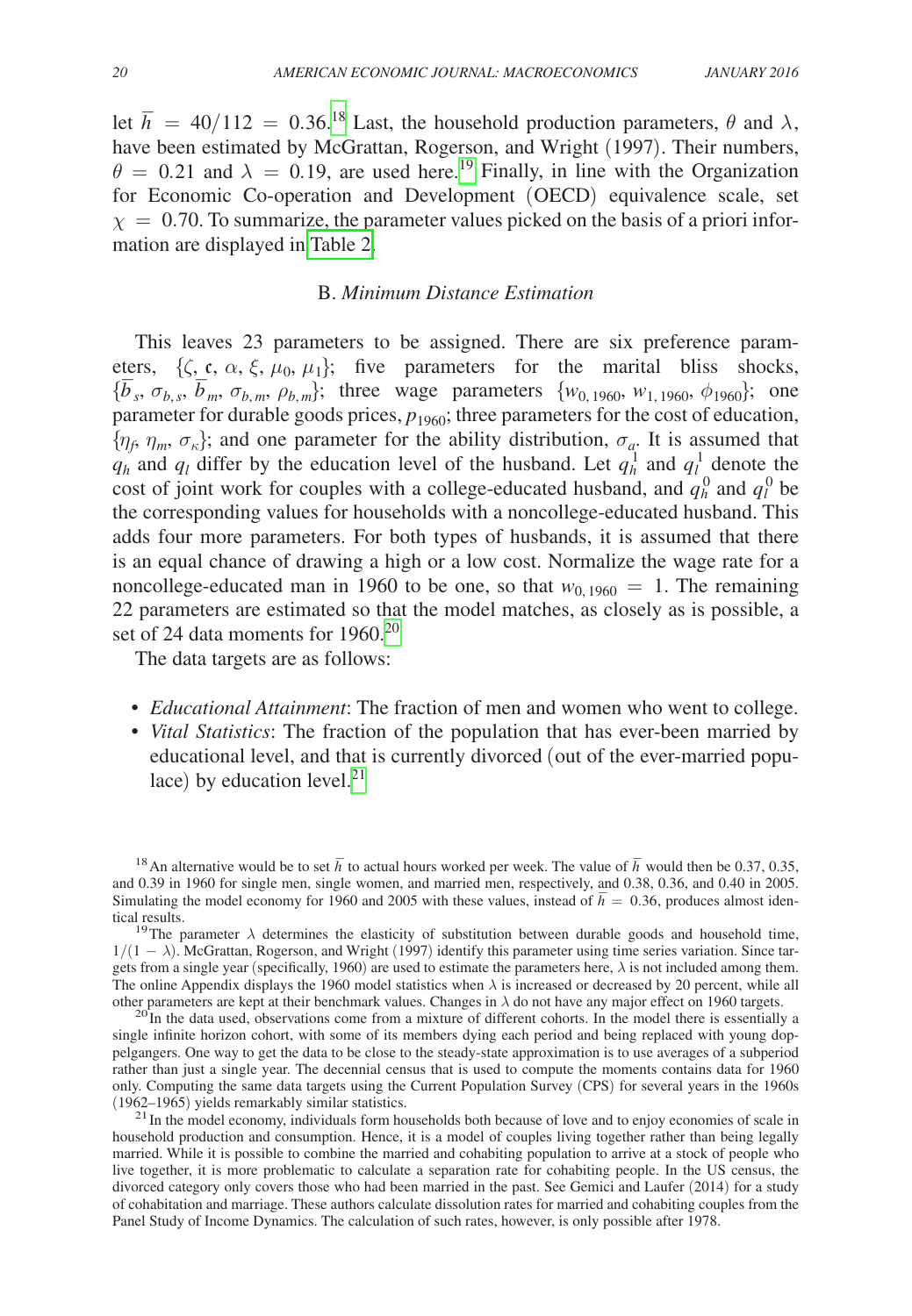<span id="page-20-0"></span>

| Category                                           | Parameter values                                                       | Criteria                                              |
|----------------------------------------------------|------------------------------------------------------------------------|-------------------------------------------------------|
| Preferences                                        | $x = 0.70$<br>$\tilde{\beta} = 0.96$                                   | <b>OECD</b> scale<br>Prescott $(1986)$                |
| Household technology<br>Death probability<br>Hours | $\theta = 0.21, \lambda = 0.19$<br>$\delta = 1/30$<br>$\bar{h} = 0.36$ | McGrattan et al. (1997)<br>A 30-year lifespan<br>Data |

Table 2—Parameters: A Priori Information

- *Assortative Mating*: A contingency table for marriage that contains the fractions of marriages for each possible combination of educational levels for both the husband and wife.
- *Married Female Labor-Force Participation*: The fraction of married women, classified by the education levels of husbands and wives, that work, and the share of household income provided by wives.
- *Skill Premium and Gender Wage Gap*: The earnings ratio between college-educated and noncollege-educated men (the skill premium), and the earnings ratio between women and men (the gender wage gap).
- *Inequality*: The Gini coefficient for earnings inequality among households; the 90-to-10 and 90-to-50 percentile ratios; income inequality across married households by the educational attainments of husbands and wives; and the ratio of single female to married household income.

Before the parameter estimates and the model fit are presented, a comment on the skill premium and gender wage gap as targets is in order. Take the skill premium first. Wages are needed for noncollege and college-educated men in 1960; viz.,  $w_{0.1960}$  and  $w_{1.1960}$ . Recall that  $w_{0.1960} = 1$ . The college premium in 1960 for the model is the average ratio of the earnings for a college-educated man to a noncollege-educated one, as given by

$$
\frac{w_{1,1960}\left[\int_0^\infty\int_{-\infty}^\infty aE_a^m(\kappa)dC_a^m(\kappa)dA(a)\right] / \left[\int_0^\infty\int_{-\infty}^\infty E_a^m(\kappa)dC_a^m(\kappa)dA(a)\right]}{\left\{\int_0^\infty\int_{-\infty}^\infty a[1 - E_a^m(\kappa)]dC_a^m(\kappa)dA(a)\right\} / \left\{\int_0^\infty\int_{-\infty}^\infty [1 - E_a^m(\kappa)]dC_a^m(\kappa)dA(a)\right\}}.
$$

This is an endogenous variable because young single men decide whether or not to go to school. The strategy here is to pin down  $w_{1,1960}$ , along with other parameters, such that this statistic is as close as possible to its data counterpart, about 1.55 in 1960.

A similar strategy is followed to determine the gender wage gap parameter  $\phi_{1960}$ . Recall that  $\mathbf{M}^f(a, e, a^*, e^*, b, q)$  and  $\mathbf{S}^f(a, e)$  are the non-normalized distributions of married and single women, respectively. As in the data, average earnings for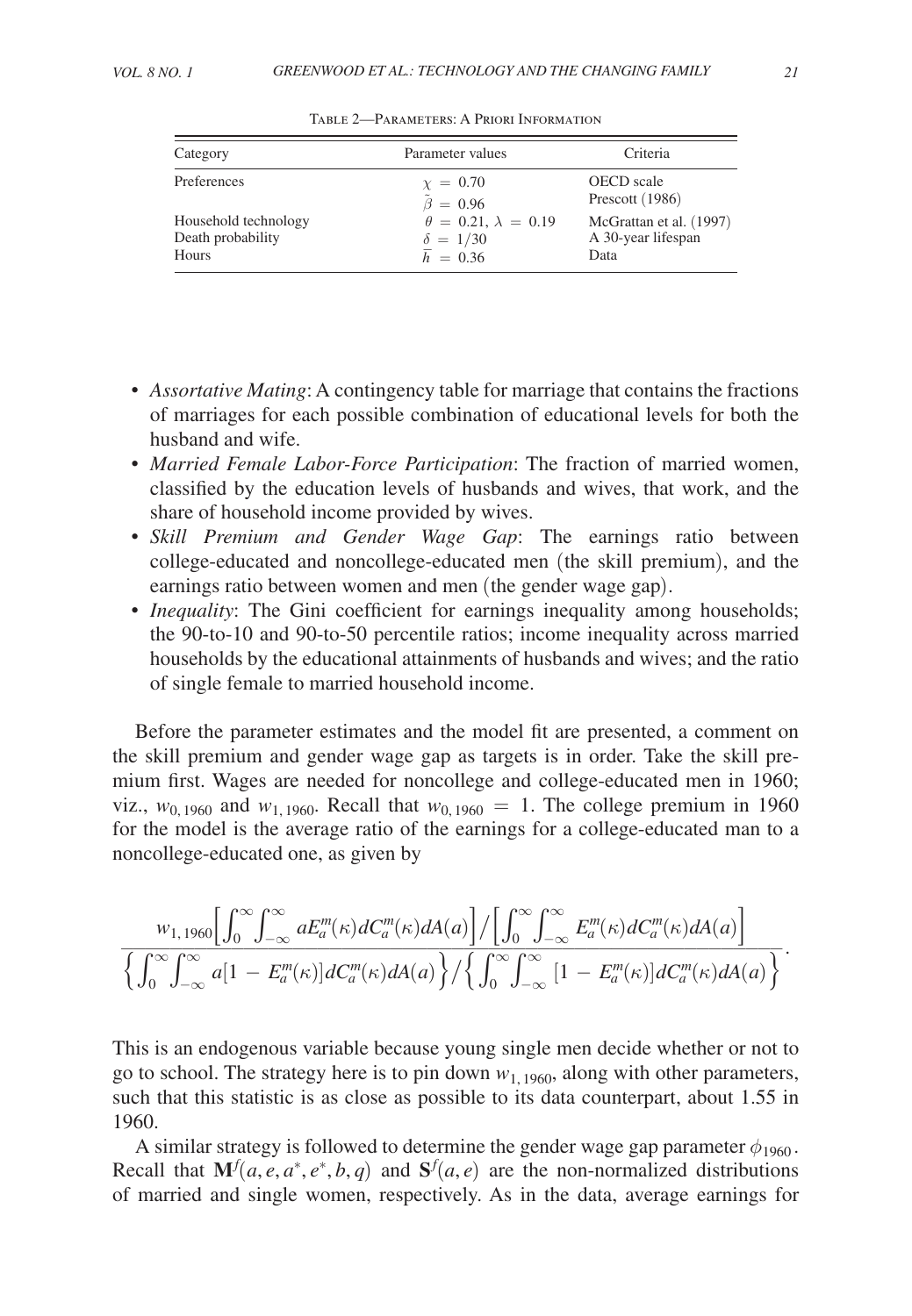working women are calculated; i.e., all singles and married women who participate in the labor market. This is given by

$$
\left[\phi_{1960}w_{1,1960}\int\cdots\int a e H^f(a,e,a^*,e^*,q)d\mathbf{M}^f(a,e,a^*,e^*,b,q) \right.\left. + \phi_{1960}\int\cdots\int a(1-e)H^f(a,e,a^*,e^*,q)d\mathbf{M}^f(a,e,a^*,e^*,b,q) \right.\left. + \phi_{1960}w_{1,1960}\int\int a e dS^f(a,e) + \phi_{1960}\int\int a(1-e) dS^f(a,e)\right]/\left[\int\cdots\int H^f(a,e,a^*,e^*,q)\mathbf{M}^f(a,e,a^*,e^*,b,q) + \int\int S^f(a,e)\right].
$$

Again,  $w_{0.1960} = 1$ . The first and second terms in this equation give the average earnings for married skilled and unskilled women who decide to work. The last two terms calculate the same statistic for single women. Since all men, single or married, work, average earnings for them reads

$$
\mathit{w}_{1,\,1960}\int_{0}^{\infty}\int_{-\infty}^{\infty}aE_{a}^{m}(\kappa)dC_{a}^{m}(\kappa)dA(a)+\int_{0}^{\infty}\int_{-\infty}^{\infty}a[1-E_{a}^{m}(\kappa)]dC_{a}^{m}(\kappa)dA(a).
$$

The gender earnings gap in the model is the ratio of these two averages. The parameter  $\phi_{1960}$  is estimated, again along with other parameters, to generate a gender earnings gap in the model that is as close as possible to the observed gender earnings gap in the data, about 0.45 in 1960.

Let DATA represent a vector of 24 moments that are calculated from the US data for 1960. A vector of the analogous 24 moments can be obtained from the steady state of the model for 1960. The moments for the model will be a function of the parameters to be estimated, of course. Therefore, this vector of moments is represented by  $\mathcal{M}(\omega)$ , where  $\omega$  denotes the vector of 22 parameters to be estimated. Define the vector of deviations between the data and the model by  $\mathbf{G}(\omega) \equiv \text{DATA} - \mathcal{M}(\omega).$ 

Minimum distance estimation picks the parameter vector,  $\omega$ , to minimize a weighted sum of the squared deviations between the data and the model. Specifically,

$$
\hat{\omega} \ = \ \arg\min G(\omega)'WG(\omega),
$$

where **W** is some positive semidefinite matrix. The estimation assumes that the model is a true description of the world, for some value of the parameter vector, **ω**. The number of targets is larger than the number of parameters. The estimator,  $\hat{\omega}$ , is consistent for any weighting matrix, **W**. Let  $se(\hat{\omega})$  represent the vector of standard errors for the estimator, **ω**ˆ . It is given by

$$
\mathrm{se}(\hat{\omega})\ =\ \mathrm{diag}\left\{\frac{[\mathbf{J}(\hat{\omega})'\mathbf{W}\mathbf{J}(\hat{\omega})]^{-1}\mathbf{J}(\hat{\omega})'\mathbf{W}\boldsymbol{\Sigma}\mathbf{W}\mathbf{J}(\hat{\omega})[\mathbf{J}(\hat{\omega})'\mathbf{W}\mathbf{J}(\hat{\omega})]^{-1}\prime}{n}\right\},\
$$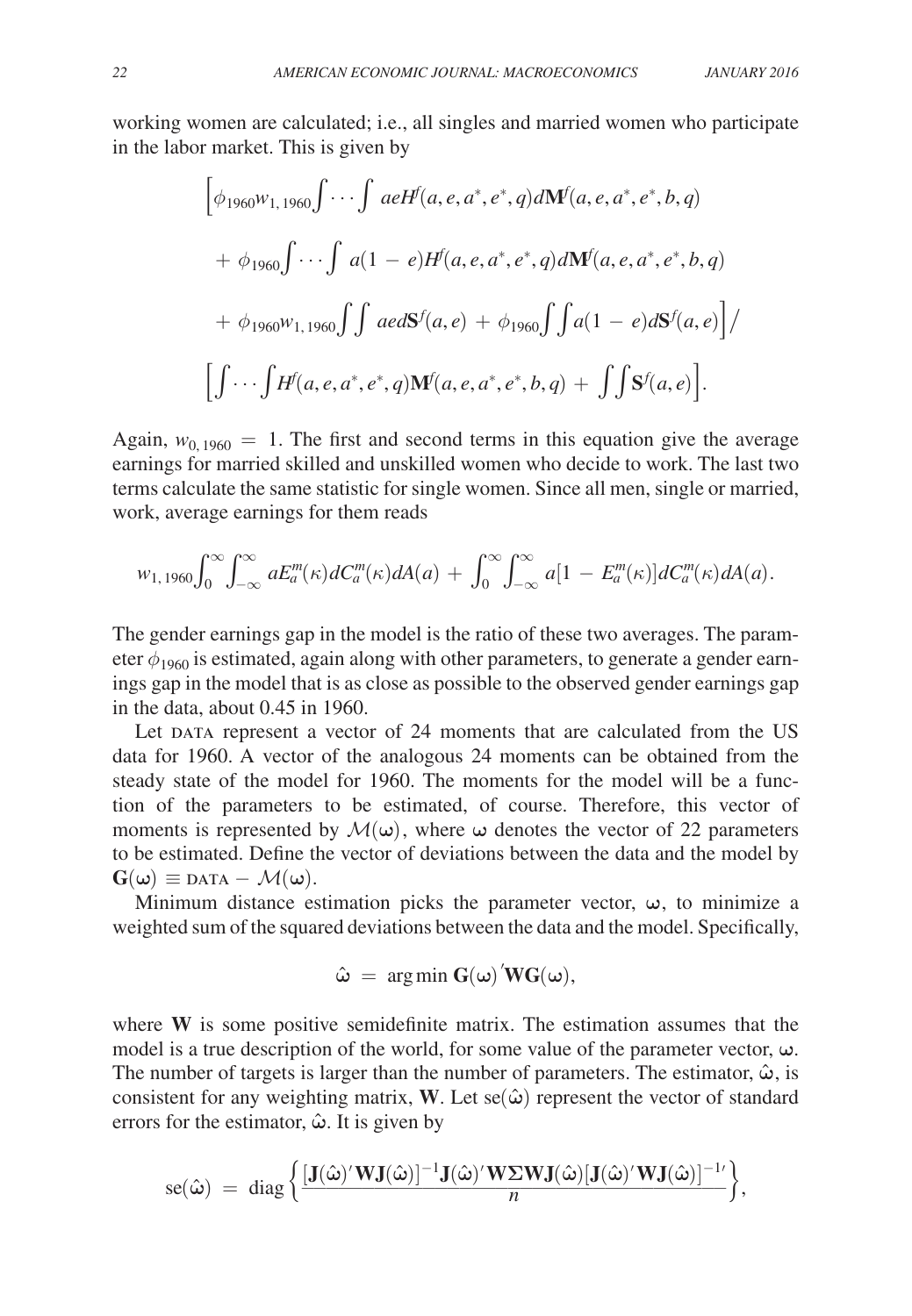where  $J(\hat{\omega}) \equiv \partial \mathcal{M}(\hat{\omega})/\partial \hat{\omega}$ ,  $\Sigma$  is the variance-covariance matrix for the data moments, and  $n$  is the total number of observations.<sup>[22](#page-22-0)</sup> The data moments are calculated using data from the 1960 US census. Each element in  $\Sigma$  is weighted by the number of observations for a particular moment relative to the total number of observations. Set  $W = I$ , where I is the identity matrix.

[Table 3](#page-23-0) reports the parameter estimates and their associated standard errors. The set of moments and the corresponding results for the benchmark model for 1960 are displayed in [Table 4.](#page-24-0) The fitted parameter values look reasonable and are tightly estimated, for the most part.

The estimate of the degree of curvature in the utility function for market goods  $(\zeta = 1.78)$  is in line with the macroeconomics literature, which typically uses a coefficient of relative aversion of either 1 or 2. Note that nonmarket goods have a weight of  $\alpha = 1.20$  in utility. This can be thought of as corresponding to a weight assigned to consumption in a typical macro model of 0.45, with the remaining weight of 0.55 being applied to leisure; i.e.,  $0.55/0.45 = 1.20$ . Nonmarket goods play a role similar to leisure here. Thus, this coefficient does not seem unreasonable. The utility function for nonmarket goods is more concave ( $\xi = 3.11$ ) than the one for market goods. As mentioned in Section III, this implies that a household will tilt its allocation toward market goods as it gets wealthier, and, as a result, this parameter affects the differences in marriage and divorce rates for educated and non-educated individuals.

A household spends about 19 percent of its market consumption on covering the fixed costs of a home (when  $\epsilon = 0.068$ ). This fixed cost provides an economic motive for marriage since married agents can pool resources to cover  $c$ . It also gives an incentive for married women to participate in the market. If  $c$  were set to zero, with all other parameters kept at their benchmark values, the fraction of single individuals would be 20 percent (instead of 15 percent). Furthermore, married women are less likely to participate in the labor market. Married female labor-force participation would be only 3.5 percent. The parameters of the marital bliss shocks determine marriage and divorce rates in the model. Note that the distribution for singles has a lower mean  $(-1.497 \text{ versus } -0.403)$  but a higher variance  $(0.599 \text{ versus } 0.338)$ than the one for married couples. This creates an incentive for singles to wait for a match with high *b*. Once a marriage is formed, marital bliss is quite persistent  $(\rho_{b,m} = 0.959)$ <sup>[23](#page-22-1)</sup> An educated person realizes 1.308 utils  $(\mu_1)$  from marrying a similarly educated person. The extra utility for a marriage between two non-educated individuals is lower, 0.4. These are higher than the mean level of bliss in a marriage of  $-0.403$  and influence the level of marital sorting. Setting  $\mu_0$  and  $\mu_1$  to zero in the 1960 economy would generate a correlation between the education levels for husbands and wives that is close to zero.

The estimation requires that joint work is costly for households with a noncollege-educated husband ( $q_l^0 = 0.175$  and  $q_h^0 = 0.303$ ), but there is a benefit

<span id="page-22-0"></span><sup>&</sup>lt;sup>22</sup>Each diagonal element of  $\Sigma$  corresponds to the variance of a particular moment in the data. Since most moments are calculated with different sample restrictions, off-diagonal terms are set to zero. moments are calculated with different sample restrictions, off-diagonal terms are set to zero.<br><sup>23</sup>In the simulations, the distributions for bliss, as represented by  $N(\bar{b}_s, \sigma_{b,s}^2)$  and  $b' = (1 - \rho_{b,m})\bar{b}_m + \rho_{b,m}b$  +

<span id="page-22-1"></span><sup>&</sup>lt;sup>--</sup> In the simulations, the distributions for bliss, as represented by  $N(b_s, \sigma_{b,s})$  and  $b = (1 - \rho_{b,m})b_m + \rho_{b,m}b + \sigma_{b,m}b'$ <br> $\sigma_{b,m} \sqrt{1 - \rho_{b,m}^2 \epsilon}$ , are approximated on a discrete grid of size 15 using Tauchen's (1986) pro distribution for ability,  $\hat{N}(0, \sigma_a^2)$ , is approximated on a grid of size 40.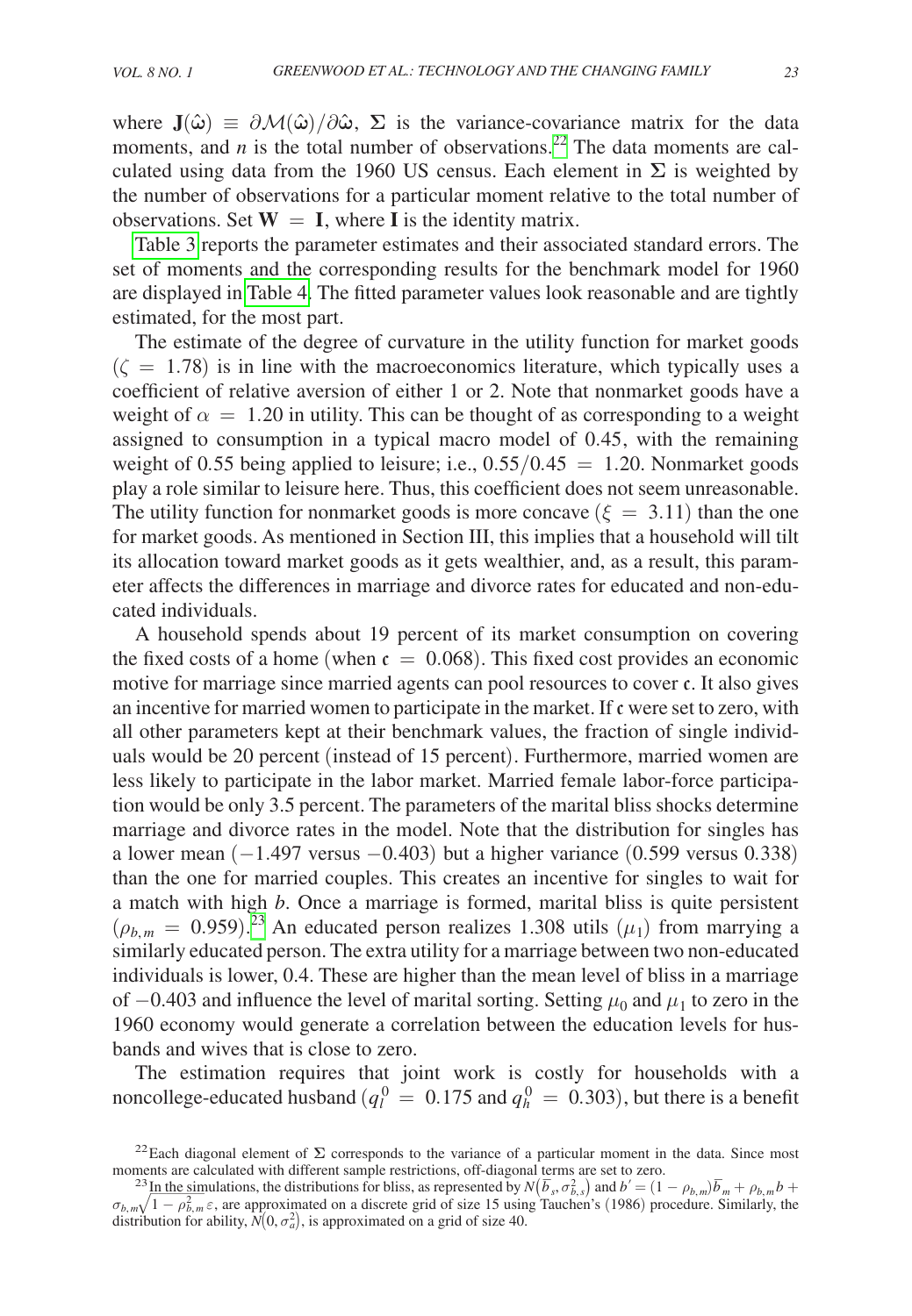<span id="page-23-0"></span>

| Category             | Parameter values                 | Standard error | 95 percent conf. interval |
|----------------------|----------------------------------|----------------|---------------------------|
| Preferences          | $\alpha = 1.198$                 | 0.029          | [1.141, 1.255]            |
|                      | $\xi = 3.114$                    | 0.021          | [3.073, 3.155]            |
|                      | $\zeta = 1.782$                  | 0.010          | [1.762, 1.803]            |
|                      | $c = 0.068$                      | 0.0004         | [0.067, 0.069]            |
|                      | $\mu_0 = 0.400$                  | 0.170          | [0.067, 0.733]            |
|                      | $\mu_1 = 1.308$                  | 0.094          | [1.124, 1.492]            |
| Ability shocks       | $\sigma_a^2 = 0.310$             | 0.003          | [0.304, 0.315]            |
| Marital bliss shocks | $\overline{b}_s = -1.497$        | 0.111          | $[-1.715, -1.279]$        |
|                      | $\sigma_{b,s}^2 = 0.599$         | 0.075          | [0.451, 0.746]            |
|                      | $\overline{b}_m = -0.403$        | 0.029          | $[-0.459, -0.347]$        |
|                      | $\sigma_{b.m}^2 = 0.338$         | 0.028          | [0.284, 0.393]            |
|                      | $\rho_{b,m} = 0.959$             | 0.004          | [0.951, 0.967]            |
| Home shocks          | $q_l^0 = 0.175$                  | 0.066          | [0.046, 0.305]            |
|                      | $q_h^0 = 0.303$                  | 0.127          | [0.053, 0.552]            |
|                      | $q_l^1 = -0.226$                 | 0.066          | $[-0.354, -0.097]$        |
|                      | $q_h^1 = -0.126$                 | 0.123          | $[-0.367, 0.115]$         |
| Price and wages      | $p_{1960} = 54.703$              | 8.219          | [38.594, 70.812]          |
|                      | $w_{0,1960} = 1$ (normalization) |                |                           |
|                      | $w_{1.1960} = 1.040$             | 0.015          | [1.011, 1.068]            |
|                      | $\phi_{1960} = 0.400$            | 0.002          | [0.396, 0.404]            |
| Cost of education    | $\eta_m = 69.861$                | 5.525          | [59.031, 80.690]          |
|                      | $\eta_f = 134.970$               | 8.770          | [117.781, 152.159]        |
|                      | $\sigma_{\kappa} = 54.134$       | 4.871          | [44.587, 63.681]          |

Table 3—Parameters: Estimated (*Minimum distance*)

of joint work for households in which the husband is educated  $(q_l^1 = -0.226$  and  $q_h^1 = -0.126$ ). Given the husband's educational attainment, these parameters determine how the labor-force participation of a married woman changes with her own education. This allows the benchmark economy to produce the observed response of female labor-force participation with respect to female educational attainment. Finally, the variance of the ability distribution, together with the parameters that determine the cost of education, weigh on both the fraction of individuals who choose to get a college education and the overall level of inequality.

As Table 4 illustrates, the model has no problem matching most of the targets. Single women relative to married couples are poorer in the model than they are in the data. The model misses the relative income of households that are composed of a college-educated wife and a noncollege-educated husband. Note, however, that there is a very small number of such households (only 2.8 percent of all marriages). The model yields a slightly higher level of divorce in 1960; 3.3 percent in the data versus 4 percent in the model for college-educated people and 5.3 percent in the data versus 4.4 percent in the model for noncollege-educated ones. As a result, the proportion of singles in the model is also higher than the data in 1960. The model has some difficulty mimicking the very high rate of marriage for noncollege-educated people in 1960.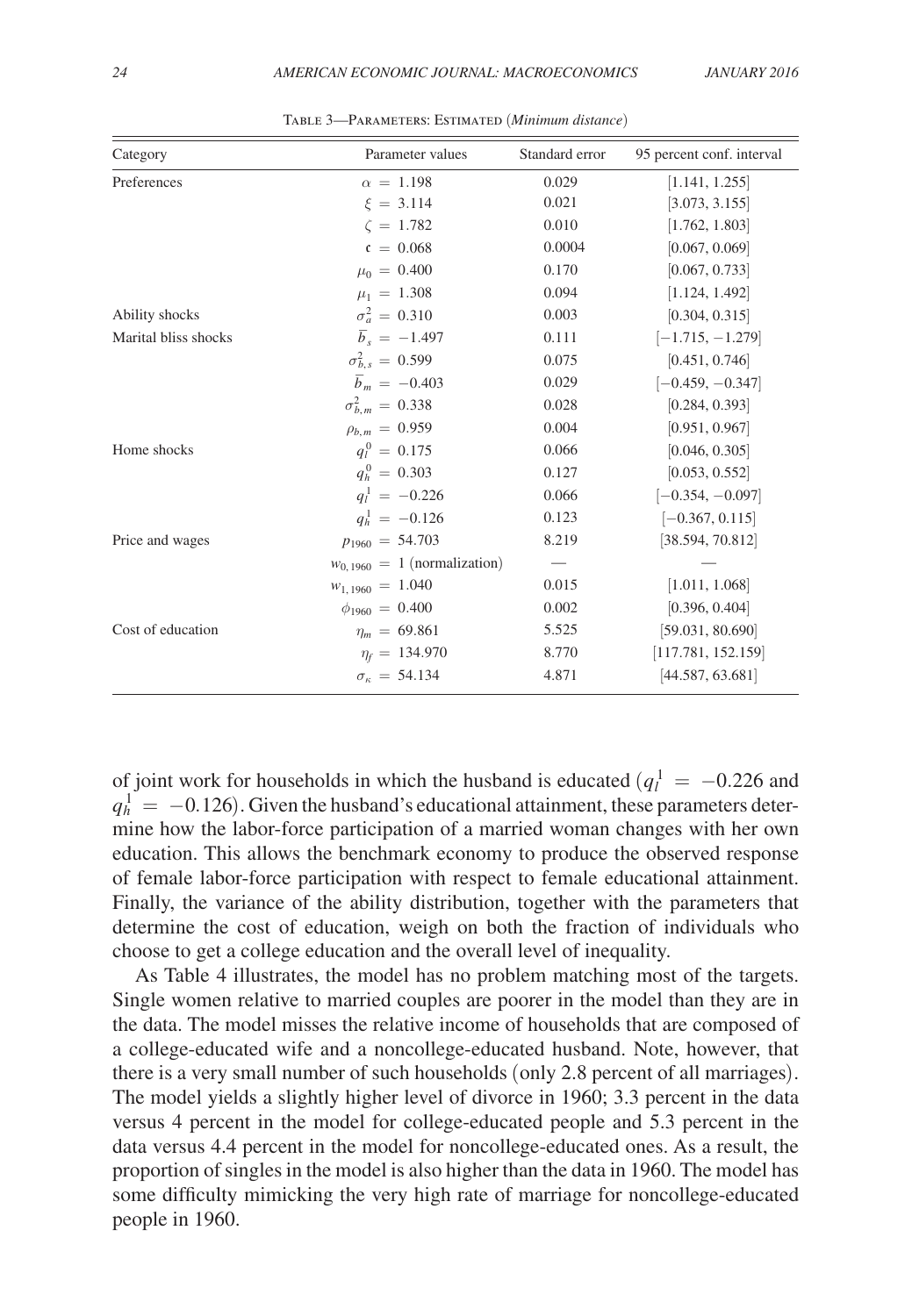<span id="page-24-0"></span>

|                                                                  |                             | Data                                      |                                               | Model                   |  |  |
|------------------------------------------------------------------|-----------------------------|-------------------------------------------|-----------------------------------------------|-------------------------|--|--|
| Education                                                        | Fem.<br>0.072               | Males<br>0.125                            | Fem.<br>0.074                                 | Males<br>0.129          |  |  |
| Marriage<br>Fraction                                             | Sing.<br>0.130              | Marr.<br>0.870                            | Sing.<br>0.151                                | Marr.<br>0.849          |  |  |
| Rates<br>Marriage<br>Divorce                                     | $<$ Coll.<br>0.925<br>0.053 | Coll.<br>0.849<br>0.033                   | $<$ Coll.<br>0.888<br>0.044                   | Coll.<br>0.882<br>0.040 |  |  |
| Sorting                                                          |                             | Wife                                      |                                               | Wife                    |  |  |
| Husband<br>$<$ College<br>College<br>Corr., educ.                | $<$ Coll.<br>0.855<br>0.082 | Coll.<br>0.023<br>0.041<br>0.414          | $<$ Coll.<br>0.843<br>0.085<br>0.403          | Coll.<br>0.028<br>0.045 |  |  |
| Work, Married Fem.<br>Husband                                    |                             | Wife                                      |                                               | Wife                    |  |  |
| $<$ College<br>College<br>Participation, all<br>Income, fraction | $<$ Coll.<br>0.328<br>0.213 | Coll.<br>0.528<br>0.347<br>0.324<br>0.110 | $<$ Coll.<br>0.318<br>0.207<br>0.315<br>0.122 | Coll.<br>0.586<br>0.294 |  |  |
| Inequality<br>Gini<br>Ratio 90/10<br>Ratio 90/50                 |                             | 0.306<br>4.829<br>1.817                   |                                               | 0.307<br>4.536<br>2.043 |  |  |
| Income, Sf/Married                                               |                             | 0.473                                     |                                               | 0.393                   |  |  |
| Income, Marriage<br>Husband                                      |                             | Wife                                      |                                               | Wife                    |  |  |
| $<$ College<br>College                                           | $<$ Coll.<br>0.932<br>1.369 | Coll.<br>1.335<br>1.501                   | $<$ Coll.<br>0.943<br>1.400                   | Coll.<br>0.700<br>1.501 |  |  |
| Skill premium<br>Gender gap                                      |                             | 1.548<br>0.446                            |                                               | 1.565<br>0.419          |  |  |

TABLE 4-DATA AND BENCHMARK MODEL, 1960

## **V. Moving Forward to 2005**

The model economy is now ready to be simulated for 2005. This is done using the 2005 prices for durable goods and 2005 wages. As will be seen, in order to match the US data as best as possible, a *very limited* number of parameters need to be retuned for 2005. These parameters involve the utility cost of education and compatibility between individuals of different education levels. There are two key goals of the analysis. The first is to assess the importance of the two driving forces for: the rise in assortative mating; the decline in marriage and the increase in divorce, which has affected noncollege-educated individuals more than college-educated ones; the rise in educational attainments and married female labor-force participation; and the increase in income inequality among households. This assessment is undertaken in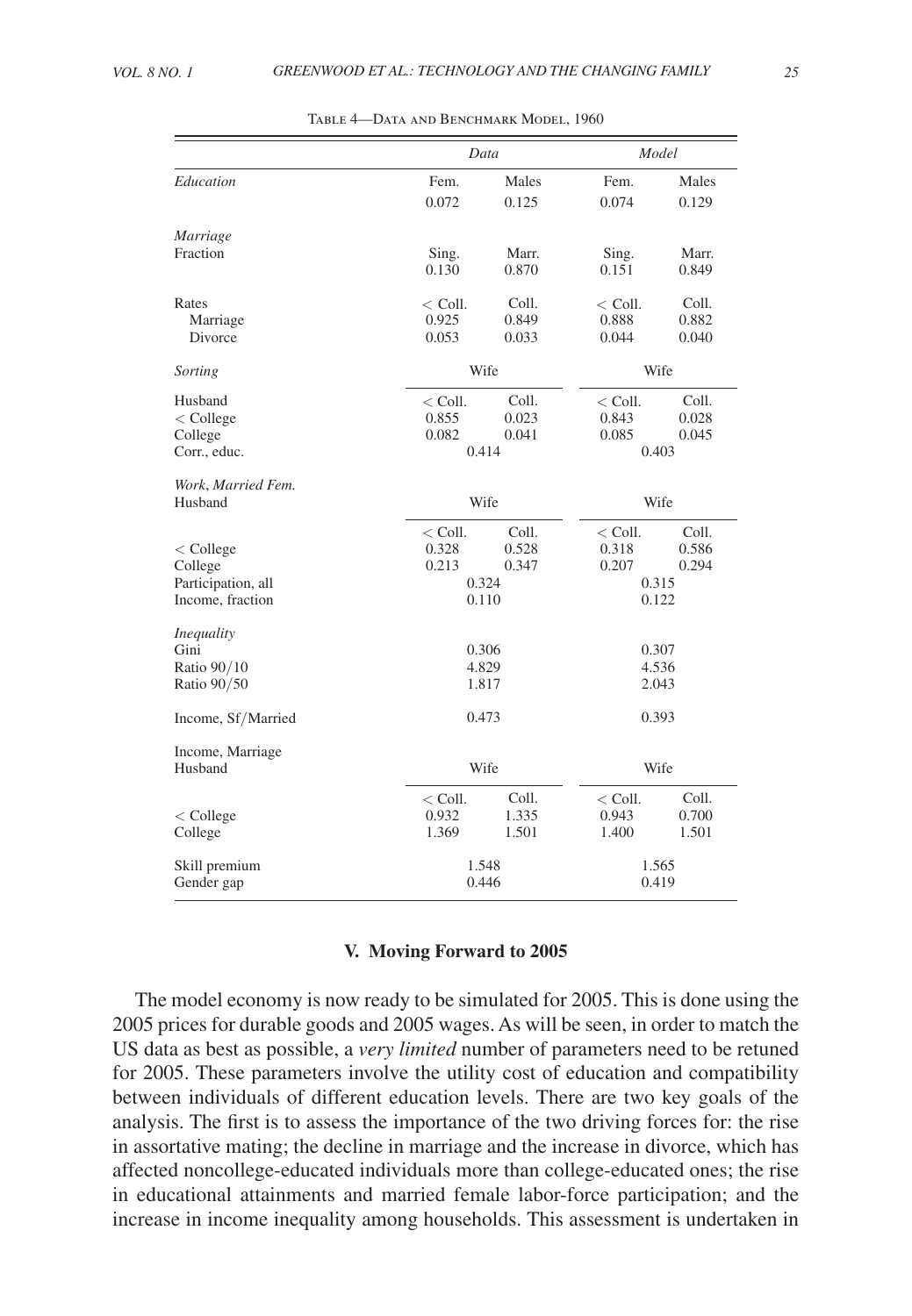Section VI. Before doing this, it is important for the model to match the US data for 2005. The second goal is to understand the role that the change in family structure plays in generating income inequality. This is done in Section VII. Again, a good fit is desirable before pursuing this goal.

#### A. *US Stylized Facts and Benchmark Model Results*

To simulate the model economy for 2005, first set  $w_{0.2005}$  (the wage rate for unskilled individuals) to 1.17, as the earnings of noncollege-educated men grew by 17 percent between 1960 and 2005. Next,  $w_{1,2005}$  (the wage rate for an efficiency unit of skilled labor) and  $\phi_{2005}$  (the gender wage gap) are chosen such that the skill premium and the gender earnings gap in the model economy are as close to their data counterparts as possible. The skill premium increased from 1.55 to 2.02 between 1960 and 2005. At the same time, women's earnings relative to men's increased from 0.45 to 0.64. Matching these two targets in 2005 implies  $w_{1,2005} = 1.81$  (versus  $w_{1,1960} = 1.04$ ) and  $\phi_{2005} = 0.59$  (versus  $\phi_{1960} = 0.40$ ).

Durable goods were also cheaper in 2005 than they were in 1960. Gordon (1990) reports that the quality-adjusted price of consumer durables declined between 6 percent and 13 percent a year for different durables between 1950 and 1985. A price index for eight durables (refrigerators, air conditioners, washing machines, clothes dryers, TV sets, dishwashers, microwaves, and VCRs) fell at 10 percent a year. In the National Income and Product Accounts (NIPA), the price index for "furnishings and durable household equipment" relative to the price index for "personal consumption expenditures" dropped by about 60 percent between 1960 and 2005 (close to 2 percent a year). [24](#page-25-0) In the simulation, it will be assumed that the price of durables falls by 5 percent a year, a value between these two estimates. Consumer durable goods prices in 2005 are then given by  $p_{2005} = p_{1960} \times e^{-0.05(2005-1960)}$ .

Finally,  $\eta_f$  and  $\eta_m$  are allowed to take different values in 2005. (Recall that given  $a$ , an individual of gender *g* draws  $\kappa$ , the utility cost of an education, from a normal distribution with mean  $\eta_g/a$  and variance  $\sigma_\kappa^2$ . The 2005 values for these parameters are selected such that the model economy generates exactly the increase in educational attainment that is observed in the data. If these parameters are not allowed to change between 1960 and 2005, the model still generates an increase in the educational attainment, but the increase is smaller, especially so for women.<sup>26</sup> Matching the observed skill premium and the gender earnings gap in the 2005 economy is possible, only if the model also delivers the correct levels of educational attainments for men and women. To match the rise in educational attainment,  $\eta_f$  and  $\eta_m$  had to

<span id="page-25-0"></span><sup>&</sup>lt;sup>24</sup>The source is NIPA, Table 2.3.4, Price Indexes for Personal Consumption Expenditures by Major Type of Product, version October 30, 2014.<br><sup>25</sup>The results for the 2005 model economy (the prelude in Table 5) with lower (2.5 percent) and higher (7.5 per-

<span id="page-25-1"></span>cent) price declines are reported in the online Appendix. The decline in marriages and the rise in female labor-force participation are weaker (stronger) with a lower (higher) price decline.<br><sup>26</sup>The online Appendix presents the results for the 2005 prelude when  $\eta_f$  and  $\eta_m$  are kept at their 1960 levels.

<span id="page-25-2"></span>The fraction of men and women who choose a college education would be 20.4 percent and 10.3 percent, respectively. For men, this is about 40 percent of the increase in educational attainment between 1960 and 2005. For women, however, the increase is much smaller. The educational attainment of women would only increase from 7.4 percent to 10.3 percent between 1960 and 2005, which is just 11 percent of observed rise.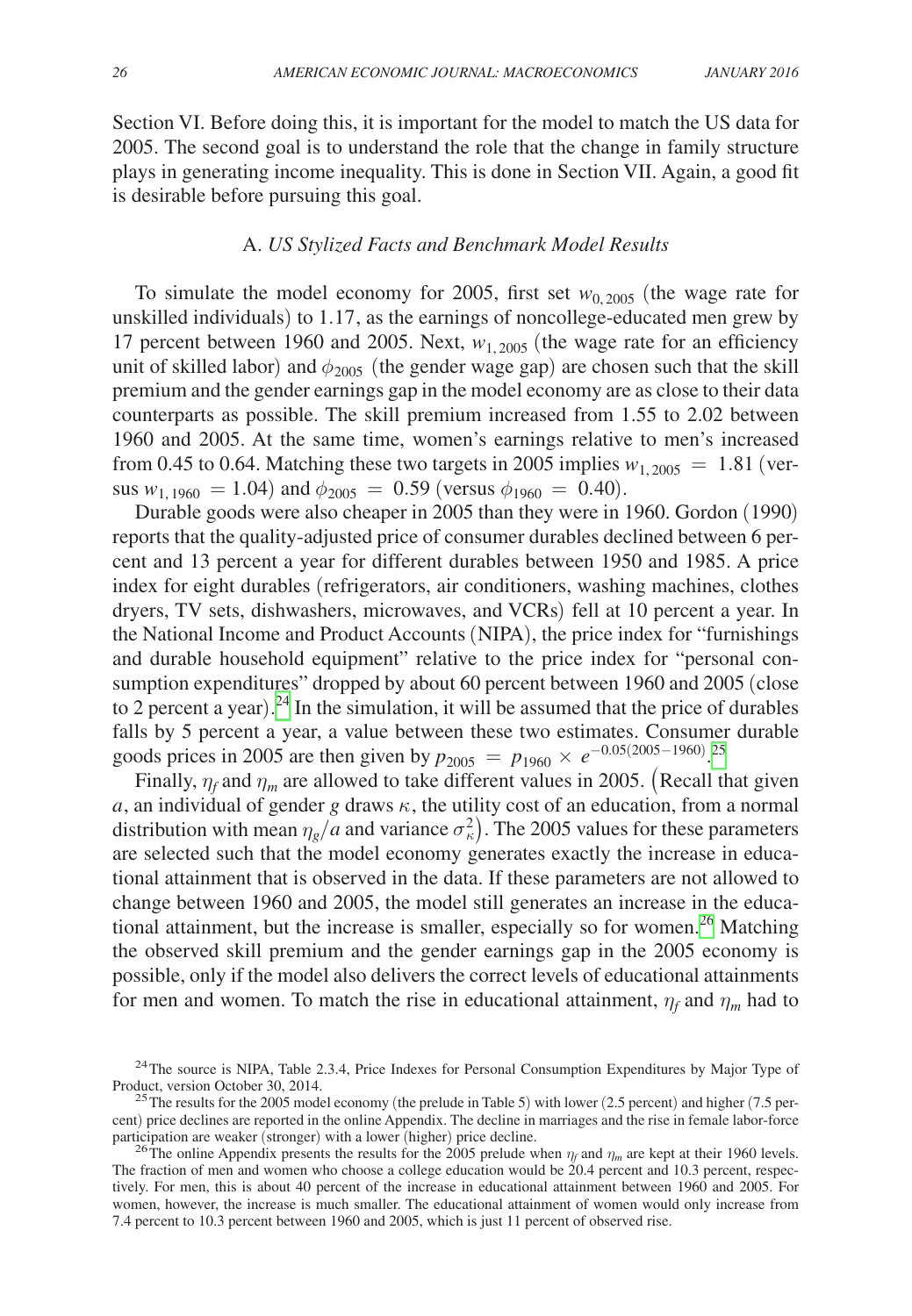be decreased from 134.97 to 66.45 and from 69.86 to 55.75 between the 1960 and 2005 steady states, respectively. The model requires a larger decline in the cost of education for women.<sup>[27](#page-26-0)</sup> All other parameters are kept at their 1960 values.<sup>[28](#page-26-1)</sup> Table 5 shows the results.

Overall, the model does a good job matching the set of stylized facts presented for 2005. First, marriage became less important during this period. Specifically, the fraction of the population that is single more than doubled in the data (from 13.0 to 33.9 percent). The model is able to generate about 40 percent of this increase (15.1 to 23.9 percent). The rise in the number of single people and the fall in the fraction of married individuals is due to both a decline in the rate of marriage and an increase in the rate of divorce. This feature of the data is also matched. The model does deliver a more pronounced decrease in the marriage rates between 1960 and 2005 for noncollege-educated people compared with the college-educated. However, marriage rates for less educated people decline by 6 percentage points in the model (compared with 12 in the data), whereas the decline for college-educated individuals is 5.2 percentage points (and 5.8 in the data). In the data, the increase in the divorce rate is greater for noncollege-educated individuals (5.3 percent to 20.2 percent) vis-à-vis college-educated ones (3.3 percent to 11.9 percent). The model also generates the differential increase in divorce, but the differential increase is less pronounced in the model than it is in the data. The fraction of divorced people increases by 4.9 percentage points for noncollege-educated people (versus 14.9 in the data) and only by 2.0 for college-educated ones (compared with the 8.6 that was observed).

Second, the model does a great job replicating the increase in labor-force participation by married women (from 32.4 to 70.1 percent in the data and 31.5 to 71.6 percent in the model). The model also explains well the upward movement in the share of family income that working wives provide (11.0 to 27.8 percent in the data versus 12.2 to 32.3 percent for the model).

Third, there is more income inequality among households in 2005, both in the data and the model. The Gini coefficient increases from 0.306 to 0.429 between 1960 and 2005 in the data. The model is able to generate about 45 percent of this increase (from 0.307 to 0.362).

<span id="page-26-0"></span><sup>&</sup>lt;sup>27</sup> Several changes that are not modeled here might be behind these exogenous shifts in education costs. For example: The federal government began guaranteeing student loans in 1965, which increased accessibility to colleges. Moreover, Title IX of the Education Amendments, passed in 1972, banned discrimination against women in education. Another factor might be changes in social norms, which are not explicitly modeled within the current framework. <sup>28</sup>It is assumed that the survival probability,  $1 - \delta$ , takes the same value in 1960 and 2005. Life expectancy

<span id="page-26-1"></span>at birth increased by 7.7 years between 1960 and 2005 (U.S. Census Bureau 2012.) Individuals enter the model economy, however, at age 25 and leave the model at age 55. As a result, the effect of changes in life expectancy for the model economy will be very small. Nevertheless, a counterfactual that adds 7.7 years to life expectancy was conducted, and the results are similar to the benchmark.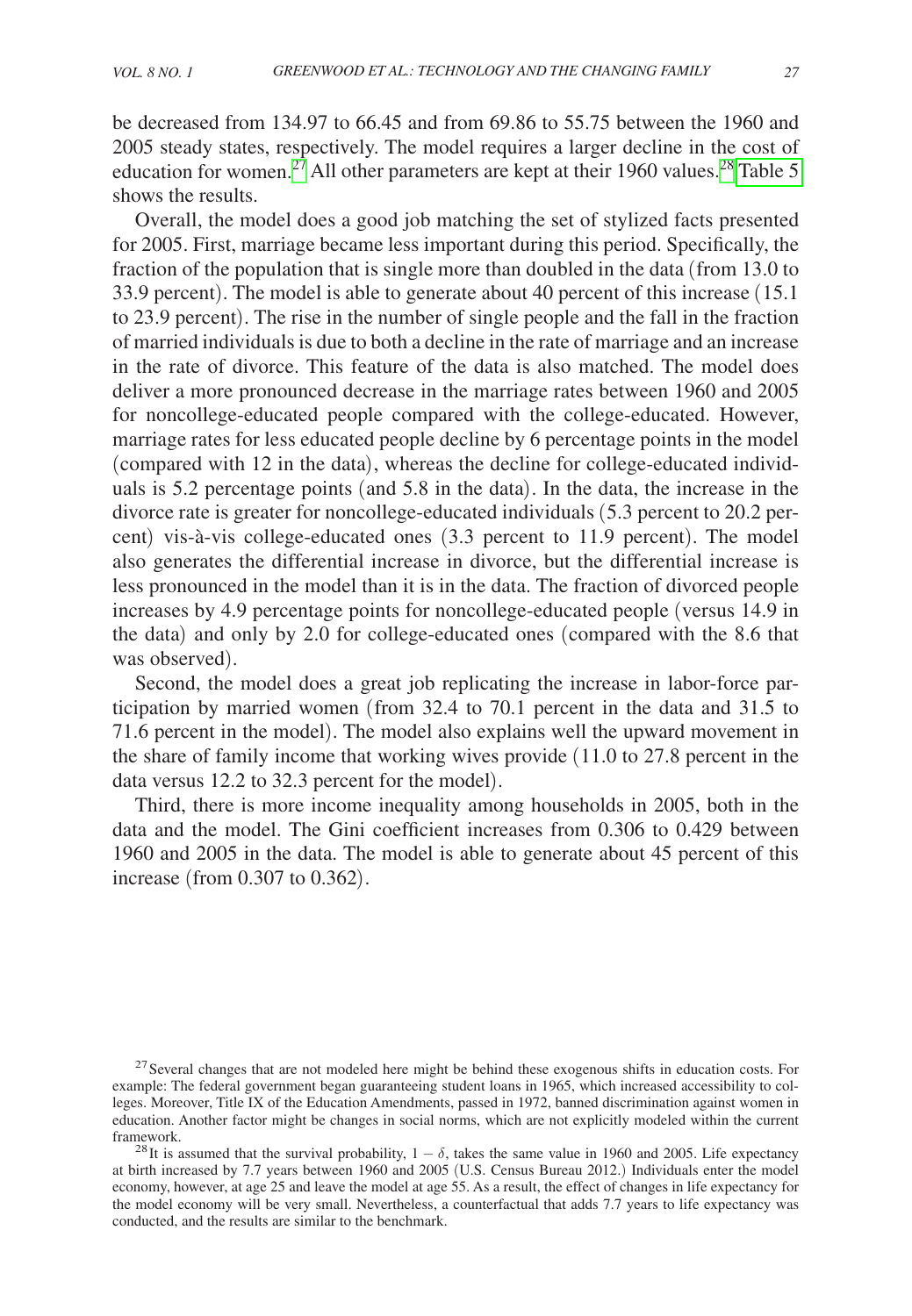<span id="page-27-0"></span>

|                                                           | 1960                                          |                         |                                               |                         | 2005                                          |                         |                                               |                         |  |
|-----------------------------------------------------------|-----------------------------------------------|-------------------------|-----------------------------------------------|-------------------------|-----------------------------------------------|-------------------------|-----------------------------------------------|-------------------------|--|
|                                                           | Data                                          |                         | Model                                         |                         | Data                                          |                         | Model                                         |                         |  |
| Education                                                 | Fem.<br>0.072                                 | Males<br>0.125          | Fem.<br>0.074                                 | Males<br>0.129          | Fem.<br>0.332                                 | Males<br>0.318          | Fem.<br>0.331                                 | Males<br>0.318          |  |
| Marriage                                                  |                                               |                         |                                               |                         |                                               |                         |                                               |                         |  |
| Fraction                                                  | Sing.<br>0.130                                | Marr.<br>0.870          | Sing.<br>0.151                                | Marr.<br>0.849          | Sing.<br>0.339                                | Marr.<br>0.661          | Sing.<br>0.239                                | Marr.<br>0.761          |  |
| Rates<br>Marriage<br>Divorce                              | $<$ Coll.<br>0.925<br>0.053                   | Coll.<br>0.849<br>0.033 | $<$ Coll.<br>0.888<br>0.044                   | Coll.<br>0.882<br>0.040 | $<$ Coll.<br>0.806<br>0.202                   | Coll.<br>0.791<br>0.119 | $<$ Coll.<br>0.828<br>0.093                   | Coll.<br>0.830<br>0.060 |  |
| Sorting                                                   | Wife                                          |                         | Wife                                          |                         | Wife                                          |                         | Wife                                          |                         |  |
| Husband<br>$<$ Coll.<br>Coll.<br>Corr. educ.; $\gamma$    | $<$ Coll.<br>0.855<br>0.082<br>$0.414; -$     | Coll.<br>0.023<br>0.041 | $<$ Coll.<br>0.843<br>0.085<br>$0.403:$ -     | Coll.<br>0.028<br>0.045 | $<$ Coll.<br>0.545<br>0.109<br>0.519; 0.219   | Coll.<br>0.108<br>0.237 | $<$ Coll.<br>0.644<br>0.024<br>0.892; 0.580   | Coll.<br>0.024<br>0.308 |  |
| Work, Marr. Fem.<br>Husband                               | Wife                                          |                         |                                               | Wife<br>Wife            |                                               |                         | Wife                                          |                         |  |
| $<$ Coll.<br>Coll.<br>Participation, all<br>Income, frac. | $<$ Coll.<br>0.328<br>0.213<br>0.324<br>0.110 | Coll.<br>0.528<br>0.347 | $<$ Coll.<br>0.318<br>0.207<br>0.315<br>0.122 | Coll.<br>0.586<br>0.294 | $<$ Coll.<br>0.685<br>0.632<br>0.701<br>0.278 | Coll.<br>0.823<br>0.711 | $<$ Coll.<br>0.745<br>0.793<br>0.716<br>0.323 | Coll.<br>0.440<br>0.671 |  |
| <b>Inequality</b><br>Gini<br>Ratio 90/10<br>Ratio 90/50   | 0.306<br>4.829<br>1.817                       |                         | 0.307<br>4.536<br>2.043                       |                         | 0.429<br>8.219<br>2.500                       |                         | 0.362<br>6.341<br>2.359                       |                         |  |
| Income, Sf/M.                                             | 0.473                                         |                         | 0.393                                         |                         |                                               | 0.397                   |                                               | 0.391                   |  |
| Income, Marr.<br>Husband                                  | Wife                                          |                         |                                               | Wife                    |                                               | Wife                    |                                               | Wife                    |  |
| $<$ Coll.                                                 | $<$ Coll.<br>0.932                            | Coll.<br>1.335          | $<$ Coll.<br>0.943                            | Coll.<br>0.700          | $<$ Coll.<br>0.724                            | Coll.<br>1.047          | $<$ Coll.<br>0.737                            | Coll.<br>0.843          |  |
| Coll.                                                     | 1.369                                         | 1.501                   | 1.400                                         | 1.501                   | 1.167                                         | 1.534                   | 1.198                                         | 1.546                   |  |
| Skill premium<br>Gender gap                               | 1.548<br>0.446                                |                         |                                               | 1.565<br>0.419          |                                               | 2.016<br>0.636          |                                               | 2.014<br>0.634          |  |

Table 5—Moving Forward to 2005 (*A prelude*)

Finally, the framework has no trouble generating a rise in assortative mating. In fact, the mechanism in the model is too strong. The correlation between a husband's and wife's education increases to 0.892 in the 2005 model economy, whereas it is 0.519 in the 2005 data. As it was highlighted in Section II, the rise in assortative mating can also be captured by the following regression:

(16) 
$$
EDUCATION_t^W = \alpha + \beta \times EDUCATION_t^h + \gamma \times EDUCATION_t^h
$$

 $\times$  *DUMMY*<sub>2005, *t*</sub> +  $\theta$   $\times$  *DUMMY*<sub>2005, *t*</sub>,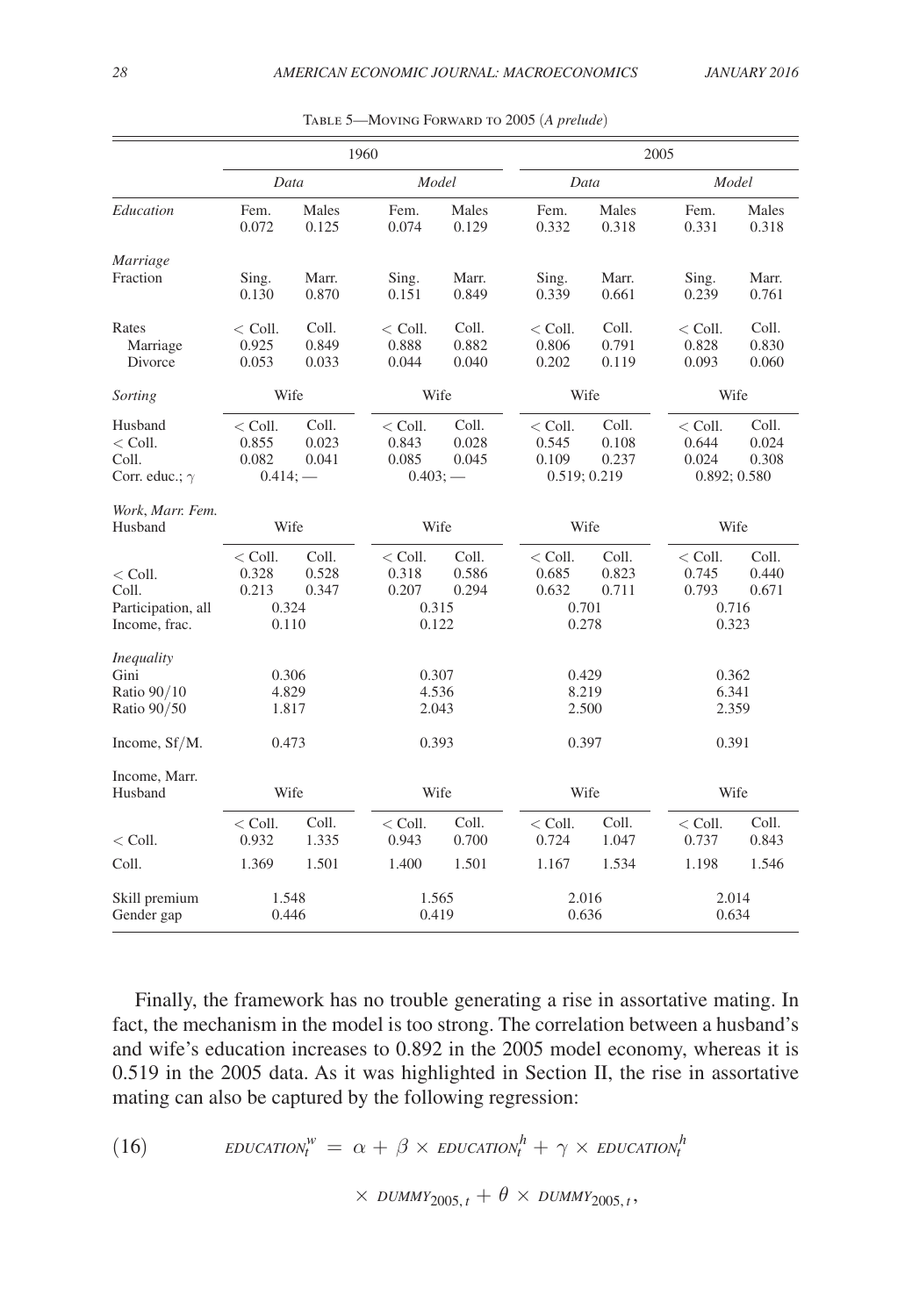where  $t \in \{1960, 2005\}$ . Now, it is shown in Appendix B that it is possible to estimate the parameters of this regression from the information contained in the 2  $\times$  2 contingency tables for 1960 and 2005. The estimated value of  $\gamma$ , which captures the increase in assortative mating between 1960 and 2005 in the data, is 0.219. In contrast, estimated value for the model economy is almost twice as high at 0.580. Basically, the model has difficulty generating mixed marriages between skilled and unskilled individuals. In particular, there has been a rise in the data for marriages between skilled women and unskilled men, from 2.3 percent of all marriages in 1960 to 10.8 percent of all marriages in 2005.[29](#page-28-0) The model economy is not able to generate this increase. The lack of mixed marriages in 2005 also affects how the model economy performs with respect to the labor-force participation of women. In particular, skilled women who are married to skilled men work too little in the model economy compared with what they do in the data, while unskilled women married to unskilled men work too much.

Can the model economy deliver a lower level of sorting in 2005? Consider the following thought experiment: Imagine that the extra utilities of a match between two equally skilled individuals,  $\mu_0$  and  $\mu_1$ , take lower values in 2005. In particular, lower these two parameters such that the contingency table and the coefficient  $\gamma$  in equation (16) are as close as possible to their data counterparts. This requires  $\mu_0$  to be reduced from 0.4 to 0.214 and  $\mu_1$  from 1.308 to 0.375. One interpretation for this exogenous change is that people are less class conscious today versus yesteryear. The *rise* in positive assortative mating obtained in the model, therefore, comes *solely* from powerful economic forces. The results of this experiment are shown in [Table 6.](#page-29-0)<sup>[30](#page-28-1)</sup> Note that, now, the  $\gamma$  coefficients obtained from running regression (16) both in the data and in the model are much closer  $(0.219$  and  $0.216$ , respectively).<sup>[31](#page-28-2)</sup> Most of the remaining outcomes in Table 6 are very similar to those in Table 5. The 2005 model economy in Table 6 is, however, able to generate a larger decline in the fraction of the married population than the one in Table 5 (from 0.85 to 0.72, instead of from 0.85 to 0.76). The 2005 model economy in Table 6 also does a much better job capturing how married female labor-force participation changes as a function of their own and their husbands' education levels. There is one drawback, however. The model economy in 2005 is not able to generate the differential in divorce rates between skilled and unskilled individuals. Indeed, skilled individuals have a slightly higher divorce rate than unskilled ones in the 2005 model economy (0.123 versus 0.117). All in all, the fit in Table 6 is very good. Take this as the benchmark economy for the subsequent analysis.

<span id="page-28-0"></span><sup>&</sup>lt;sup>29</sup>Coles and Francesconi (2011) study the emergence of these "toyboy" marriages within a model where individuals value both the wage as well as fitness of their partners.

<span id="page-28-1"></span><sup>&</sup>lt;sup>30</sup> For the results in Table 6, the calibrated values for skilled wages and the gender gap in 2005 are  $w_{1,2005} = 1.875$ and  $\phi_{2005} = 0.596$ . The cost of education is also slightly altered in this economy to match the observed education rates for men and women. The cost parameters are set to  $\eta_{m,2005} = 52.00$  and  $\eta_{f,2005} = 55.50$ .

<span id="page-28-2"></span><sup>&</sup>lt;sup>31</sup> The estimated values for the other coefficients in the regression,  $\alpha$ ,  $\beta$ , and  $\theta$ , are 0.026, 0.302, and 0.139 in the data, and 0.032, 0.312, and 0.124 in the simulation.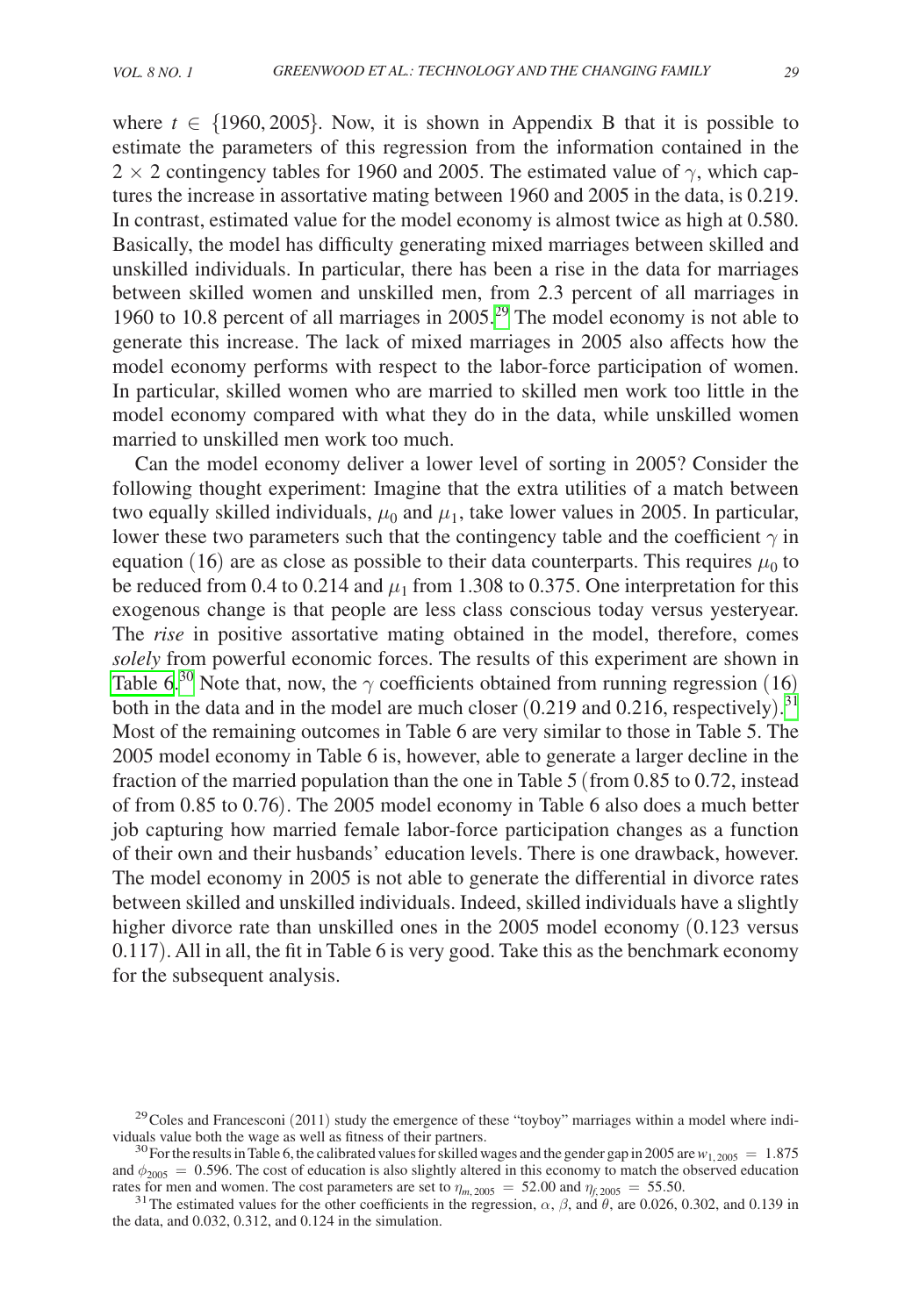<span id="page-29-0"></span>

|                                                           | 1960                        |                                           |                             |                                           | 2005                                          |                         |                             |                                           |  |
|-----------------------------------------------------------|-----------------------------|-------------------------------------------|-----------------------------|-------------------------------------------|-----------------------------------------------|-------------------------|-----------------------------|-------------------------------------------|--|
|                                                           |                             | Data                                      |                             | Model                                     |                                               | Data                    |                             | Model                                     |  |
| Education                                                 | Fem.<br>0.072               | Males<br>0.125                            | Fem.<br>0.074               | Males<br>0.129                            | Fem.<br>0.332                                 | Males<br>0.318          | Fem.<br>0.334               | Males<br>0.317                            |  |
| Marriage                                                  |                             |                                           |                             |                                           |                                               |                         |                             |                                           |  |
| Fraction                                                  | Sing.<br>0.130              | Marr.<br>0.870                            | Sing.<br>0.151              | Marr.<br>0.849                            | Sing.<br>0.339                                | Marr.<br>0.661          | Sing.<br>0.284              | Marr.<br>0.716                            |  |
| Rates<br>Marriage<br>Divorce                              | $<$ Coll.<br>0.925<br>0.053 | Coll.<br>0.849<br>0.033                   | $<$ Coll.<br>0.888<br>0.044 | Coll.<br>0.882<br>0.040                   | $<$ Coll.<br>0.806<br>0.202                   | Coll.<br>0.791<br>0.119 | $<$ Coll.<br>0.815<br>0.117 | Coll.<br>0.808<br>0.123                   |  |
| Sorting                                                   |                             | Wife                                      |                             | Wife                                      |                                               | Wife                    |                             | Wife                                      |  |
| Husband<br>$<$ Coll.<br>Coll.<br>Corr. educ.; $\gamma$    | $<$ Coll.<br>0.855<br>0.082 | Coll.<br>0.023<br>0.041<br>$0.414; -$     | $<$ Coll.<br>0.843<br>0.085 | Coll.<br>0.028<br>0.045<br>$0.403$ ; —    | $<$ Coll.<br>0.545<br>0.109<br>0.519; 0.219   | Coll.<br>0.108<br>0.237 | $<$ Coll.<br>0.574<br>0.101 | Coll.<br>0.106<br>0.219<br>0.526; 0.216   |  |
| Work, Marr. Fem.<br>Husband                               | Wife                        |                                           |                             | Wife                                      |                                               | Wife                    |                             | Wife                                      |  |
| $<$ Coll.<br>Coll.<br>Participation, all<br>Income, frac. | $<$ Coll.<br>0.328<br>0.213 | Coll.<br>0.528<br>0.347<br>0.324<br>0.110 | $<$ Coll.<br>0.318<br>0.207 | Coll.<br>0.586<br>0.294<br>0.315<br>0.122 | $<$ Coll.<br>0.685<br>0.632<br>0.701<br>0.278 | Coll.<br>0.823<br>0.711 | $<$ Coll.<br>0.742<br>0.577 | Coll.<br>0.823<br>0.795<br>0.745<br>0.335 |  |
| Inequality<br>Gini<br>Ratio 90/10<br>Ratio 90/50          | 0.306<br>4.829<br>1.817     |                                           |                             | 0.307<br>4.536<br>2.043                   |                                               | 0.429<br>8.219<br>2.500 | 0.366<br>6.214<br>2.348     |                                           |  |
| Income, Sf/M.                                             |                             | 0.473                                     |                             | 0.393                                     | 0.397                                         |                         |                             | 0.418                                     |  |
| Income, Marr.<br>Husband                                  | Wife                        |                                           |                             | Wife                                      |                                               | Wife                    |                             | Wife                                      |  |
| $<$ Coll.<br>Coll.                                        | $<$ Coll.<br>0.932<br>1.369 | Coll.<br>1.335<br>1.501                   | $<$ Coll.<br>0.943<br>1.400 | Coll.<br>0.700<br>1.501                   | $<$ Coll.<br>0.724<br>1.167                   | Coll.<br>1.047<br>1.534 | $<$ Coll.<br>0.727<br>1.313 | Coll.<br>0.884<br>1.629                   |  |
| Skill premium<br>Gender gap                               |                             | 1.548<br>0.446                            |                             | 1.565<br>0.419                            |                                               | 2.016<br>0.636          |                             | 2.019<br>0.635                            |  |

Table 6—Data and Benchmark Model, 1960 and 2005

## **VI. Under the Hood**

The forces underlying the decline in marriage, the increase in assortative mating, the upswing in married female labor-force participation, the rise in educational attainment, and higher income inequality will now be inspected. These forces are labor-saving technological progress in the home, a rise in the general level of wages, a widening in the college premium, and a narrowing of the gender wage gap. Two experiments are considered here. First, technological advance in the household sector will be shut down. Hence, only the structure of wages changes in this experiment. Second, shifts in the wage structure are turned off. Now, there is only technological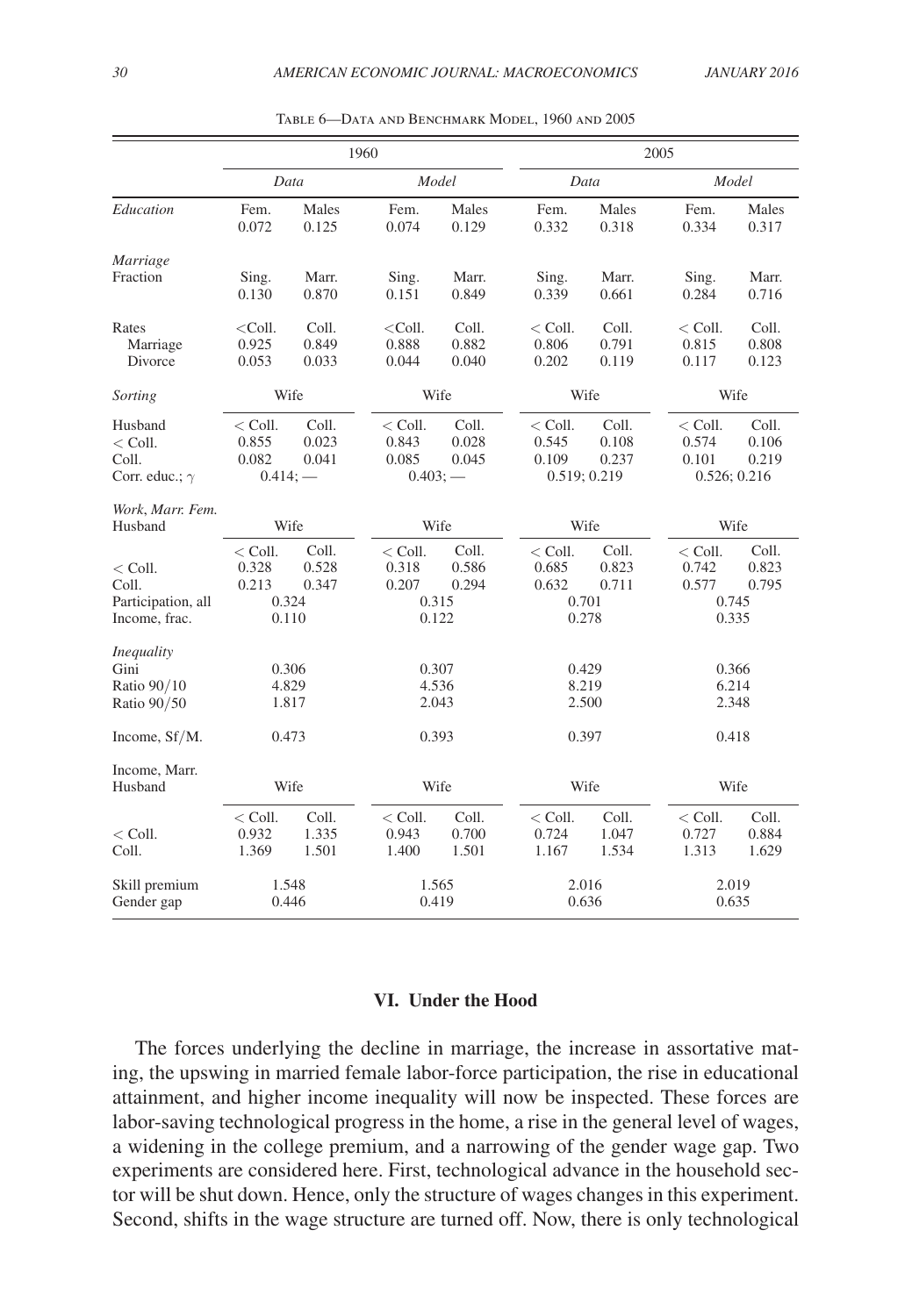progress in the home. The analysis takes the results in Table 6 as the benchmark for the two experiments.

# A. *No Technological Progress in the Home* (*Change in the Wage Structure Only*)

To begin with, consider shutting down technological progress in the home. Thus, only changes in the wage structure (the general level of wages, the skill premium and the gender wage gap) are operational. Specifically, fix the 2005 price of household inputs, *p*, at the 1960 level. All other parameters are set at the values used to produce the 2005 benchmark model economy presented in Table 6. Think about this experiment as representing a comparative statics exercise, one done numerically as opposed to the more traditional qualitative analysis that uses pencil and paper techniques. The results of this experiment are shown in [Table 7.](#page-31-0) As can be seen from the table, technological progress in the household sector is vital for promoting married female labor-force participation. Without it, very few married women, about 26 percent, would work in 2005. In fact, a slightly lower fraction of educated women would work in 2005 than in 1960. This is because households are richer in 2005 than in 1960, because of a rise in wages. $32$ 

Producing home goods is labor intensive. Married households are better disposed to undertake household production relative to single ones because they have a larger endowment of time. Hence, the lack of technological progress in the home makes marriage more attractive. In the benchmark economy, the number of married individuals declines from 85 percent to 72 percent between 1960 and 2005, a drop of 13 percentage points. The decline is smaller without technological progress in the home. The number of married individuals is now about 78 percent in 2005, a decline of about 7 percentage points. This decline is due to higher wages and a lower gender wage gap, which make singlehood more affordable. A higher skill premium makes skilled individuals choosier in the marriage market, and consequently, it boosts the degree of assortative mating. The rise in assortative mating is, however, smaller than the benchmark economy: The correlation between a husband's and wife's education increases from 0.40 to 0.44. A similar conclusion can be drawn by comparing the corresponding  $\gamma$  coefficients from the regression in (16):  $\gamma$  decreases from 0.216 in the 2005 benchmark to 0.088 in this counterfactual. When women do not work, the upward movement in the skill premium has a smaller effect on marital sorting since, in this case, their wage is not important. Finally, income inequality in 2005 remains roughly constant when technological progress in the home is eliminated.

# B. *No Change in Wage Structure* (*Technological Progress in the Home Only*)

Now consider the situation in which there is only technological progress in the home; i.e., shut down changes in wages. In particular, set wages for both men and

<span id="page-30-0"></span><sup>&</sup>lt;sup>32</sup>The absence of technological progress in the home leads to a large drop in married female labor supply. One might think that the equilibrium level of wages will rise in response. This could operate to dampen the withdrawal of labor effort by women. The structure employed here assumes that production is linear in male and female work effort, so such an effect is precluded. This assumption is relaxed in the online Appendix; the results are similar.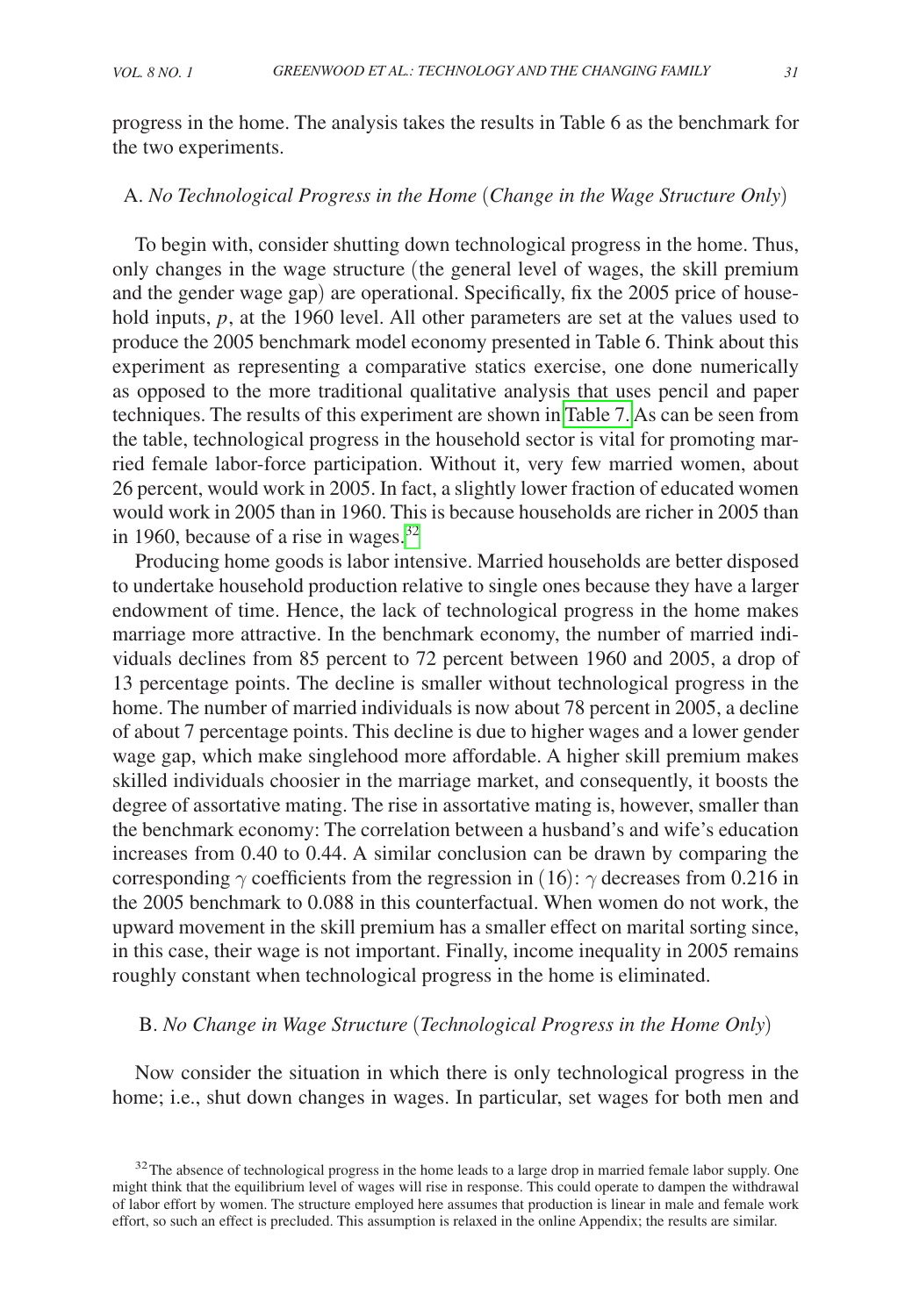<span id="page-31-0"></span>

|                                                           | 1960                                          |                         | 2005                                          |                         |                                               |                         |  |
|-----------------------------------------------------------|-----------------------------------------------|-------------------------|-----------------------------------------------|-------------------------|-----------------------------------------------|-------------------------|--|
|                                                           | <b>Benchmark</b>                              |                         | Experiment                                    |                         | Benchmark                                     |                         |  |
| Education                                                 | Fem.<br>0.074                                 | Males<br>0.129          | Fem.<br>0.275                                 | Males<br>0.348          | Fem.<br>0.334                                 | Males<br>0.317          |  |
| Marriage                                                  |                                               |                         |                                               |                         |                                               |                         |  |
| Fraction                                                  | Sing.<br>0.151                                | Marr.<br>0.849          | Sing.<br>0.221                                | Marr.<br>0.779          | Sing.<br>0.284                                | Marr.<br>0.716          |  |
| Rates<br>Marriage<br>Divorce                              | $<$ Coll.<br>0.888<br>0.044                   | Coll.<br>0.882<br>0.040 | $<$ Coll.<br>0.826<br>0.067                   | Coll.<br>0.854<br>0.067 | $<$ Coll.<br>0.815<br>0.117                   | Coll.<br>0.808<br>0.123 |  |
| Sorting                                                   | Wife                                          |                         | Wife                                          |                         | Wife                                          |                         |  |
| Husband<br>$<$ Coll.<br>Coll.<br>Corr. educ.; $\gamma$    | $<$ Coll.<br>0.843<br>0.085<br>$0.403; -$     | Coll.<br>0.028<br>0.045 | $<$ Coll.<br>0.555<br>0.183<br>0.441; 0.088   | Coll.<br>0.070<br>0.192 | $<$ Coll.<br>0.574<br>0.101<br>0.526; 0.216   | Coll.<br>0.106<br>0.219 |  |
| Work, Marr. Fem.<br>Husband                               | Wife                                          |                         |                                               | Wife                    |                                               | Wife                    |  |
| $<$ Coll.<br>Coll.<br>Participation, all<br>Income, frac. | $<$ Coll.<br>0.318<br>0.207<br>0.315<br>0.122 | Coll.<br>0.586<br>0.294 | $<$ Coll.<br>0.207<br>0.244<br>0.262<br>0.129 | Coll.<br>0.237<br>0.449 | $<$ Coll.<br>0.742<br>0.577<br>0.745<br>0.335 | Coll.<br>0.823<br>0.795 |  |
| <b>Inequality</b><br>Gini<br>Ratio 90/10<br>Ratio 90/50   | 0.307<br>4.536<br>2.043                       |                         |                                               | 0.363<br>6.002<br>2.494 |                                               | 0.366<br>6.214<br>2.348 |  |
| Income, Sf/M.                                             | 0.393                                         |                         | 0.507                                         |                         | 0.418                                         |                         |  |
| Income, Marr.<br>Husband                                  | Wife                                          |                         | Wife                                          |                         | Wife                                          |                         |  |
| $<$ Coll.<br>Coll.                                        | $<$ Coll.<br>0.943<br>1.400                   | Coll.<br>0.700<br>1.501 | $<$ Coll.<br>0.712<br>1.294                   | Coll.<br>0.969<br>1.563 | $<$ Coll.<br>0.727<br>1.313                   | Coll.<br>0.884<br>1.629 |  |
| Skill premium<br>Gender gap                               | 1.565<br>0.419                                |                         |                                               | 1.869<br>0.721          |                                               | 2.019<br>0.635          |  |

Table 7—No Technological Progress in the Home (*Change in wage structure only*)

women at the levels they had in 1960; i.e.,  $w_{0,2005} = w_{0,1960}$ ,  $w_{1,2005} = w_{1,1960}$ , and  $\phi_{2005} = \phi_{1960}^{33}$  $\phi_{2005} = \phi_{1960}^{33}$  $\phi_{2005} = \phi_{1960}^{33}$  The results of this comparative statics experiment are shown in [Table 8](#page-32-0). Observe first that the fraction of married women who work in 2005 is now 64 percent. This is only 10.5 percentage points less than the number of married women who work in the 2005 benchmark economy (74.5 percent). Therefore,

<span id="page-31-1"></span><sup>&</sup>lt;sup>33</sup>The results when only the gender wage gap is kept at its 1960 value are shown in the online Appendix. The importance of the narrowing gender gap for changes in married female labor-force participation is stressed by Jones, Manuelli, and McGrattan (2015).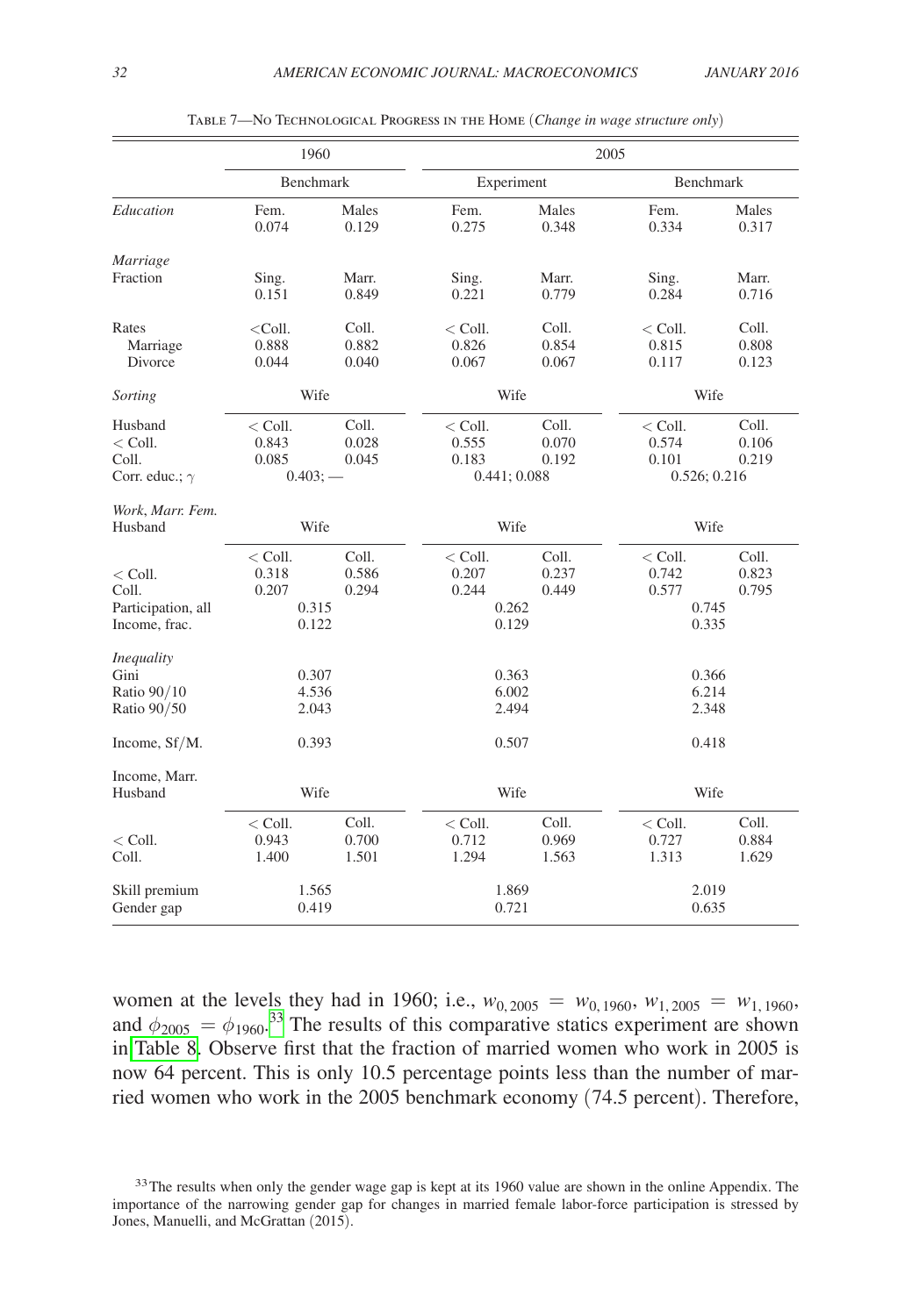<span id="page-32-0"></span>

|                                                           | 1960                                          |                         | 2005                                          |                         |                                               |                         |  |
|-----------------------------------------------------------|-----------------------------------------------|-------------------------|-----------------------------------------------|-------------------------|-----------------------------------------------|-------------------------|--|
|                                                           | Benchmark                                     |                         |                                               | Experiment              |                                               | Benchmark               |  |
| Education                                                 | Fem.<br>0.074                                 | Males<br>0.129          | Fem.<br>0.220                                 | Males<br>0.194          | Fem.<br>0.334                                 | Males<br>0.317          |  |
| Marriage                                                  |                                               |                         |                                               |                         |                                               |                         |  |
| Fraction                                                  | Sing.<br>0.151                                | Marr.<br>0.849          | Sing.<br>0.255                                | Marr.<br>0.745          | Sing.<br>0.284                                | Marr.<br>0.716          |  |
| Rates<br>Marriage<br>Divorce                              | $<$ Coll.<br>0.888<br>0.044                   | Coll.<br>0.882<br>0.040 | $<$ Coll.<br>0.835<br>0.103                   | Coll.<br>0.820<br>0.108 | $<$ Coll.<br>0.815<br>0.117                   | Coll.<br>0.808<br>0.123 |  |
| Sorting                                                   | Wife                                          |                         | Wife                                          |                         | Wife                                          |                         |  |
| Husband<br>$<$ Coll.<br>Coll.<br>Corr. educ.; $\gamma$    | $<$ Coll.<br>0.843<br>0.085<br>$0.403; -$     | Coll.<br>0.028<br>0.045 | $<$ Coll.<br>0.693<br>0.094<br>0.356; 0.057   | Coll.<br>0.114<br>0.099 | $<$ Coll.<br>0.574<br>0.101<br>0.526; 0.216   | Coll.<br>0.106<br>0.219 |  |
| Work, Marr. Fem.<br>Husband                               | Wife                                          |                         |                                               | Wife                    |                                               | Wife                    |  |
| $<$ Coll.<br>Coll.<br>Participation, all<br>Income, frac. | $<$ Coll.<br>0.318<br>0.207<br>0.315<br>0.122 | Coll.<br>0.586<br>0.294 | $<$ Coll.<br>0.634<br>0.613<br>0.640<br>0.263 | Coll.<br>0.761<br>0.565 | $<$ Coll.<br>0.742<br>0.577<br>0.745<br>0.335 | Coll.<br>0.823<br>0.795 |  |
| Inequality<br>Gini<br>Ratio 90/10<br>Ratio 90/50          | 0.307<br>4.536<br>2.043                       |                         | 0.333<br>6.529<br>1.919                       |                         | 0.366<br>6.214<br>2.348                       |                         |  |
| Income, Sf/M.<br>Income, Marr.<br>Husband                 | 0.393<br>Wife                                 |                         |                                               | 0.281<br>Wife           |                                               | 0.418<br>Wife           |  |
| $<$ Coll.<br>Coll.                                        | $<$ Coll.<br>0.943<br>1.400                   | Coll.<br>0.700<br>1.501 | $<$ Coll.<br>0.916<br>1.267                   | Coll.<br>0.954<br>1.391 | $<$ Coll.<br>0.727<br>1.313                   | Coll.<br>0.884<br>1.629 |  |
| Skill premium<br>Gender gap                               | 1.565<br>0.419                                |                         | 1.439<br>0.438                                |                         | 2.019<br>0.635                                |                         |  |

Table 8—No Change in Wage Structure (*Technological progress in the home only*)

growth in wages is not the key driver of the rise in married female labor-force participation. Technological progress in the household sector is.

Marriage still declines significantly, from 85 percent to 75 percent. This decline of 10 percentage points is about three-quarters of the total 13 percentage point decline between 1960 and 2005. Hence, while both advancement in wages and home technologies affect marriage and divorce decisions, the effect of home technologies is relatively more important. In contrast, without changes in wages, the degree of assortative mating remains more or less constant, as can be seen from the changes in  $\gamma$  (it decreases substantially from 0.216 in the benchmark to 0.057 in this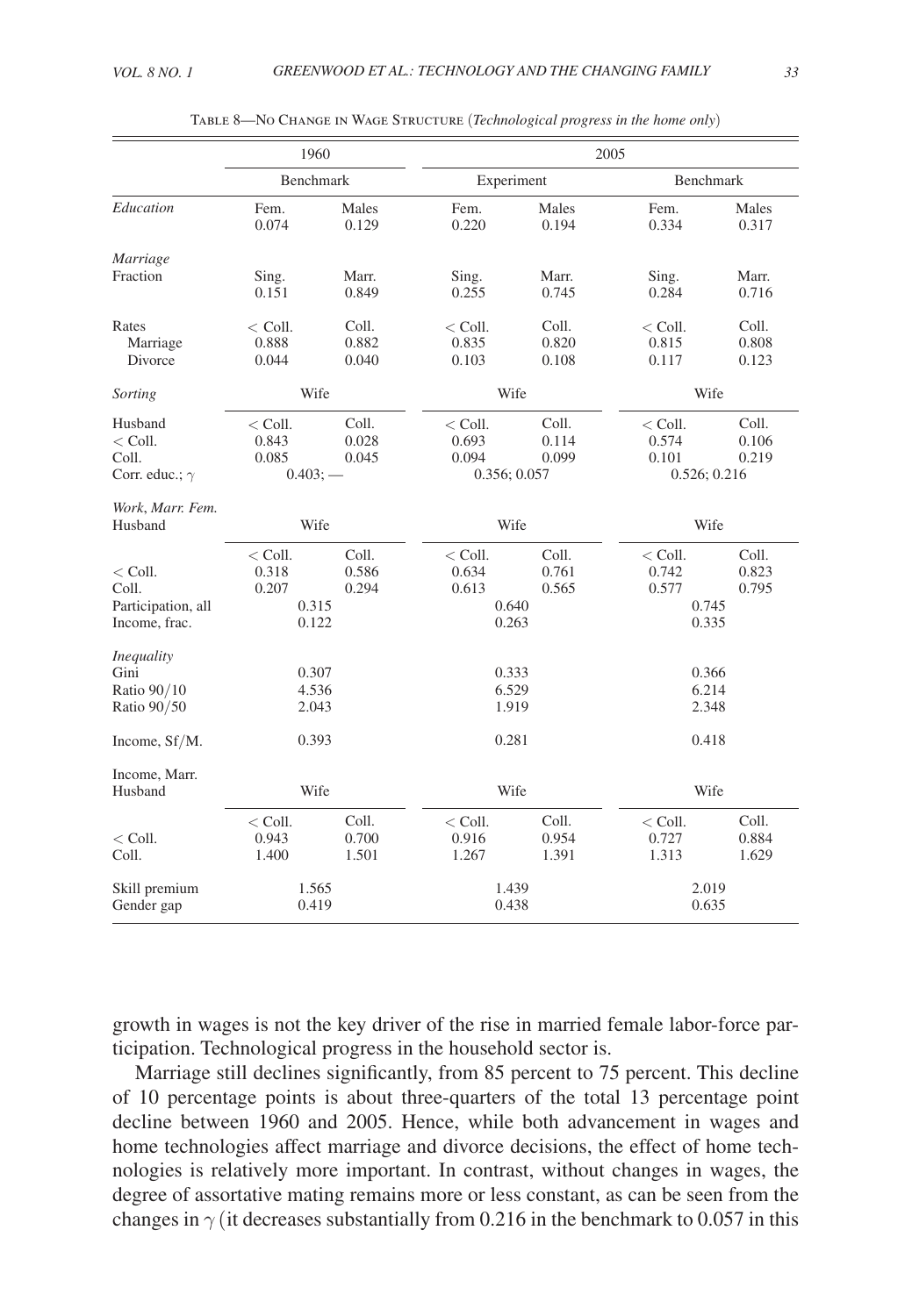experiment). Hence, wages are key for shifts in assortative mating. Furthermore, without the growth in wages, the hike in inequality is smaller.

#### **VII. Households and Inequality**

Income inequality among households increased between 1960 to 2005. How much of this upturn is driven by changes in wages? And how much of it is because of the propagation mechanisms stressed here: the decisions of households regarding education, marriage, and married female labor supply? To address this question, take the 1960 economy and change wages (the skill premium and the gender wage gap) and durable goods prices to their  $2005$  values.<sup>34</sup> Though prices are changing, consider keeping the decisions regarding education, marriage, and married female labor-force participation constant at their 1960 values. With these modified prices and artificially fixed decisions, a new counterfactual steady state can be computed. Calculate the Gini coefficient for this hypothetical scenario. In this experiment, if an individual was not going to college in the 1960 economy, he/she still chooses not to go to college, despite a higher skill premium. If a woman decided to get married, she still does so, even though household technology and the gender wage gap have improved. Note that since all decisions are fixed in their 1960 levels, the lower price of durables has no effect other than allowing individuals to enjoy a higher utility, due to the positive income effect. As a result, the outcome of this experiment shows how much shifts in wages, per se, contribute to the hike in inequality.

The results are shown in column 2 in [Table 9.](#page-34-0) Column 1 reports the Gini coefficient for the 1960 benchmark model economy. The Gini coefficient increases from 0.307 to 0.330. This constitutes 39 percent of the total increase in the Gini, from 0.307 to 0.366. So, shifts in wages are clearly an important driver of the hike in income inequality. Still, the model's propagation mechanism is very important, accounting for the remaining 61 percent. This propagation mechanism will be examined now. To do this, redo the previous experiment but now allow households to adjust the labor-force participation decisions for married women. Education and marriage decisions are still kept at their 1960 values. Married female labor-force participation rises from 31.5 percent in the 1960 benchmark to 61.6 percent in this counterfactual economy because of cheaper consumer durables. The Gini coefficient, however, does not change, as seen in column 3. Changes in female labor-force participation alone do not affect inequality. Next, keep married female labor-force participation decisions at their 1960 values and let marriage decisions change. The results are shown in column 4 of Table 9. When marriage decisions are allowed to react, the number of married individuals declines from 0.85 percent to 0.68 percent. Though the degree of positive assortative mating slightly decreases in this counterfactual experiment, this still results in higher inequality.<sup>35</sup> This is due to the fact that

<span id="page-33-0"></span><sup>&</sup>lt;sup>34</sup>The wage structure, education costs and compatibility parameters,  $\mu_0$  and  $\mu_1$ , imposed here are all taken from the 2005 economy described in Table 6.

<span id="page-33-1"></span> $35$  The spousal education correlation decreases from 0.40 in the 1960 benchmark to 0.34 in this counterfactual. Remember that here the extra utilities derived when two equally skilled individuals marry,  $\mu_0$  and  $\mu_1$ , are set to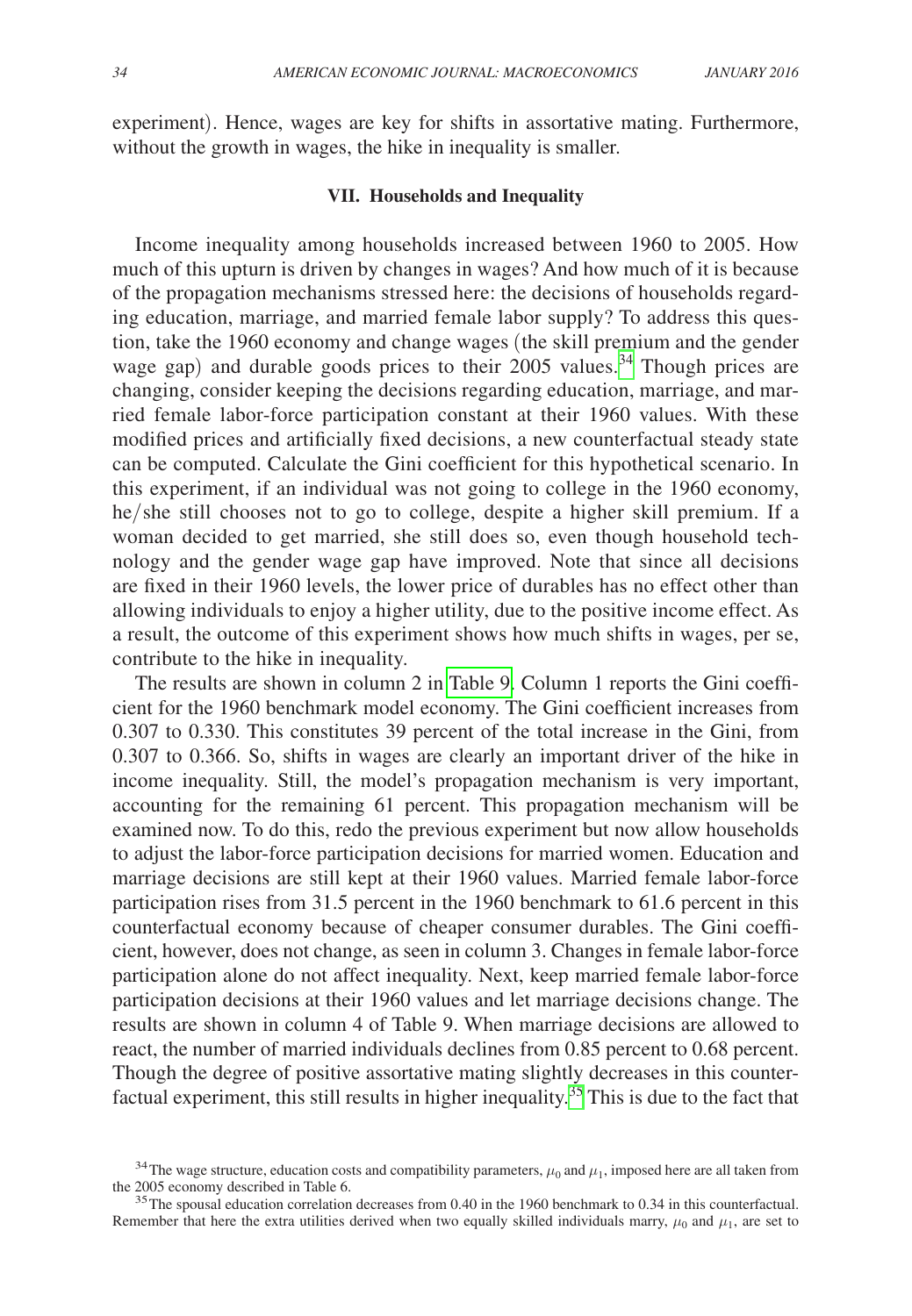<span id="page-34-0"></span>

|                      | 1960    | Experiments               |             |                  |                   | 2005   |
|----------------------|---------|---------------------------|-------------|------------------|-------------------|--------|
|                      | (1)     | (2)                       | (3)         | $\left(4\right)$ | $\left( 5\right)$ | (6)    |
| Decisions held fixed |         | Edu., Marr.<br><b>LFP</b> | Edu., Marr. | Edu., LFP        | Edu.              |        |
| Gini                 | 0.307   | 0.330                     | 0.330       | 0.341            | 0.351             | 0.366  |
| Change in Gini       | 0.000   | 0.023                     | 0.023       | 0.034            | 0.044             | 0.059  |
| Cumulative change    | $0.0\%$ | 39.0%                     | 39.0%       | 57.6%            | 74.6%             | 100.0% |

*Notes:* The Gini in the benchmark model increases between the 1960 and 2005 steady states. The table breaks this shift down into a series of steps. The table starts with the 1960 benchmark economy in column 1. Column 2 shows what would happen if only wages were allowed to change between 1960 and 2005; i.e., the education, marriage and divorce, and married female labor-force participation decisions are all held fixed at the 1960 levels. Column 3 allows only married female labor-force participation decisions to adjust to 2005 wages and prices. A similar experiment for the marriage and divorce decisions is undertaken in column 4, where all other decisions are held fixed at 1960 levels. Column 5 allows both participation and marriage decisions to change; i.e., only education decisions are held fixed. Column 6 shows the move to the 2005 benchmark economy; hence, now education is free to move in addition to the other decisions.

single households are much poorer than married ones, especially for women—recall the facts presented in Table 6. Marriage decisions account for about 18.6 percent (57.6 percent minus 39 percent) of the rise in income inequality.

In column 5 of Table 9, both marriage and labor-force participation decisions are allowed to adjust. Education decisions are still kept in their 1960 values. The level of inequality moves up even further. Observe the nonlinear interaction effect. Allowing only female labor-force participation to adjust had no effect on inequality. Likewise, permitting just the marriage decisions to respond accounted for 18.6 percent of the changes in inequality. But allowing female labor-force participation and marriage decisions to react *together* accounts for 35.6 percent (74.6 minus 39 percent) of the total climb. The effect of changes in marriage patterns (who is married, who is single, and who marries with whom) is magnified when married women are allowed to adjust their labor-force participation. A rise in the skill premium and a reduction in the gender wage gap boost the tendency toward positive assortative mating. For this effect to be fully operational, married women must work. A skilled man is indifferent on economic grounds between a skilled and unskilled woman if neither of them works, assuming that skill doesn't effect a woman's production value at home. When both work, however, the skilled woman becomes the more attractive partner, at least from an economic point of view.

Finally, the gap between columns 5 and 6 shows the contribution of endogenous education, and the subsequent induced changes in marriage and married female labor-force participation decisions, on income inequality. Not surprisingly, allowing education decisions to respond hikes income inequality. When the skill premium rises, more high-ability people will go to school. This amplifies the spread between what high-ability and low-ability people earn.

lower values relative to the 1960 benchmark. Thus, the modest decrease in this correlation somewhat conceals the powerful forces behind the rise in positive assortative mating.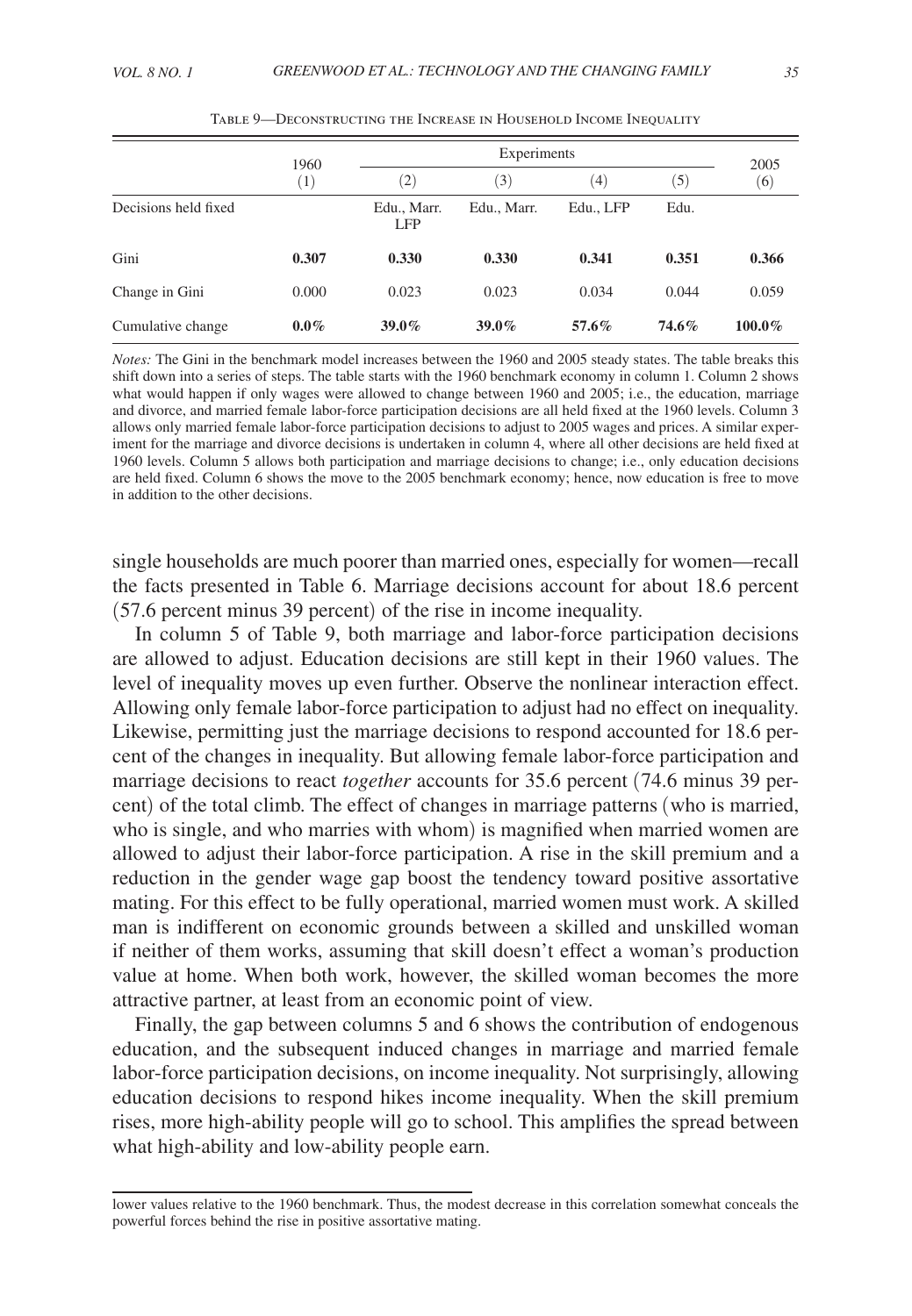#### **VIII. Conclusions**

People today are more likely to marry someone of the same socioeconomic class than they were in the past. At the same time, the prevalence of marriage has fallen and the occurrence of divorce has risen, especially for people without a college education. Women are much more likely to go to college now. Married ones work more. Household income inequality has intensified. This has led to a dramatic transformation of the American household.

To address these facts, a model of marriage and divorce is developed. In the constructed framework, individuals marry for both economic and noneconomic reasons. The noneconomic reasons are companionship and love. The economic ones are the values of a spouse's labor at home and in the market. Technological progress in the household sector erodes the value of labor in home production, thus reducing the importance of such labor in a marriage. As a result, married women enter the labor market. Love becomes a more important determinant in marriage. An individual can now afford to delay marriage and wait to find a mate that makes him or her happy. This leads to a decline in marriage and a rise in divorce, which contribute to the growth in income inequality. Increases in the college premium provide an incentive for both young men and women to go to college. A college-educated person earns more in both married and single life. The fact that men now desire women who make a good income provides an extra incentive for a young woman to go to college, or vice versa. An additional motivation may be that people like to marry others with the same educational background. In equilibrium, this leads to a rise in assortative mating.

The structural model developed is fit to US data using a minimum distance estimation procedure. A collection of data moments summarizing educational attainment, the patterns of marriage and divorce, married female labor-force participation, and income inequality in 1960 is targeted. The estimated structural model matches the stylized facts well, yielding parameter values that are both reasonable and tightly estimated. The model's predictions for 2005 are also broadly in line with the data. Like almost everything in life there is still room for improvement. In particular, the model generates too steep an increase in assortative mating. Before deconstructing the effects of technological progress in the home and changes in the wage structure on the variables of interest, a small set of parameters are retuned to generate a reasonable 2005 benchmark.

The decomposition exercises show that technological progress in the home is an important factor for explaining the rise in married female labor-force participation. The narrowing of the gender wage gap plays an ancillary role here. Technological progress in the home is also a significant driver of the decline in marriage and rise in divorce. The structure of wages in the US has a powerful influence on assortative mating and educational attainment. As the skill premium climbs, income inequality widens. This increase is magnified by the endogenous forces at work: higher levels of educational attainment, stronger positive assortative mating, and the hike in married female labor-force participation magnify the rise in household income inequality.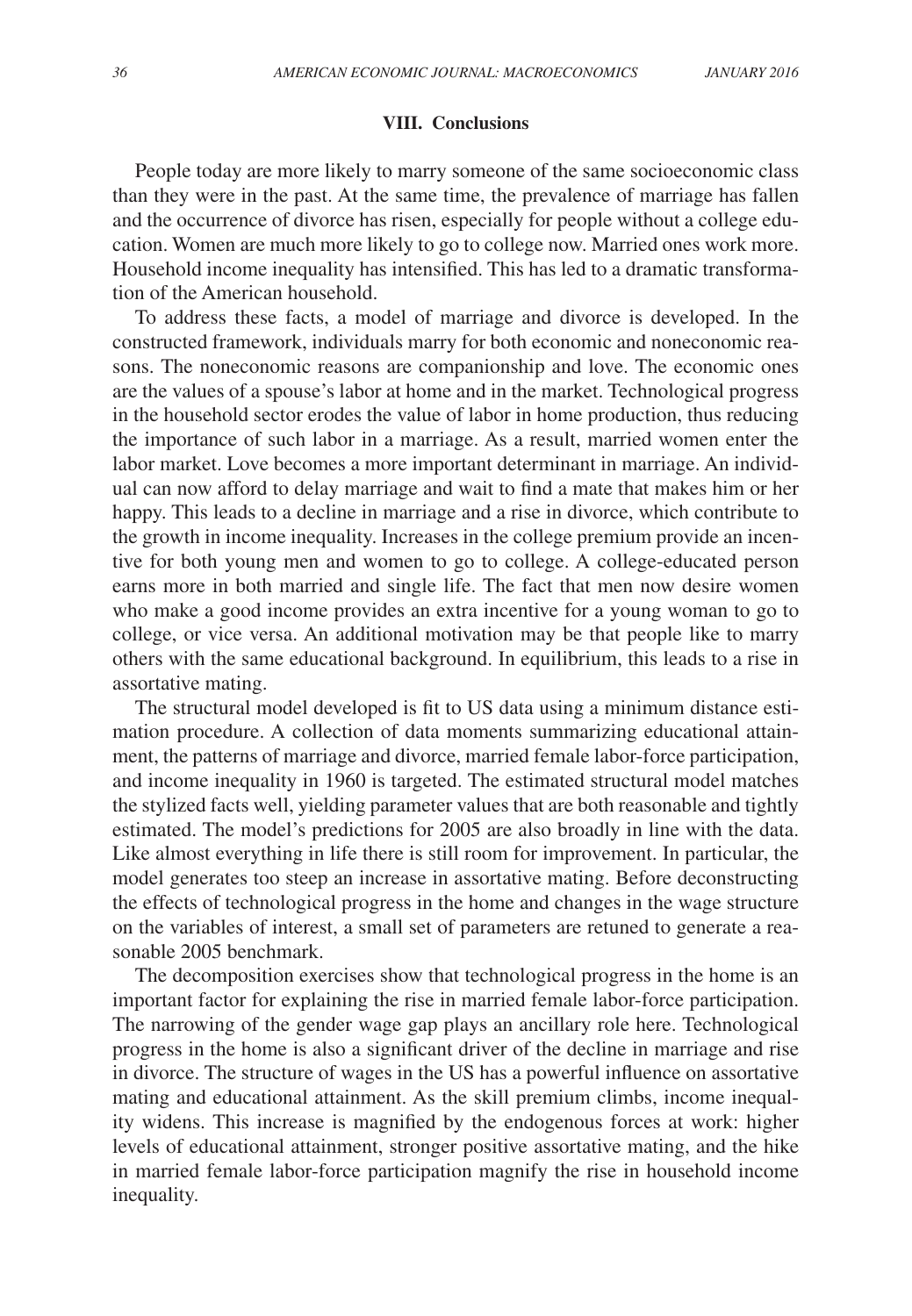#### **APPENDIX**

## A. *Data*

Unless stated otherwise, all data is obtained from the Integrated Public Use Microdata Series-USA (IPUMS-USA). For the years 1960, 1970, 1980, 1990, and 2000, the data derives from federal censuses, while for 2005 it comes from the American Community Survey (ACS). The ACS has a sample size comparable to the one percent census samples that the IPUMS-USA provides for the other years. The age group for which the analysis is done is 25–54. Only singles and married couples are considered. Widows, widowers and married individuals whose spouses are absent are excluded from the analysis. The wage variable is restricted to be nonnegative. Furthermore, all single female and male households in which the household head does not work or has zero wages are excluded. All married households in which the male earner does not work or have zero wages are excluded too. These restrictions are motivated by the economic environment used in the paper. By following this procedure, the moments for data are the exact counterparts to those arising from the model. These moments are used in the estimation of the model. A college-educated individual refers to someone with four years of college or more, otherwise the person is labeled as being noncollege-educated. This applies to both men and women.

*Figure 1.*—The fraction of the population that is ever married is one minus the fraction of the population that is never married. The fraction of the population that is currently divorced is calculated by taking the stock of currently divorced and then dividing it by the stock of ever-married people.

*Figure 2.*—The value of  $\gamma_t$  is plotted from the regression equation (1). This equation is estimated for married couples using the data mentioned above. The regression coefficient measures the incremental likelihood (relative to 1960) that an educated man is married to an educated woman in the year  $t$ , for  $t = 1970, 1980, 1990, 2000$ , and 2005.

*Figure 3.*—Married female labor-force participation is calculated from the variable employee status (EMPSTAT) in IPUMS. This variable takes one of three values: working, not working, and not in the labor force. A woman is assumed to be in the labor force if  $EMPSTAT = 1$ ; i.e., if she is working. This calculation is done for both college and noncollege-educated women. A wife's contribution to family income is calculated by computing the ratio of her labor income to total family labor income. This ratio is averaged across all married women.

*Figure 4.*—A woman is labeled as having a college degree if she has four years of college or more. The college premium is calculated by dividing average labor income for college-educated men by average labor income for noncollege-educated ones. The gender wage gap is calculated as the ratio of the average wage for working women to the average wage for working men.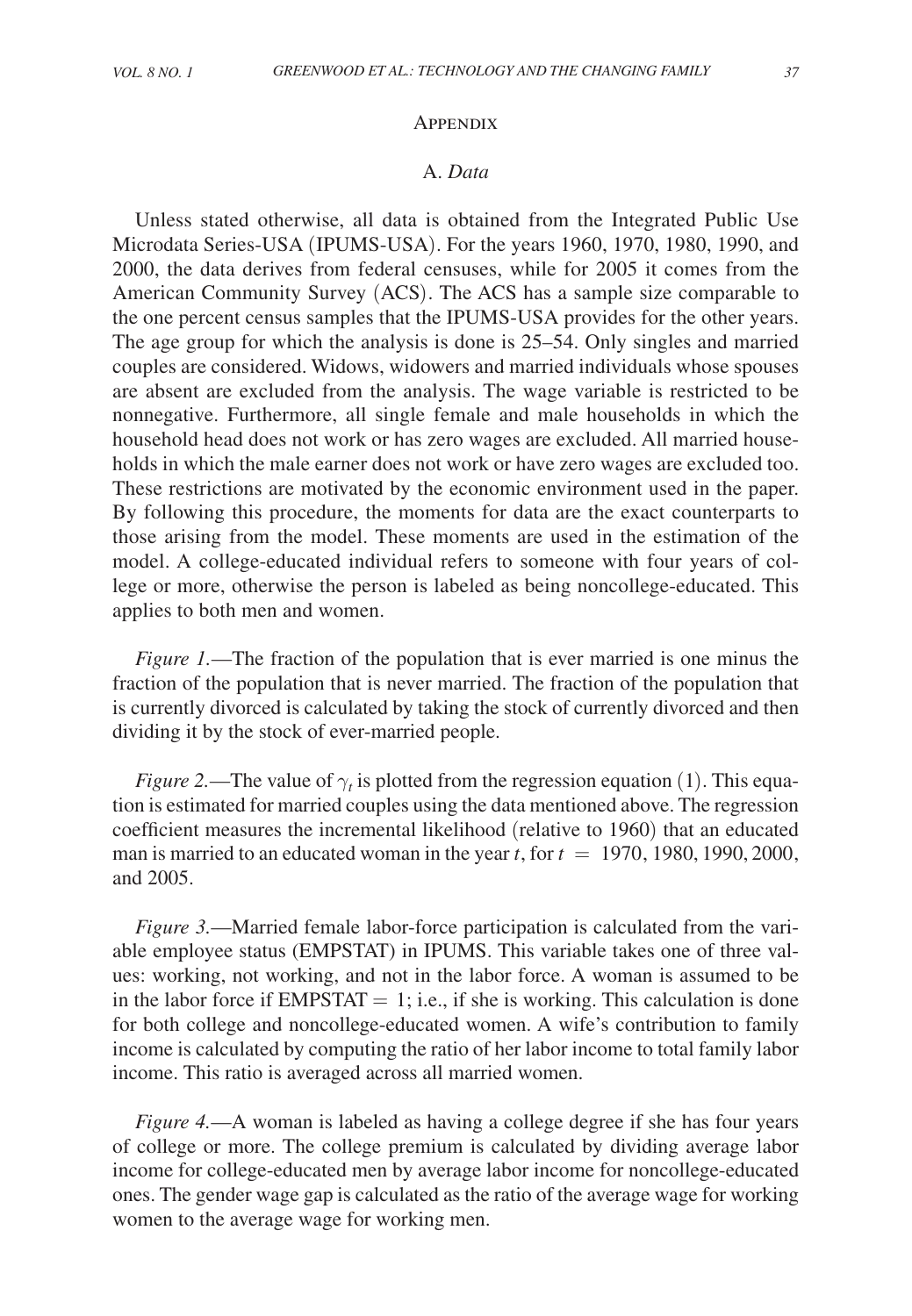*Figure 5.—*Single and married households are sorted in an increasing order by their total household labor income. The Lorenz curves and the Gini coefficients are computed based on this ordering.

## B. *Fitting a Linear Regression Model to the Contingency Tables*

Consider running the following regression for the years 1960 and 2005:

$$
EDUCATION_t^W = \alpha + \beta \times EDUCATION_t^h + \gamma \times EDUCATION_t^h \times DUMMY_t^{05}
$$

$$
+ \theta \times DUMMY_t^{05},
$$

where *EDUCATION*<sup>*w*</sup>  $\in \{0, 1\}$  is the observed level of the wife's education in period  $t = 1960, 2005$  and takes a value of one, if the woman completed college, and a value of zero, otherwise; *EDUCATION*<sup>h</sup><sub>t</sub></sup>  $\in \{0, 1\}$  is the husband's education; *DUMMY*<sup>05</sup><sub>t</sub> is a dummy variable for time such that  $\frac{DUMMY}{t}$ <sup>05</sup> = 1, if  $t = 2005$ , and  $\frac{DUMMY}{t}$ <sup>05</sup> = 0, if  $t = 1960$ . The coefficient  $\gamma$  measures the additional impact relative to 1960 that a husband's education will have on his wife's in 2005. On the other hand, denote the contingency tables for 1960 and 2005 by

$$
\begin{bmatrix} p^{60}_{ and 
$$
\begin{bmatrix} p^{05}_{.
$$
$$

The rows give the husband's education levels, the columns give the wife's education levels. The elements in the contingency table give the population moments for each of the four types of marriages for the two years in question.

To map the contingency tables into the regression, pick the four parameters  $\alpha$ ,  $\beta$ ,  $\gamma$ , and  $\theta$  to solve the following least squares minimization problem, which minimizes the prediction error for the regression across the four types of marriage in each of the two years:

$$
\min_{\alpha,\beta,\theta,\gamma} \left\{ p_{
$$

To understand why, focus on the first term, which represents a type-( $\langle c, \langle c \rangle$ ) marriage in 1960. This occurs with odds  $p_{< c, < c}^{60}$ . Plug the education level for the husband, or *EDUCATION*<sup>h</sup><sub>1960</sub> = 0, into the regression equation. The regression equation predicts an answer of  $\alpha$ . But, *EDUCATION*<sup>*w*</sup> = 0 when the wife has a less than college education. So, the term  $(0 - \alpha)^2 = (-\alpha)^2$  is the square of the prediction error for a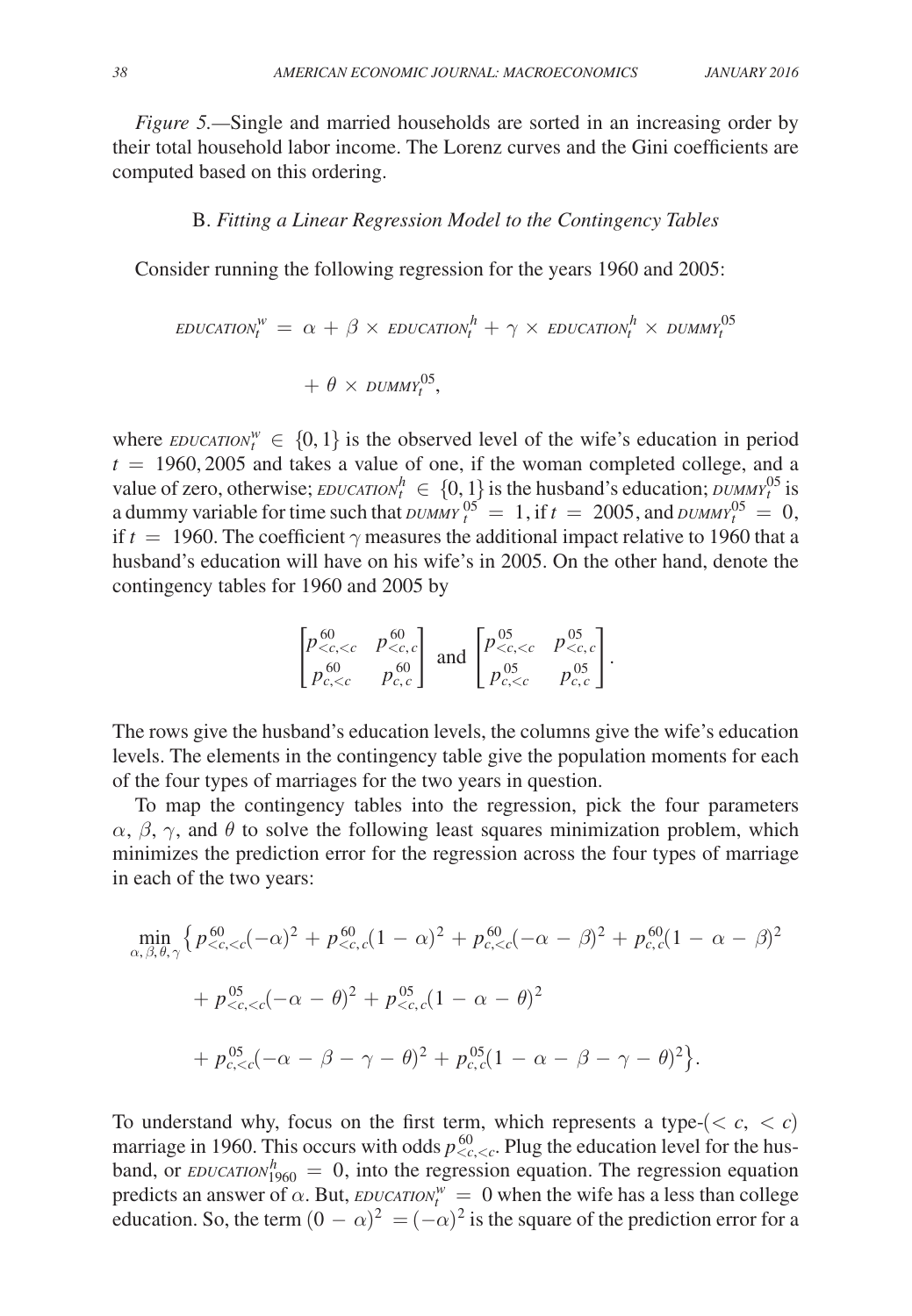type-  $(< c, < c$ ) marriage in 1960. The first-order conditions associated with this problem are represented by a system of four linear equations:

$$
p_{  
\n
$$
- p_{  
\n
$$
- p_{c,  
\n
$$
- p_{
$$
$$
$$
$$

and

$$
-p_{c,
$$

The solution to this system of linear equations is

$$
\alpha = \frac{p_{
$$
\theta = \frac{p_{
$$
$$

$$
\theta = \frac{p_{
$$

The results are:

|                 | Regression coefficients |       |       |       |
|-----------------|-------------------------|-------|-------|-------|
|                 | $\alpha$                |       |       |       |
| Data            | 0.026                   | 0.302 | 0.219 | 0.139 |
| Benchmark model | 0.032                   | 0.312 | 0.216 | 0.124 |

## **REFERENCES**

- **Adamopoulou, Effrosyni.** 2014. "Will You Quasi-Marry Me? The Rise of Cohabitation and Decline in Marriages." Unpublished.
- **Albanesi, Stefania, and Claudia Olivetti.** Forthcoming. "Gender Roles and Medical Progress." *Journal of Political Economy*.
- **Attanasio, Orazio, Hamish Low, and Virginia Sánchez-Marcos.** 2008. "Explaining Changes in Female Labor Supply in a Life-Cycle Model." *American Economic Review* 98 (4): 1517–42.
- **Bar, Michael, and Oksana Leukhina.** 2011. "On the time allocation of married couples since 1960." *Journal of Macroeconomics* 33 (4): 491–510.
- **Bethencourt, Carlos, and José-Víctor Ríos-Rull.** 2009. "On the Living Arrangements of Elderly Widows." *International Economic Review* 50 (3): 773–801.
- **Blossfeld, Hans-Peter, and Andreas Timm.** 2003. *Who Marries Whom? Educational Systems as Marriage Markets in Modern Societies*. Dordrecht: Kluwer Academic.
- **Cavalcanti, Tiago V. de V., and José Tavares.** 2008. "Assessing the 'Engines of Liberation': Home Appliances and Female Labor Force Participation." *Review of Economics and Statistics* 90 (1): 81–88.
- **Chiappori, Pierre-André, Murat F. Iyigun, and Yoram Weiss.** 2009. "Investment in Schooling and the Marriage Market." *American Economic Review* 99 (5): 1689–1713.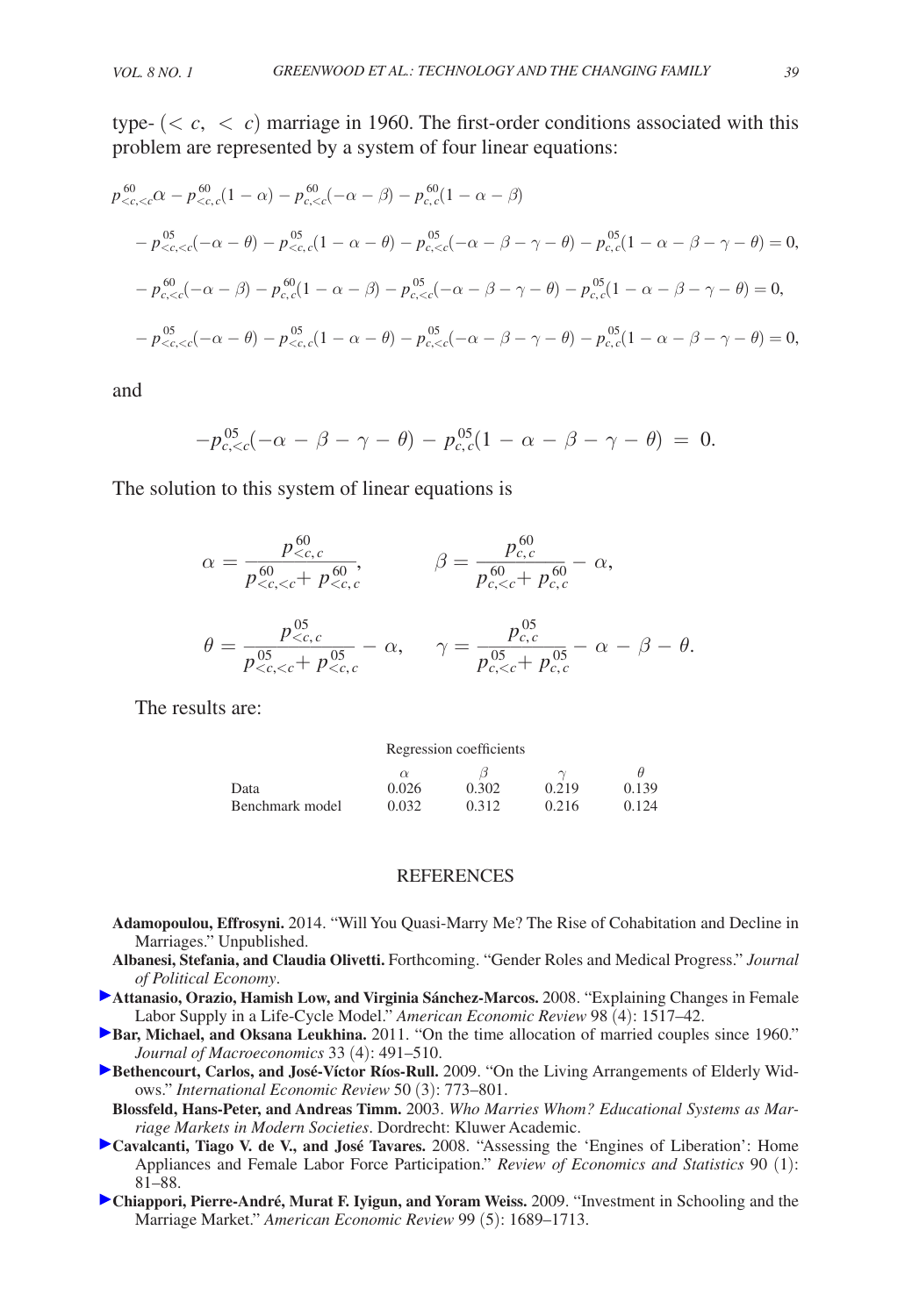- **Coen-Pirani, Daniele, Alexis León, and Steven Lugauer.** 2010. "The Effect of Household Appliances on Female Labor Force Participation: Evidence from Micro Data." *Labour Economics* 17 (3): 503–13.
- **Coles, Melvyn G., and Marco Francesconi.** 2011. "On the Emergence of Toyboys: The Timing of Marriage with Aging and Uncertain Careers." *International Economic Review* 52 (3): 825–53.
- **Del Boca, Daniela, and Christopher J. Flinn.** 2014. "Household Behavior and the Marriage Market." *Journal of Economic Theory* 150: 515–50.
- **Eckstein, Zvi, and Osnat Lifshitz.** 2011. "Dynamic Female Labor Supply." *Econometrica* 79 (6): 1675–1726.
- **Eckstein, Zvi, and Kenneth I. Wolpin.** 1989. "Dynamic Labour Force Participation of Married Women and Endogenous Work Experience." *Review of Economic Studies* 56 (3): 375–90.
- **Fernàndez, Raquel, Alessandra Fogli, and Claudia Olivetti.** 2004. "Mothers and Sons: Preference Formation and Female Labor Force Dynamics." *Quarterly Journal of Economics* 119 (4): 1249–99.
- **Fernàndez, Raquel, Nezih Guner, and John A. Knowles.** 2005. "Love and Money: A Theoretical and Empirical Analysis of Household Sorting and Inequality." *Quarterly Journal of Economics* 120 (1): 273–344.
- **Fernàndez, Raquel, and Richard Rogerson.** 2001. "Sorting and Long-Run Income Inequality." *Quarterly Journal of Economics* 116 (4): 1305–41.
- **Fernàndez, Raquel, and Joyce Cheng Wong.** 2014. "Divorce Risk, Wages and Working Wives: A Quantitative Life-Cycle Analysis of Female Labour Force Participation." *Economic Journal* 124 (576): 319–58.
	- **Gemici, Ahu, and Steven Laufer.** 2014. "Marriage and Cohabitation." Unpublished.
	- **Gihleb, Rania, and Osnat Lifshitz.** 2013. "Dynamic Effects of Educational Assortative Mating on Labor Supply." http://www.raniagihleb.com/resources/RESOURCES/gihleb\_jmp.pdf.
	- **Gordon, Robert J.** 1990. *The Measurement of Durable Goods Prices*. Chicago: University of Chicago Press.
	- **Greenwood, Jeremy, and Nezih Guner.** 2009. "Marriage and Divorce since World War II: Analyzing the Role of Technological Progress on the Formation of Households." *NBER Macroeconomics Annual 2008*, Vol. 23, edited by Daron Acemoglu, Kenneth Rogoff, and Michael Woodford, 231– 76. Chicago: University of Chicago Press.
- **Greenwood, Jeremy, Nezih Guner, and John A. Knowles.** 2003. "More on Marriage, Fertility, and the Distribution of Income." *International Economic Review* 44 (3): 827–62.
- **Greenwood, Jeremy, Nezih Guner, Georgi Kocharkov, and Cezar Santos.** 2014. "Marry Your Like: Assortative Mating and Income Inequality." *American Economic Review* 104 (5): 348–53.
- **Greenwood, Jeremy, Nezih Guner, Georgi Kocharkov, and Cezar Santos.** 2016. "Technology and the Changing Family: A Unified Model of Marriage, Divorce, Educational Attainment, and Married Female Labor-Force Participation: Dataset." *American Economic Journal: Macroeconomics*. http:// dx.doi.org/10.1257/mac.20130156.
- **Greenwood, Jeremy, Ananth Seshadri, and Mehmet Yorukoglu.** 2005. "Engines of Liberation." *Review of Economic Studies* 72 (1): 109–33.
- **Guner, Nezih, Remzi Kaygusuz, and Gustavo Ventura.** 2012. "Taxation and Household Labor Supply." *Review of Economic Studies* 79 (3): 1113–49.
- **Jacquemet, Nicolas, and Jean-Marc Robin.** 2012. "Assortative Matching and Search with Labor [Supply and Home Production." http://www.eea-esem.com/files/papers/EEA-ESEM/2014/1123/](http://www.eea-esem.com/files/papers/EEA-ESEM/2014/1123/MarriageLabourSupplyNov2012.pdf) MarriageLabourSupplyNov2012.pdf.
- **Jones, Larry E., Rodolfo E. Manuelli, and Ellen R. McGrattan.** 2015. "Why Are Married Women Working So Much?" *Journal of Demographic Economics* 81 (1): 75–114.
- **Knowles, John.** 2013. "Why are Married Men Working So Much? An Aggregate Analysis of Intra-Household Bargaining and Labour Supply." *Review of Economic Studies* 80 (3): 1055–85.
- **Martin, Steven P.** 2006. "Trends in Marital Dissolution by Women's Education in the United States." *Demographic Research* 15 (20): 537–60.
- **McGrattan, Ellen R., Richard Rogerson, and Randall Wright.** 1997. "An Equilibrium Model of the Business Cycle with Household Production and Fiscal Policy." *International Economic Review* 38  $(2)$ : 267–90.
	- **Neeman, Zvika, Andrew F. Newman, and Claudia Olivetti.** 2008. "Are Career Women Good for Marriage?" http://people.bu.edu/olivetti/papers/divorce20.pdf.
- **Ogburn, William F., and M. F. Nimkoff.** 1955. *Technology and the Changing Family*. Boston: Houghton Mifflin Company.
- **Olivetti, Claudia.** 2006. "Changes in women's aggregate hours of work: The role of returns to experience." *Review of Economic Dynamics* 9 (4): 557–87.